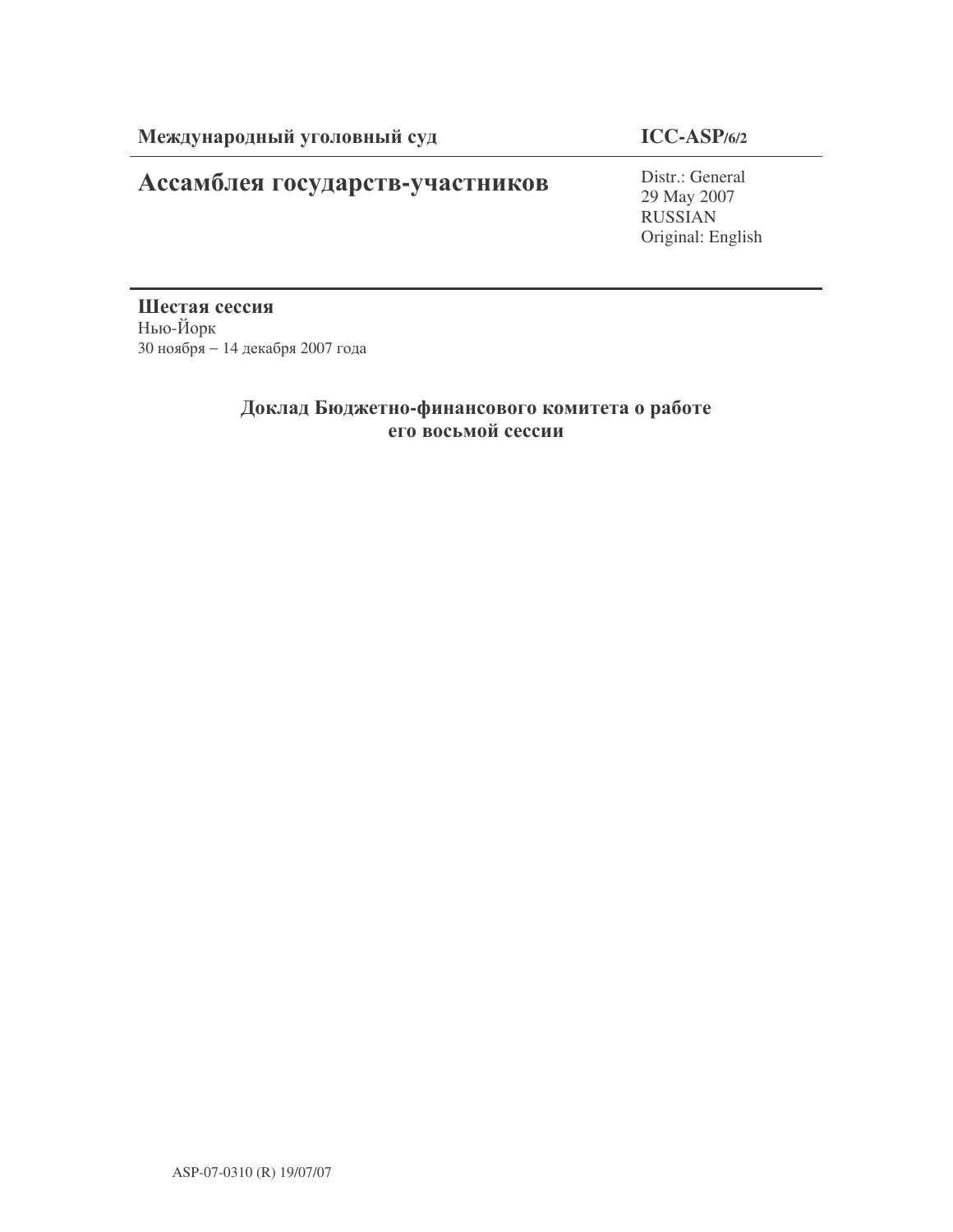# Содержание

| Ι. |    |                                                                  | Пункты<br>$1 - 11$ | Cmp.<br>4      |
|----|----|------------------------------------------------------------------|--------------------|----------------|
|    |    |                                                                  | $1-6$              | $\overline{4}$ |
|    |    |                                                                  | 7                  | 5              |
|    |    |                                                                  | 8                  | 5              |
|    |    |                                                                  | $9 - 11$           | 5              |
| Π. |    | Рассмотрение вопросов, включенных в повестку дня Комитета на его | $12 - 27$          | 6              |
|    |    |                                                                  | 12                 | 6              |
|    |    | 1.                                                               | 12                 | 6              |
|    |    |                                                                  | $13 - 27$          | 6              |
|    |    | 1.                                                               | $13 - 17$          | 6              |
|    |    | 2.                                                               | 18-21              | 7              |
|    |    | Структура программ и представление бюджета на 2008 год<br>3.     | $22 - 27$          | 9              |
|    |    | a)                                                               | $23 - 25$          | 9              |
|    |    | b)                                                               | 26                 | 10             |
|    |    | C)                                                               | 27                 | 11             |
|    |    |                                                                  | 28-57              | 11             |
|    |    | 1.                                                               | $28 - 30$          | 11             |
|    |    | a)                                                               | $31 - 40$          | 12             |
|    |    | b)                                                               | $41 - 42$          | 14             |
|    |    | c)                                                               | 43-46              | 15             |
|    |    | d)                                                               | $47 - 55$          | 16             |
|    |    | 2.                                                               | 56-57              | 18             |
|    |    |                                                                  | 58-63              | 18             |
|    | Е. |                                                                  | 64-73              | 19             |
|    | F. |                                                                  | 74-78              | 21             |
|    | G. |                                                                  | 79-82              | 22             |
|    | Н. |                                                                  | 83-97              | 23             |
|    |    | 1.                                                               | 83-86              | 23             |
|    |    | 2.                                                               | 87-94              | 24             |
|    |    | 3.                                                               | 95-96              | 25             |
|    |    | 4.                                                               | 97                 | 25             |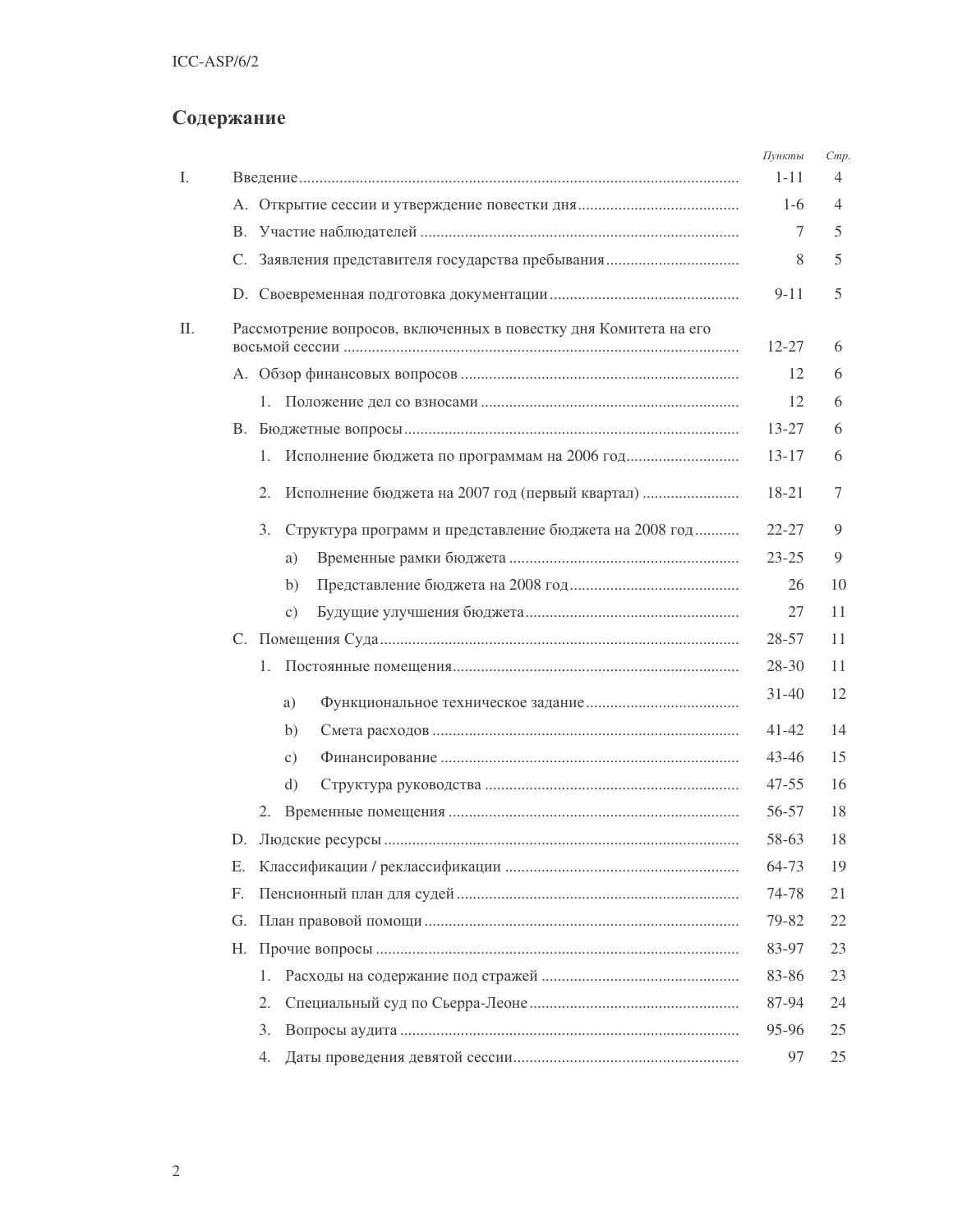|                                                                                                   | Page |
|---------------------------------------------------------------------------------------------------|------|
|                                                                                                   | 26   |
| I. Положения со взносами по состоянию на 24 апреля 2007 года                                      | 26   |
| П.                                                                                                | 28   |
|                                                                                                   | 29   |
| Таблица 1. Численность находящегося на службе персонала                                           | 29   |
| Таблица 2. Численность персонала, основанная на утвержденном                                      | 30   |
| Таблица 3. Географическое представительство сотрудников Суда                                      | 31   |
| Таблица 4. Географическое представительство и гендерное<br>соотношение сотрудников Суда категории |      |
|                                                                                                   | 34   |
|                                                                                                   | 44   |
|                                                                                                   | 47   |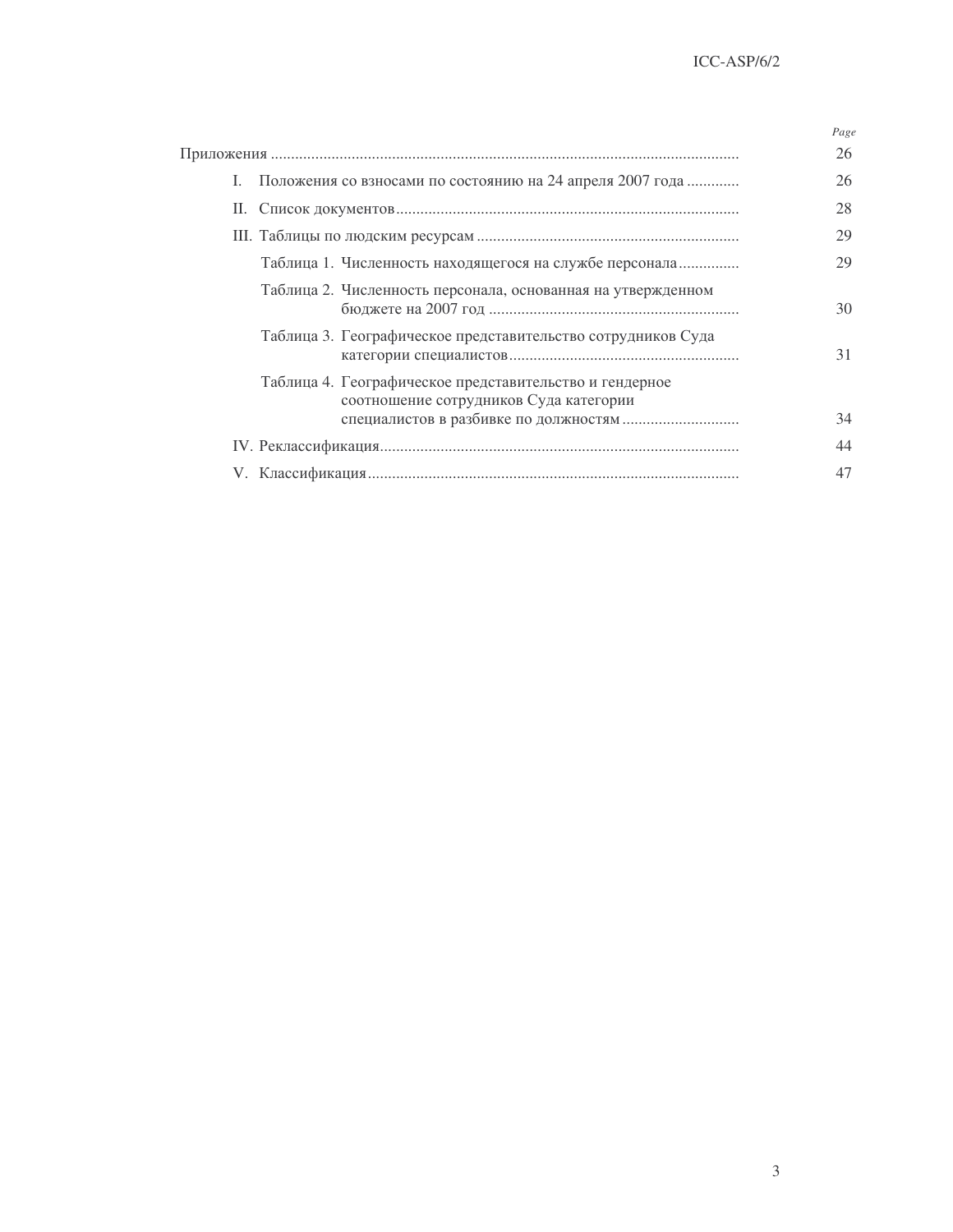## L. Введение

## $\mathbf{A}$ . Открытие сессии и утверждение повестки дня

 $1.$ Восьмая сессия Бюджетно-финансового комитета (Комитет) была созвана в соответствии с решением Ассамблеи государств-участников (Ассамблея), принятым на седьмом пленарном заседании ее пятой сессии 1 декабря 2006 года. Комитет провел свою восьмую сессию, состоявшую из девяти заседаний, в месте нахождения Суда в Гааге с 23 по 27 апреля 2007 года. На открытии сессии Председатель Суда, г-н Филипп Кирш, обратился к участникам сессии с приветственным словом.

 $2.$ Сессия прошла под председательством г-на Дэвида Даттона (Австралия). Функции заместителя Председателя выполняла г-жа Елена Сопкова (Словакия). Комитет назначил докладчиком сессии г-на Питера Ловелла (Соединенное Королевство Великобритании и Северной Ирландии).

3. Секретариат Ассамблеи государств-участников (Секретариат) осуществлял основное обслуживание Комитета, а его Директор, г-н Ренан Вилласис, выполнял функции Секретаря Комитета.

 $\overline{4}$ . На своем 1-м заседании Комитет утвердил следующую повестку дня  $(ICC-ASP/6/CBF.1/L.1):$ 

- 1. Открытие сессии
- $2.$ Утверждение повестки дня
- $\mathcal{E}$ Участие наблюлателей
- $\overline{4}$ Организация работы
- 5. Исполнение бюджета по программам на 2006 год
- 6. Исполнение бюджета на 2007 год
- 7. Структура программ и представление бюджета на 2008 год
- 8. Помещения Суда
- 9. Людские ресурсы
- 10. Реклассификация
- $11.$ Пенсионный план для судей
- $12.$ План правовой помощи
- 13. Прочие вопросы
	- Расходы на содержание под стражей a)
	- $b)$ Специальный суд по Сьерра-Леоне
- 5. На восьмой сессии Комитета присутствовали следующие члены:
	- $1.$ Ламбер Да Кинджи (Бенин)
	- $2.$ Дэвид Даттон (Австралия)
	- $\overline{3}$ . Эдуардо Гальярдо Апарасио (Боливия)
	- $\overline{4}$ . Фаузи А. Гарайбе (Иордания)
	- 5. Россетте Нииринкинди Катунгие (Уганда)
	- 6. Юхани Леммик (Эстония)
	- 7. Питер Ловелл (Соединенное Королевство Великобритании и Северной Ирландии)
	- 8. Карл Пашке (Германия)
	- $Q_{1}$ Елена Сопкова (Словакия)
	- 10. Мишель-Этьен Тильманс (Бельгия)
	- 11. Сантьяго Винс (Уругвай)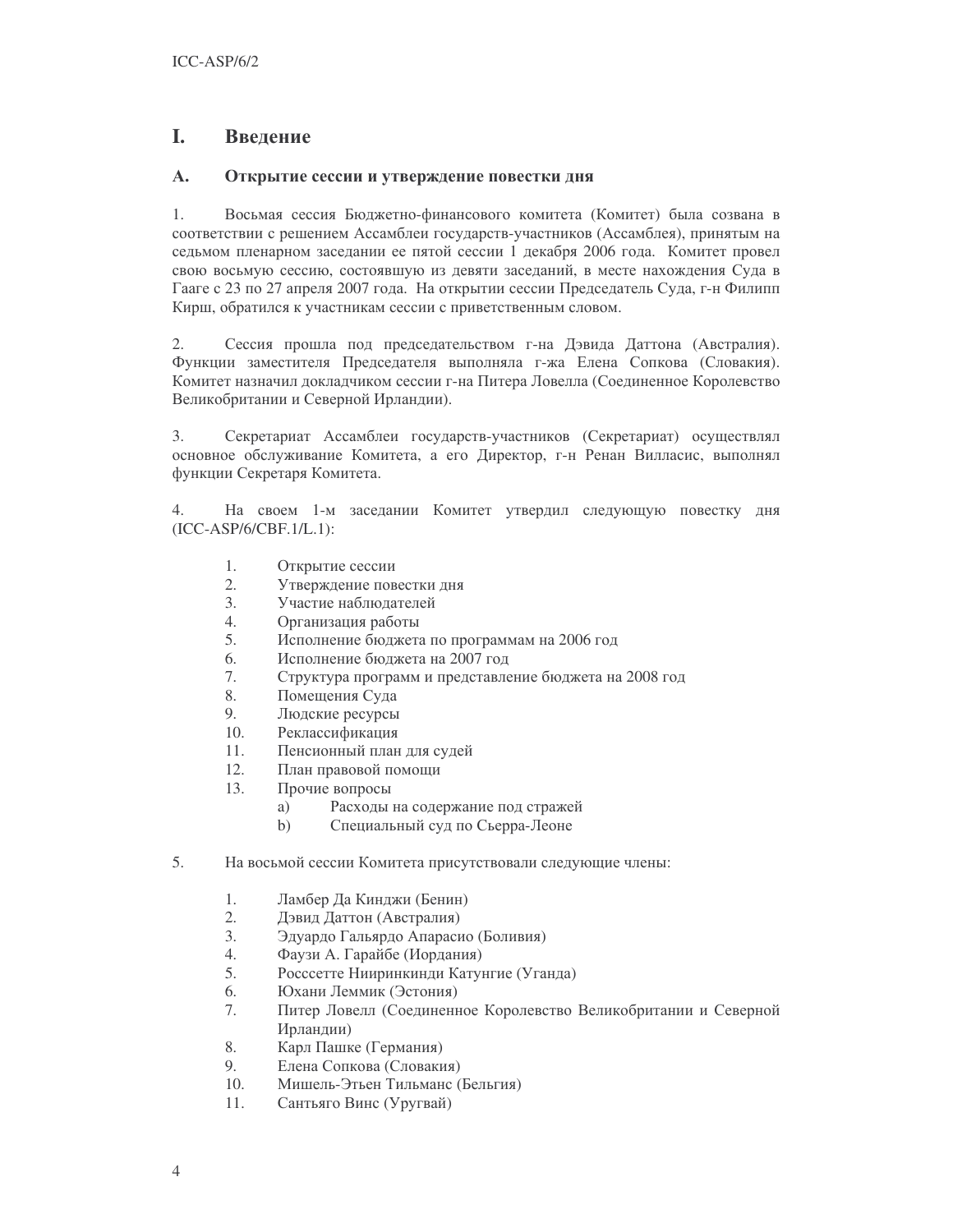Принять участие в заседаниях Комитета с целью представления докладов были 6. приглашены следующие органы Суда: Президиум, Канцелярия Прокурора и Секретариат.

## **B.** Участие наблюлателей

7. Комитет принял решение удовлетворить просьбу Коалиции в поддержку Международного уголовного суда выступить в Комитете.

## $\mathbf{C}$ . Заявления представителя государства пребывания

8. На 2-м и 7-м заседаниях 23 и 26 апреля 2007 года посол Эдмонд Велленстайн, Генеральный директор Целевой группы по Международному уголовному суду министерства иностранных дел Нидерландов, выступил с заявлениями от имени государства пребывания по вопросам, связанным с постоянными помещениями и расходами на содержание под стражей, соответственно.

## D. Своевременная подготовка документации

9. Комитет выразил озабоченность в связи с тем, что его рекомендации Суду, содержащиеся в докладах о работе его шестой и седьмой сессий<sup>1</sup>, в целом не были учтены. Он пожелал еще раз сообщить Суду о том, какое важное значение Комитет придает своевременному и планомерному представлению Секретариату Ассамблеи докладов и других документов Суда для обеспечения их направления Комитету по крайней мере за три недели до начала ее сессий. Это даст возможность членам Комитета тщательно и подробно изучить указанную документацию до их прибытия на сессию и выполнять их функции по предоставлению рекомендаций Ассамблее наиболее эффективным образом.

Комитет также выразил озабоченность по поводу объема информации,  $10.$ представленной в виде документов и текстов заявлений, которую было бы правильно представить в виде основных документов. Это не только лишает возможности для предварительного рассмотрения и подготовки, но также и снижает темпы работы Комитета и затрудняет точное соблюдение расписания повестки дня и участия должностных лиц. В результате этого на рассмотрение ряда пунктов ушло больше времени, чем планировалось, и была снижена эффективность работы Комитета.

#### $11.$ рекомендует Суду соблюдать Комитет руководящие принципы, изложенные в Пособии по процедурам, принятом Бюро Ассамблеи государствучастников 31 августа 2006 года, и отмечает, в частности, содержание его пункта  $4^2$ .

 ${}^{1}O$ фициальные отчеты Ассамблеи государств-участников Римского статута Международного уголовного суда, пятая сессия, Гаага, 23 ноября - 1 декабря 2006 года (издание Международного уголовного суда, ICC-ASP/5/32), часть II.D.6 (а), пункт 72, и часть II.D.6 (b), пункт 133.

<sup>&</sup>lt;sup>2</sup> «4. Настоящее Пособие по процедурам содержит руководящие принципы, которые были разработаны для облегчения подготовки и представления официальной документации в Секретариат органами Суда, а также для оптимизации всех процедур, связанных с конференционным обслуживанием, предоставляемым Секретариатом Ассамблее и ее вспомогательным органам. Основными руководящими принципами, касающимися представления документов, являются следующие принципы:

а) Суду следует представлять документацию в Секретариат Ассамблеи поэтапным и планомерным образом в соответствии с ежегодным расписанием, которое должно быть подготовлено Секретариатом, с тем чтобы обеспечить представление документации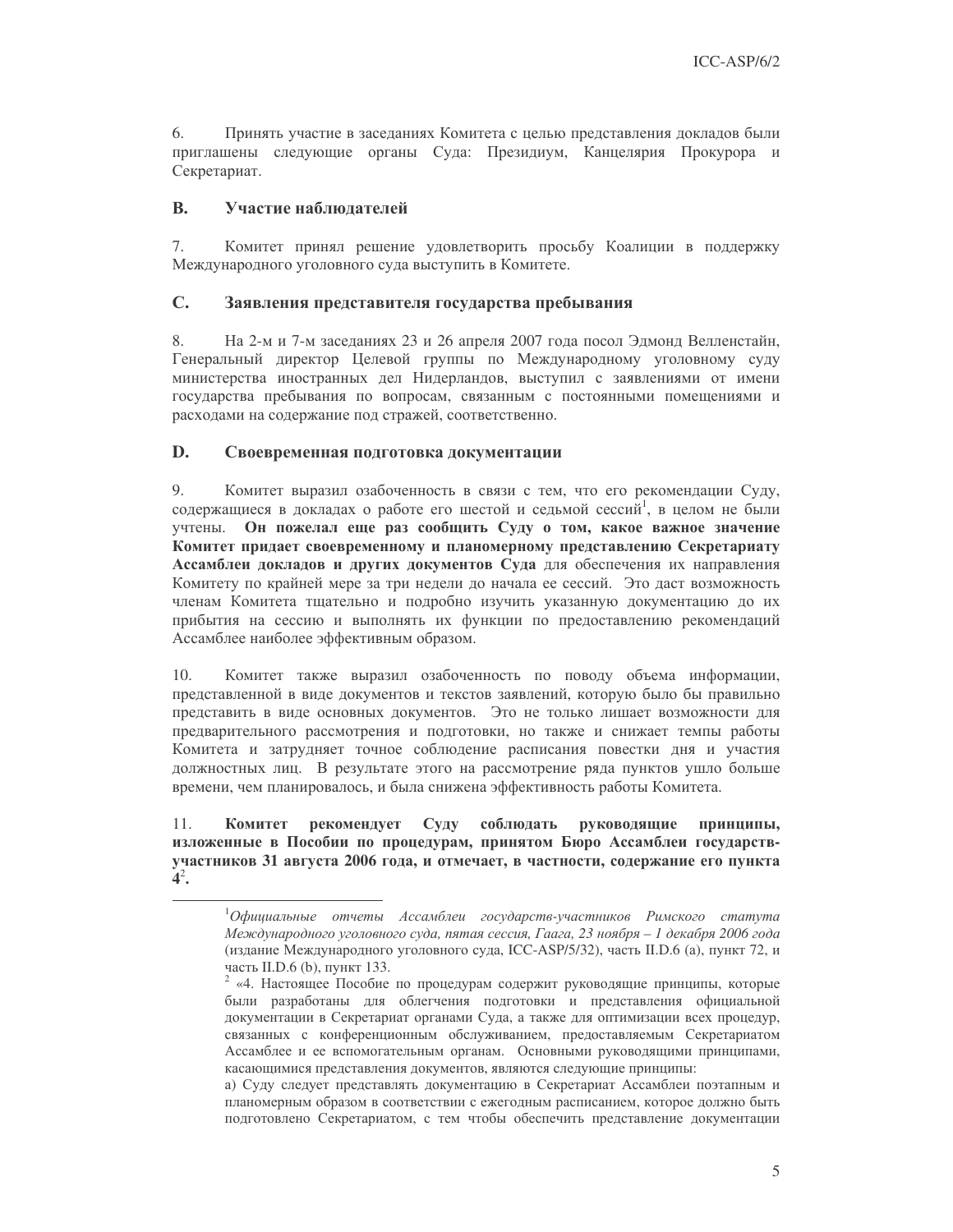## П. Рассмотрение вопросов, включенных в повестку дня Комитета на его восьмой сессии

## A. Обзор финансовых вопросов

### $1.$ Положение дел со взносами

 $12<sup>°</sup>$ Комитет рассмотрел положение дел со взносами по состоянию на 24 апреля 2007 года (приложение I). Он отметил, что общая сумма невнесенных взносов за предыдущий финансовый период 6 852 567 евро. Признавая, что темпы выплаты к настоящему времени повысились по сравнению с предыдущими годами, он выразил, тем не менее, озабоченность по поводу значительной оставшейся суммы невыплаченных взносов. К настоящему времени выплачено 62 % взносов за 2007 год по сравнению с 55 % в 2004 году; 50 % в 2005 году и 44 % в 2006 году. Комитет также выразил серьезную озабоченность по поводу того, что только 31 государство полностью выплатило все свои взносы, и в итоге за все финансовые периоды невыплаченной остается сумма в 39 743 044 евро.

## **B.** Бюджетные вопросы

#### $1.$ Исполнение бюджета по программам на 2006 год

 $13.$ Комитет рассмотрел доклад об осуществлении программ Международного уголовного суда за 2006 год (ICC-ASP/6/CBF.1/2)<sup>3</sup>. Суд отметил, что общий показатель исполнения составил 79,7 %. На способность Суда полностью исполнить бюджет по программам на 2006 год повлияли три ключевых фактора. Первым из них было отсутствие судебной деятельности, которая была предусмотрена в бюджете. Вторым явились ограничения на поездки, установленные Организацией Объединенных Наций в связи с рисками для безопасности в районах, представляющих главный интерес для Суда. Третьим фактором явилась задержка с наймом персонала, которая затронула Судебные органы, Канцелярию Прокурора и Секретариат, в частности Отдел обслуживания Суда и Отдел по делам потерпевших и адвокатов.

14. Несмотря на общий показатель исполнения, составляющий почти 80 %, и нереализованные предположения в отношении рабочей нагрузки, Комитет отметил, что имел место перерасход по некоторым статьям (например, по мебели и оборудованию, временной помощи общего назначения (ВПОН) и консультантам). Комитет принял к сведению, что некоторые перерасходы были частично вызваны задержками в найме персонала и использованием Судом предоставленных ему гибких возможностей, тем не менее Комитет выразил озабоченность в связи с тем, что это могло бы привести к превышению Судом его бюджета, если бы указанные предположения были реализованы.

- і) резюме доклада с оценкой любых последствий бюджета по программам;
- іі) обобщенные выводы, рекомендации и другие предлагаемые меры;
- iii) соответствующую справочную информацию.
- d) Во всех документах, представленных в законодательные органы для рассмотрения и принятия мер, выводы и рекомендации следует выделять жирным шрифтом».

Ассамблее или ее вспомогательным органам по крайней мере за три недели до начала соответствующей сессии.

b) Если доклад представляется в Секретариат с задержкой, причины этой задержки следует изложить в примечании к данному документу.

с) Основному органу, который представляет документацию в Секретариат, следует включать в доклады, в случае необходимости, следующие элементы:

<sup>&</sup>lt;sup>3</sup> Переиздан в качестве документа ICC-ASP/6/3.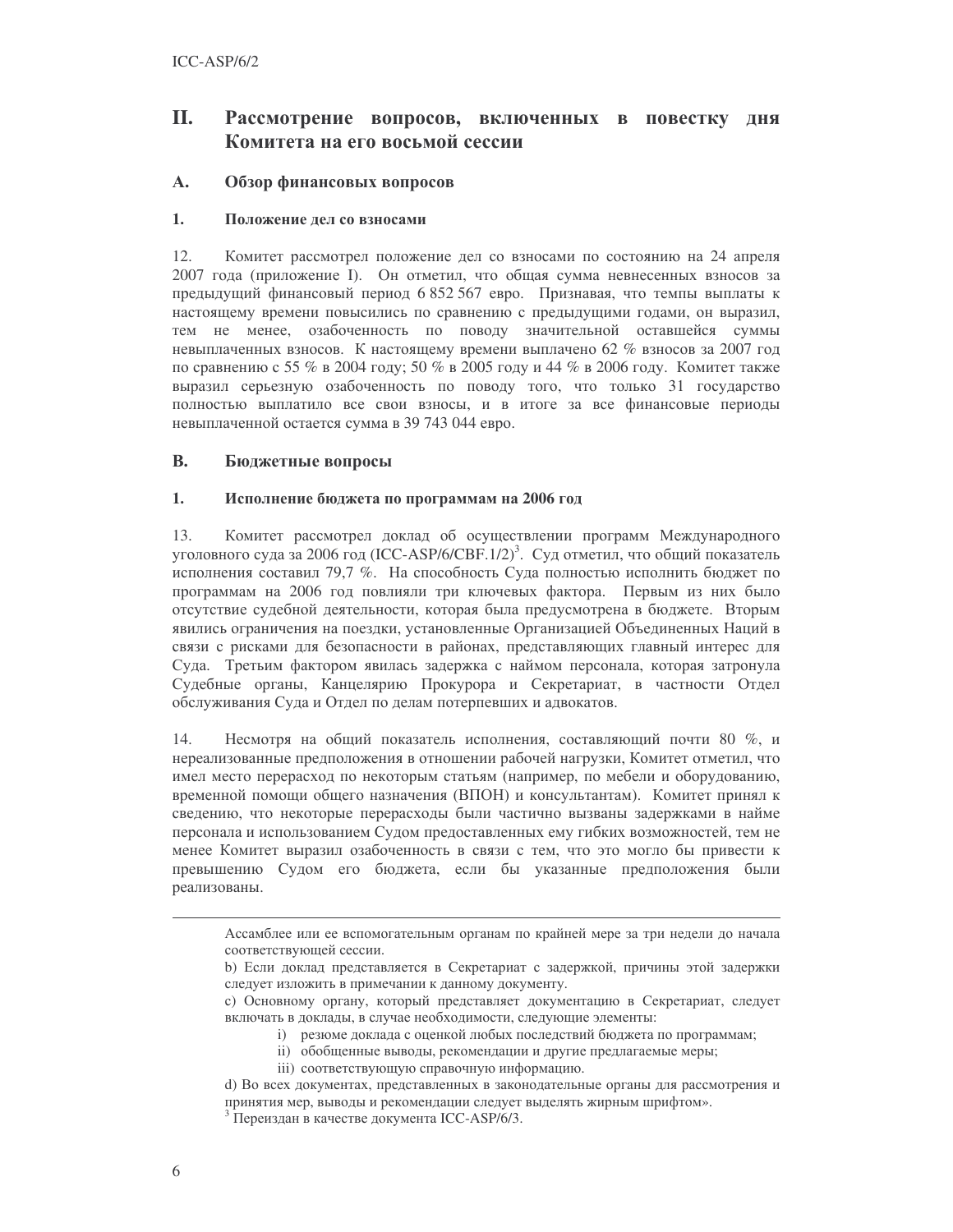$15.$ Комитет напомнил о своей рекомендации в отношении превышения расходов, содержащейся в докладе о работе его шестой сессии<sup>4</sup>, в которой Комитет выразил мнение о том, что расходы должны тщательно регулироваться, с тем чтобы избежать превышения утвержденных уровней по каждой статье расходов.

 $16<sup>2</sup>$ Комитет приветствовал структуру доклада об исполнении, в котором результаты изложены в четком табличном формате. Комитет напомнил о замечаниях, которые он сделал на своей седьмой сессии и в своих предыдущих докладах относительно составления бюджета, ориентированного на конкретные результаты, и показателях деятельности. Несмотря на медленное улучшение в этой области, многие показатели по-прежнему остаются нечеткими, в результате чего описание деятельности характеризуется отсутствием ясности, переоценкой и нереальностью. Вследствие этого не всегда адекватно высвечиваются проблемы, с которыми сталкивается Суд. Комитет еще раз заявил о том, что при составлении бюджета, ориентированного на конкретные результаты, его необходимо увязывать с расходами, а показатели деятельности должны быть:

- конкретными
- $\bullet$ измеряемыми
- $\bullet$ достижимыми
- $\bullet$ соответствующими
- $\bullet$ с конкретными сроками

17. При обсуждении результатов, достигнутых Судом в 2006 году, Комитет напомнил о том, что в соответствии со Статутом создан не просто Суд, а полноценная международная система уголовного правосудия, включая функции, связанные с проведением расследований, судебным преследованием, судебной деятельностью, участием пострадавших и возмещением им ущерба, общественной защитой, пропагандой, обеспечением безопасности и содержанием под стражей. Суд проявил интерес в отношении потенциальных возможностей для оценки влияния Суда в конкретных ситуациях и на правовые системы государств-участников, отметив, что деятельность Суда будет иметь последствия, выходящие за пределы непосредственных судебных преследований и судебных процессов, которые имели место. Комитет просил Суд продолжать рассмотрение вопроса о том, каким образом подобные последствия могли быть оценены, в том числе в контексте Стратегического плана и ежегодного доклада об осуществлении.

### $2.$ Исполнение бюджета на 2007 год (первый квартал)

18. Суд представил доклад об исполнении бюджета за первые три месяца 2007 года. Общий уровень исполнения составил 21,4 %, однако Суд еще не ввел в действие системы отчетности, которые планируют расходы на месячной основе в течение года. Показатель исполнения по состоянию на 31 марта как таковой можно сравнивать только с четвертой частью общего бюджета. Комитет призвал Суд продолжать работу по созданию систем, которые позволят проводить сравнение фактических и планируемых расходов на месячной основе. Комитет отметил, что уже израсходовано 56 % бюджета на консультантов - статья, по которой в 2006 году наблюдался значительный перерасход.

<sup>&</sup>lt;sup>4</sup>Официальные отчеты Ассамблеи государств-участников Римского статута Международного уголовного суда, пятая сессия, Гаага, 23 ноября - 1 декабря 2006 года (издание Международного уголовного суда, ICC-ASP/5/32), часть II.D.6 (а), пункт 24.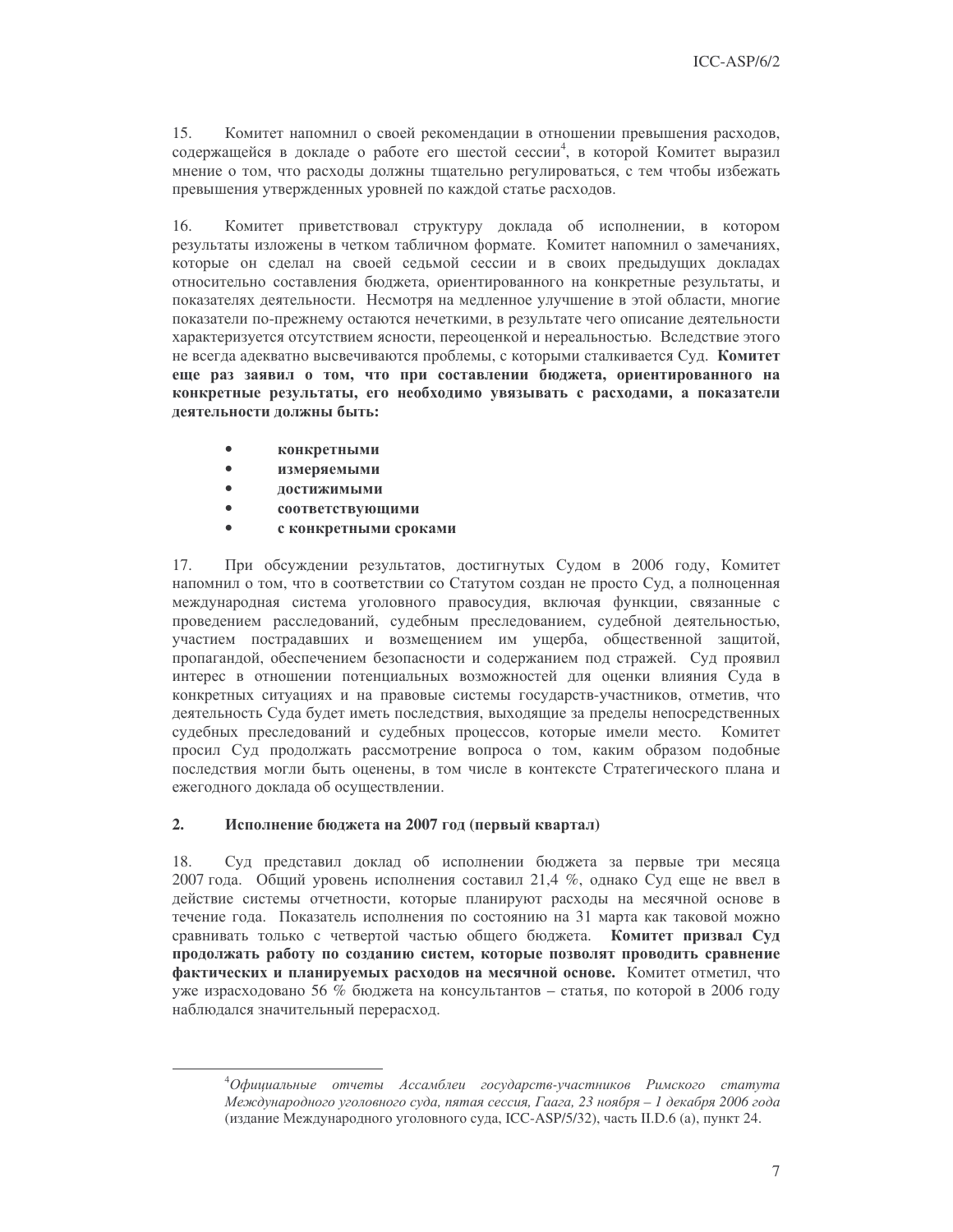$19<sub>1</sub>$ В отношении настоящего положения ситуаций, рассматриваемых Судом, Канцелярия Прокурора сообщила, что в скором времени завершится этап расследования в Уганде преступлений, которые были предположительно совершены Армией сопротивления Бога (ЛРА), хотя мониторинг ситуации в целом будет продолжаться. Количество подозреваемых сократилось с пяти до четырех (один из них скончался), однако вопрос об их аресте и выдачи Суду остается неясным и вне контроля Суда. Необходимо, чтобы определенный персонал оставался на местах, с тем чтобы сохранить элементы доказательств, особенно для постоянного отслеживания свидетелей в том случае, если арест и выдача будут произведены на более позднем этапе, чтобы избежать дорогостоящего повторного расследования в результате утраты В случае ситуации в Демократической Республике Конго (ДРК) доказательств. обвинения подтвердились в одном случае (Томас Лубанга) в конце 2006 года, однако адвокат защиты подал после этого в отставку, что привело к задержке судопроизводства. Второе дело в рамках этой ситуации продолжается, а третье дело находится в стадии рассмотрения. Также отмечалось, что имели место ограничения на поездки в ДРК, вызванные соображениями безопасности. Достигнут прогресс в отношении ситуации в Дарфуре. Палатой предварительного производства рассматривается представленный запрос о вызове в Суд, касающийся двух лиц<sup>5</sup>.

20. Комитет напомнил, что на своей пятой сессии Ассамблея рекомендовала покрыть расходы на дополнительные должности, запрошенные для письменного перевода и Группы по делам потерпевших и свидетелей в рамках Основной программы III, за счет средств, выделенных на эту Основную программу<sup>6</sup>. Суд рекомендовал компенсировать расходы на эти должности за счет недорасходования средств в других областях и заявил о своем намерении включить полную стоимость этих должностей в бюджет на 2008 год. Комитет отметил, что хотя Ассамблея утвердила эти должности, имело место, по-видимому, предположение в отношении того, что Суд будет стремиться покрыть дополнительные расходы (вместо того, чтобы просто отсрочить их на один год). Комитет просил Суд попытаться изыскать любые возможности с целью экономии средств для компенсации указанных расходов и включить подобную информацию в проект бюджета на 2008 год.

21. Комитет также был информирован о том, что Суд намерен предложить увеличения в бюджете на 2008 год с учетом инфляции за два предшествующих года. Комитет напомнил, что Ассамблея не утвердила поправку на инфляцию в бюджете на 2007 год. Хотя Комитет ожидал, что Суд предложит увеличение с учетом инфляции в период между бюджетами на 2007 и 2008 годы, которое будет оцениваться Комитетом и Ассамблеей, Комитет не видит основания для включения в предлагаемый бюджет по программам на 2008 год увеличения с учетом инфляции в период с 2006 по 2007 годы, которое уже было отвергнуто Ассамблеей. Комитет просил Суд включить в проект бюджета на 2008 год подробное объяснение его метода расчета поправок с учетом инфляции и обменных курсов для расходов на персонал и прочих расходов.

<sup>&</sup>lt;sup>5</sup>Следует отметить в этой связи, что 2 мая 2007 года Палатой предварительного производства выданы ордера на арест двух соответствующих лиц.

 $^6$ Официальные отчеты Ассамблеи государств-участников Римского статута Международного уголовного суда, пятая сессия, Гаага, 23 ноября - 1 декабря 2006 года (издание Международного уголовного суда, ICC-ASP/5/32), часть II.D.2 (а), пункты 26-27.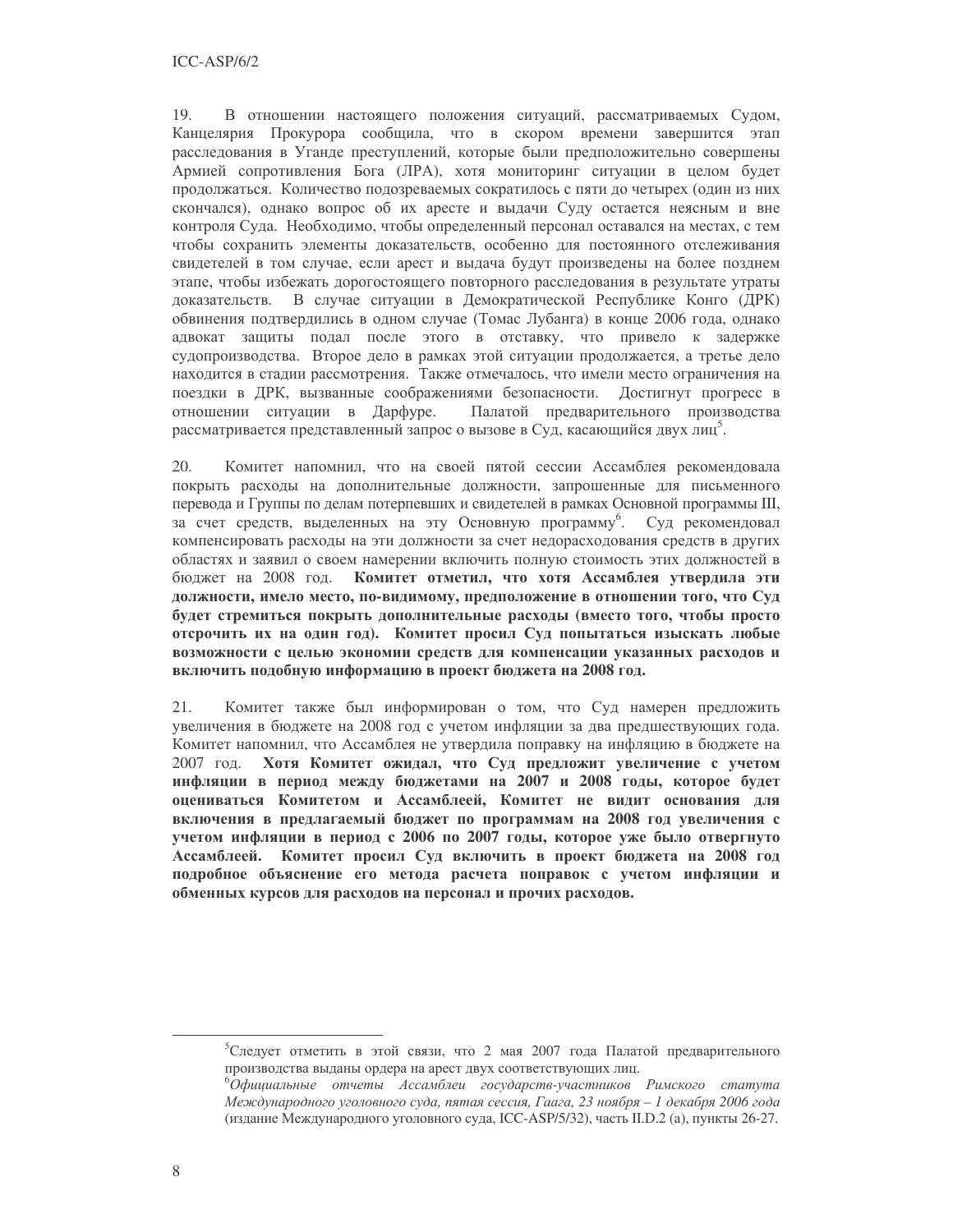### $3<sub>1</sub>$ Структура программ и представление бюджета на 2008 год

 $22.$ Комитет напомнил об обмене мнениями, которое состоялось во время пятой сессии Ассамблеи, относительно представления бюджета и бюджетной процедуры<sup>7</sup>, а также о своих собственных замечаниях на его седьмой сессии по предложенному на 2007 год бюджету<sup>8</sup>. Комитет согласился рассмотреть возможные улучшения к представлению бюджета и бюджетному процессу на его девятой сессии в соответствии с докладом Ассамблеи.

### $a)$ Временные рамки бюджета

23. Комитет предложил координатору по бюджетным вопросам Гаагской рабочей группы послу Гансу Магнуссону (Швеция) выступить перед Комитетом по вопросам, вызывающим озабоченность в Гаагской рабочей группе. Посол Магнуссон представил Комитету неофициальный документ, в котором предлагаются поправки, касающиеся графика бюджетного процесса. По его мнению, было бы предпочтительно в будущие годы сдвинуть вперед на несколько недель даты проведения второй ежегодной сессии Комитета и ускорить на несколько недель публикацию проекта бюджета по программам. Государства также хотели бы получить, желательно до августа, резюме бюджета.

 $24$ Комитет согласился с тем, что государствам не хватило времени для изучения его доклада до сессии Ассамблеи в 2006 году, и поэтому решил перенести свою сессию с октября на сентябрь, при этом выпуск доклада будет обеспечен к середине октября. Он также настоятельно призвал Суд и Секретариат оптимизировать процесс подготовки бюджета. В этой связи Комитет напомнил правило 103.3 и положение 3.4 Финансовых положений и правил, в которых говорится следующее:

«Правило 103.3 Содержание предлагаемого бюджета по программам

В предлагаемый бюджет по программам включаются:

a) финансовые рамки Суда с

постатейной ведомостью ресурсов, предусматриваемых по каждой  $i)$ части, разделу и, в применимых случаях, по вспомогательному обслуживанию программ. В целях сравнения наряду со сметой ресурсов на предстоящий финансовый период указываются расходы за предыдущий финансовый период и пересмотренные ассигнования на текущий финансовый период;

ведомостью предполагаемых поступлений, в том числе поступлений,  $\mathbf{ii}$ классифицируемых в качестве других согласно положению 7.1;

предложения по бюджету с подробными описательными частями  $\mathbf{b}$ бюлжета согласно положению 3.3:

соответствующие таблицы и диаграммы по бюджетной смете и  $c)$ должностям.

 $7$  Там же, часть II.С, пункты 5-9.

 $8$  Там же, часть II.D.6 (b), пункты 48-50.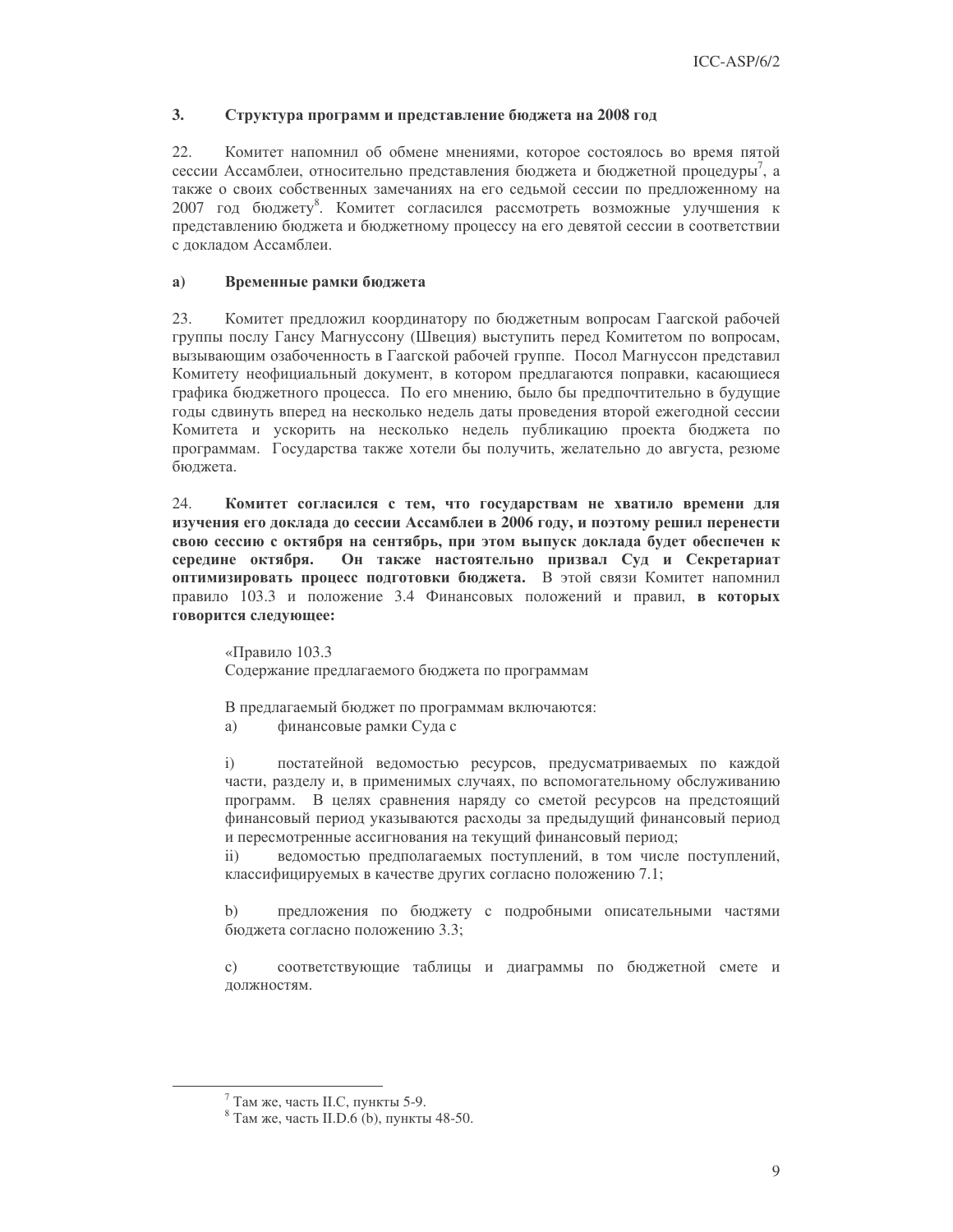$3.4$ Секретарь представляет предлагаемый бюджет по программам на следующий финансовый период на рассмотрение Бюджетно-финансовому комитету по меньшей мере за 45 дней до сессии, на которой упомянутый Комитет будет рассматривать предлагаемый бюджет по программам. В то же время Секретарь препровождает предлагаемый бюджет по программам государствам-участникам».

 $25$ Комитет отметил, что предлагаемый на 2008 год бюджет должен быть опубликован к 25 июля 2007 года, с тем чтобы он был в наличии за 45 дней до открытия девятой сессии Комитета 10 сентября 2007 года.

#### $\mathbf{b}$ Представление бюджета на 2008 год

26 После неофициального процесса консультаций между Судом и Комитетом, проведенных после предыдущей сессии, было решено, что в предложенный бюджет по программам Суда на 2008 год будут внесены следующие улучшения:

 $i)$ Основа: смета на 2008 год будет по-прежнему показана в проекте бюджета в сравнении с утвержденным бюджетом на текущий год (2007 год) и фактическими расходами за предыдущий год (2006 год). В то же время для улучшения сопоставимости сметы Суд представит добавление к бюджету, содержащее сравнение предлагаемого бюджета на 2008 год с прогнозом фактических расходов в текущем году (2007 год), основанном на данных о расходах за период до конца августа.

Введение: введение к проекту бюджета будет содержать более  $\mathbf{ii}$ объемный и информативный макроанализ изменения в бюджете, который должен дать возможность Комитету и Ассамблее изучить бюджет на более стратегическом уровне. Это будет включать более четкое объяснение связи изменения в бюджете со Стратегическим планом и определения конкретных проблем и целей, стоящих перед Судом в предстоящий год. Введение будет включать большее количество таблиц, представляющих ключевые аспекты бюджета, в частности показывать изменение в ресурсах, необходимых для Органиграммы будут включать подробное описание каждой ситуации. нынешней и предлагаемой численности персонала для обеспечения более простого обзора предлагаемого бюджета.

Обоснование дополнительных ресурсов: в проекте бюджета будет по- $\overline{iii}$ прежнему излагаться обоснование в поддержку предлагаемых новых ресурсов. Подобное обоснование будет показывать причину, по которой предлагаемые новые ресурсы являются необходимыми в контексте существующих ресурсов, выделенных для соответствующей области, и объяснять те причины, в силу которых невозможно покрывать новые расходы, повышать эффективность или определять приоритетность. В тех случаях, когда это целесообразно, желательно использовать показатели рабочей нагрузки и прочую подобную вспомогательную информацию. Степень обоснованности будет более точно соответствовать количеству изыскиваемых дополнительных ресурсов и будет более согласованной в рамках бюджетного документа. И, наконец, проект бюджета будет включать достаточный объем информации о нынешнем уровне ресурсов, о нынешнем количестве ресурсов и должностей по каждой программе, с тем чтобы обеспечить простое сравнение предлагаемых и существующих ресурсов.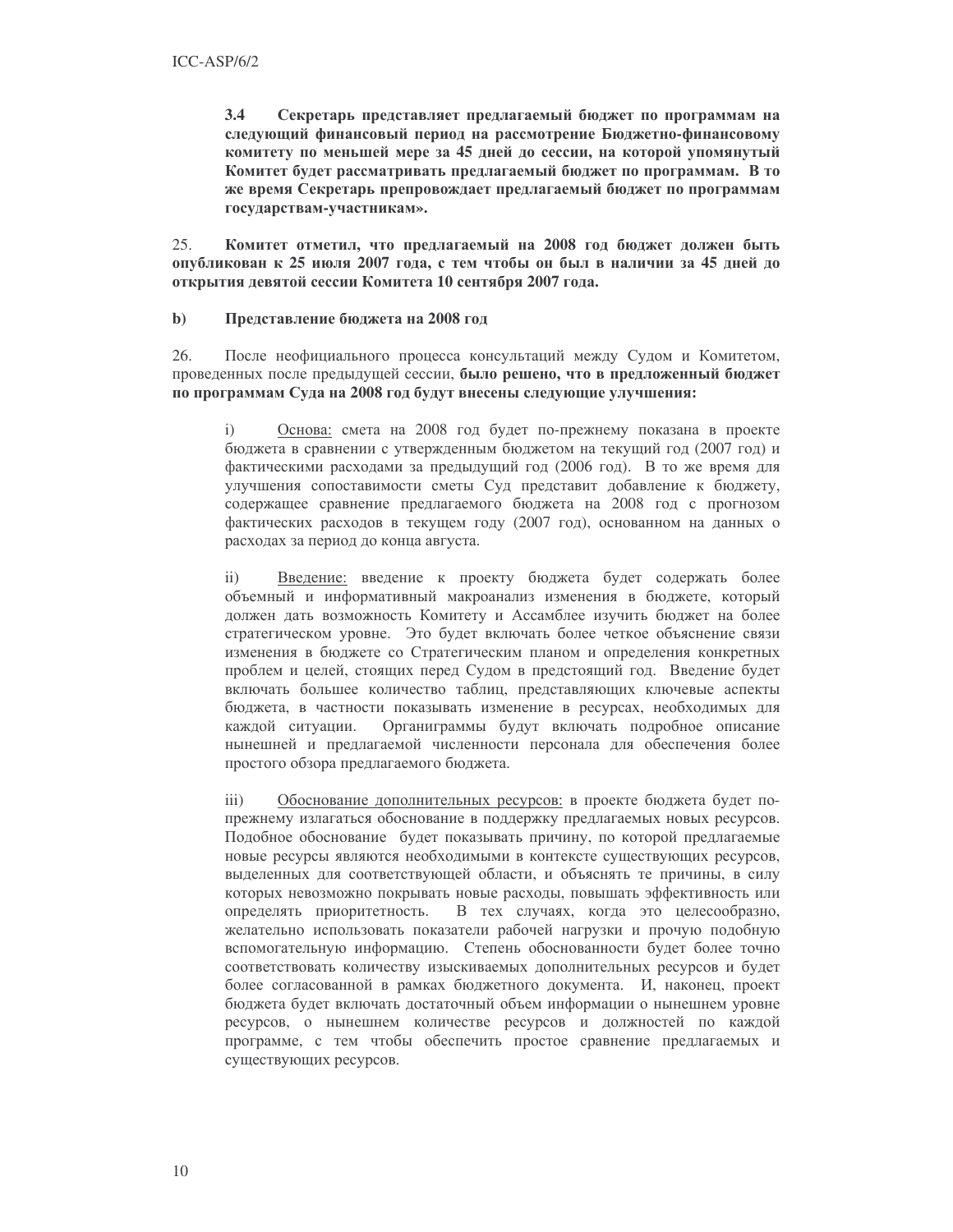$iv)$ Обоснование неповторяющихся ресурсов: в проекте бюджета не будет предполагаться автоматическое продолжение перевода ресурсов из одного года в последующий год для покрытия расходов, которые можно разумно рассматривать в качестве неповторяющихся. Хотя нежелательно будет проводить точное разграничение между повторяющимися и неповторяющимися ресурсами, будет приводиться обоснование для ресурсов, которые можно рассматриваться в качестве неповторяющихся. Например, во многих случаях расходы на консультативное обслуживание утверждались на разовой основе, и не следует предполагать их продолжение без необходимости в новом обосновании.

Подпрограммы: при подготовке проекта бюджета Суд изучит  $V)$ необходимость продолжения нынешних отдельных бюджетов для весьма небольших подпрограмм, в частности многочисленных «канцелярий начальника». Суд будет стремиться по мере возможности уплотнять весьма небольшие подпрограммы в более крупные бюджетные единицы. Благодаря этому будет уменьшен общий объем бюджетного документа.

 $\overline{vi}$ ) Показатели деятельности: бюджет будет содержать меньшее количество показателей деятельности, посредством которых будет определяться степень успеха, достигнутая при выполнении конкретных целей, содержащихся в Суд будет стремиться применять улучшения, Стратегическом плане. определенные в пункте 16 выше, в отношении осуществления программ на 2006 год.

Поступления: для повышения траспарентности в бюджете следует vii) отразить все поступления и расходы за соответствующий финансовый период в соответствии с требованиями положения 3.2 Финансовых положений и правил.

### $\mathbf{c}$ ) Будущие улучшения бюджета

27. Комитет провел первоначальный обмен мнениями с Судом по нескольким другим бюджетным вопросам, которые потребуют внесения Ассамблеей поправки к Финансовым положениям и правилам, включая многолетние бюджеты, переводы средств между основными программами и возможные изменения в структуре основных программ. Было признано, что эти вопросы являются сложными и что потребуется больший объем работы перед представлением любых рекомендаций на рассмотрение Ассамблеи. Комитет постановил вернуться к этим вопросам на будущих сессиях.

## $C_{\bullet}$ Помещения Суда

### $1<sub>1</sub>$ Постоянные помешения

28. Комитет напомнил, что на своей пятой сессии Ассамблея просила Суд с целью обеспечения возможности для рассмотрения Комитетом на его восьмой сессии а) как можно скорее завершить подготовку подробного функционального технического задания, которое будет включать требования его пользователей и требования безопасности, отражающие адаптируемость к различной численности персонала; b) подготовить в консультации с государством пребывания смету расходов по проекту; и с) подготовить в консультации с государством пребывания предварительный график с указанием моментов принятия ключевых решений, резюме вопросов, касающихся планирования и получения разрешений, и стратегию планирования для площадки с описанием возможных модульных подходов к решению проблемы адаптируемости. Кроме того, Ассамблея просила государство пребывания с целью обеспечения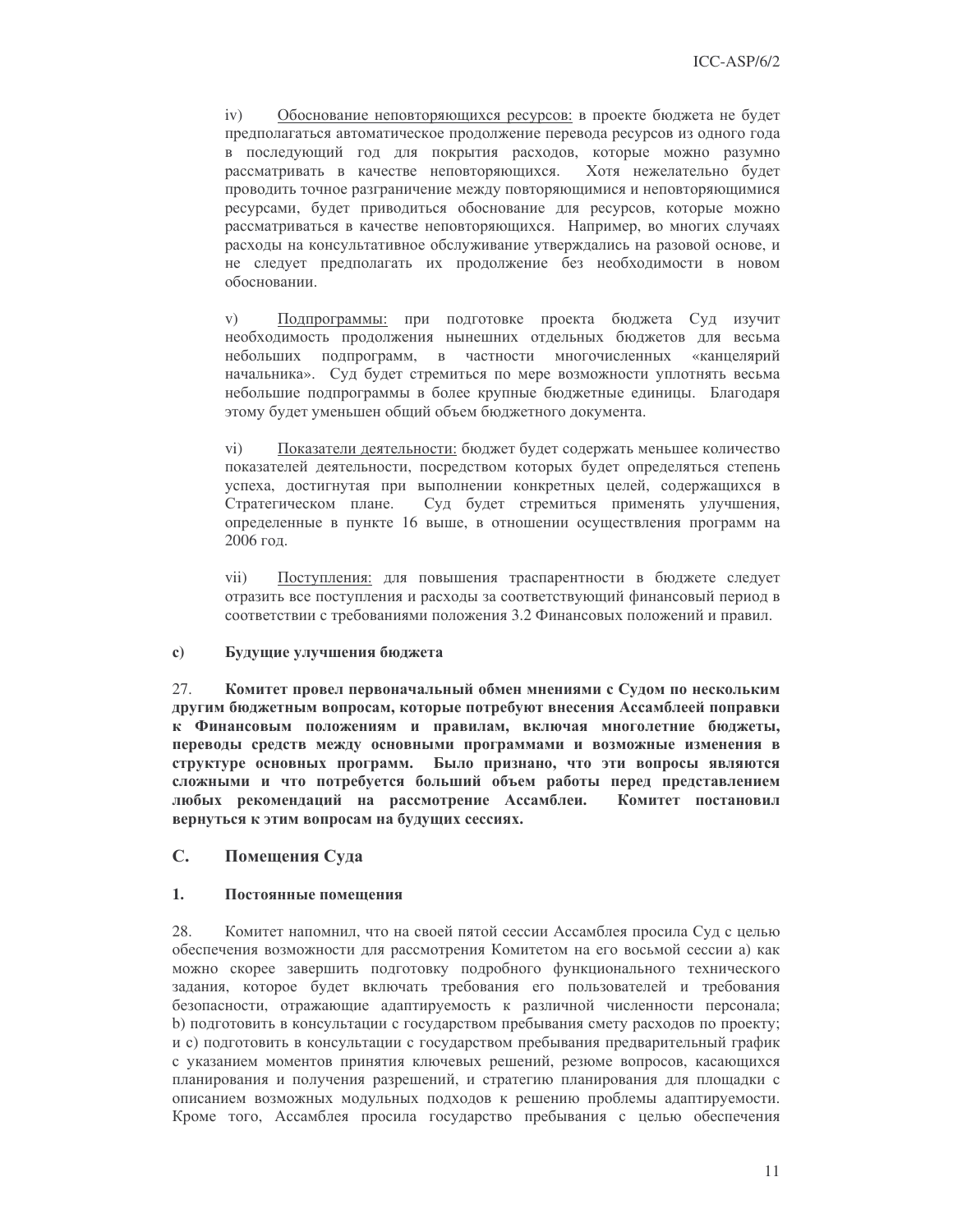возможности для проведения рассмотрения Комитетом на его восьмой сессии представить дальнейшую информацию о предложениях по финансированию и землеотводу, содержащихся в последующем предложении государства пребывания, включая возможные варианты и методы регулирования предлагаемого кредита и решения любых юридических вопросов, касающихся разделения права собственности на землю и на предлагаемые здания, а также других вопросов, которые станут предметом контракта между государством пребывания и Судом. Кроме того, Ассамблея также просила Бюро в консультации с Судом и государством пребывания подготовить варианты структуры руководства проектом с указанием соответствующих ролей и обязанностей Ассамблеи, Суда и государства пребывания<sup>9</sup>.

29. Соответственно, Комитет рассмотрел функциональное техническое задание для постоянных помещений, смету расходов, дальнейшее разъяснение предложения государства пребывания и неофициальные документы Гаагской рабочей группы по постоянным помещениям, и имел возможность обсудить вопросы, поставленные должностными лицами Суда, представителями государства пребывания и координатором по вопросу постоянных помещений Гаагской рабочей группы г-ном Масудом Хусейном (Канада).

30. Комитет с удовлетворением отметил общее качество и подробность документации, а также значительный прогресс, достигнутый после первого совещания экспертов в сентябре 2006 года. Комитет постановил сосредоточить свою работу на областях, в которых его опыт может способствовать общему ходу осуществления проекта, и согласился с тем, что ему необходимо будет рассмотреть эти вопросы еще раз на его очередной сессии с целью представления доклада Ассамблеи на ее шестой сессии. С учетом вышесказанного, Комитет рассмотрел на этом этапе следующие вопросы.

## a) Функциональное техническое задание

31. Комитет отметил, что функциональное техническое задание включает два свода предположений относительно уровня деятельности в будущем и что для обоих сценариев были подготовлены оценки количества требуемых рабочих мест, а именно «целевого сценария» и «сценария роста».

32. Целевой сценарий представляет собой оценку предполагаемых потребностей Суда после 2012 года с точки зрения численности персонала и потребностей в соответствующей области. Он был основан на следующих ключевых предположениях, использованных в Модели численности персонала Суда: до четырех ситуаций, четыре расследования, четыре судебных разбирательства, три окончательные процедуры обжалования и возможно более 18 судей, работающих в Суде полный день. На основе этих предположений был подготовлен следующий сценарий: 1 137 сотрудников и 1 357 рабочих мест.

33. Сценарий роста представлял собой оценку, основанную на Модели численности персонала, предполагающую возможность будущих увеличений после строительства постоянных помещений. Он был основан на следующих ключевых предположениях: до пяти ситуаций, четыре расследования, семь судебных разбирательств, три окончательные процедуры обжалования и возможно более 18 судей в соответствии с пунктом 2 статьи 63 Римского статута. На основе этих предположений был подготовлен следующий сценарий: 1 364 сотрудника и 1 598 рабочих мест.

<sup>&</sup>lt;sup>9</sup> Там же, часть III, резолюция ICC-ASP/5/Res.1, пункты 2, 3 и 7.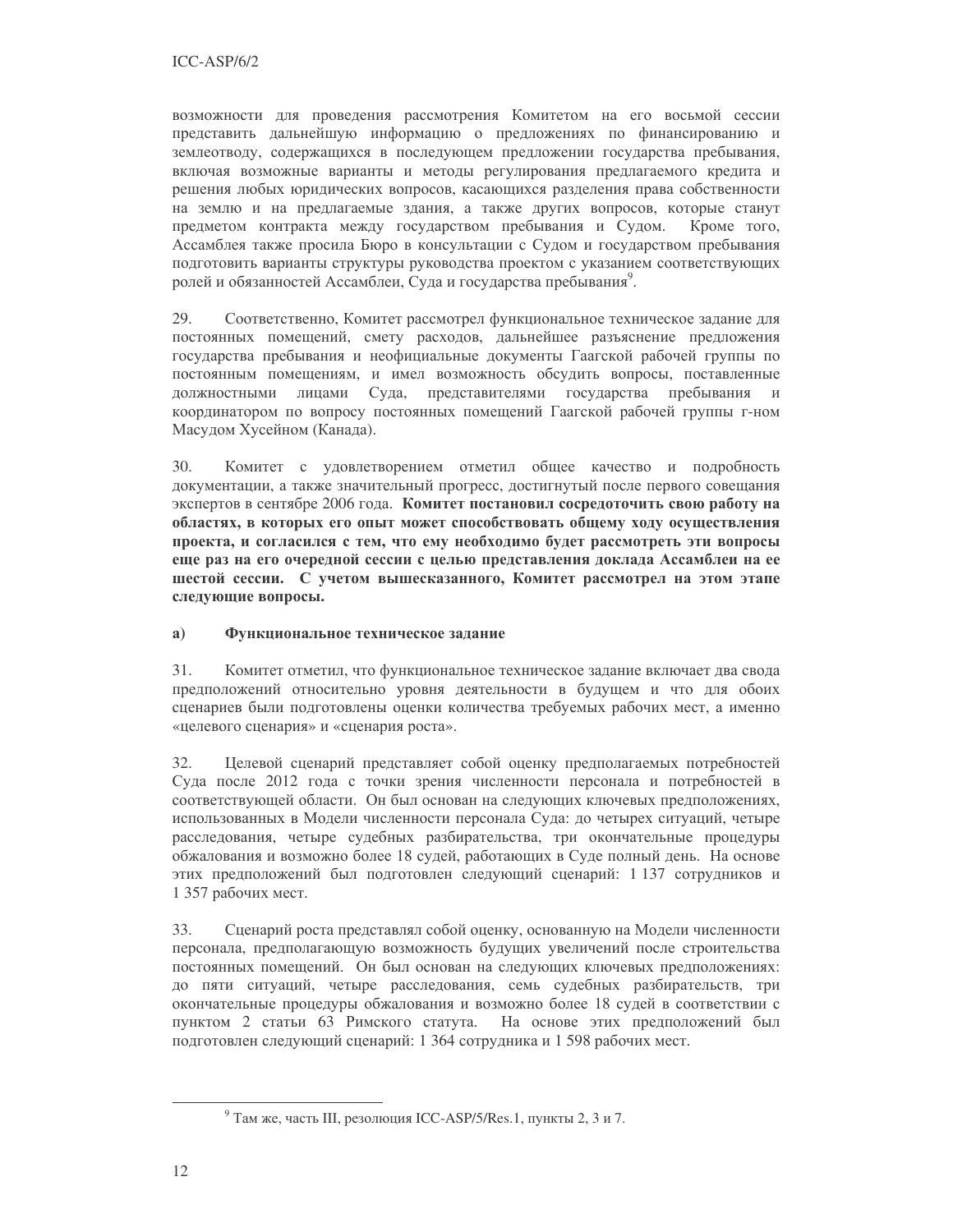$34.$ Комитет постановил, что до тех пор, пока невозможно предсказать рабочую нагрузку Суда через 10 лет, предположения относительно рабочей нагрузки, изложенные в «целевом сценарии», представляют собой, по-видимому, разумную основу для планирования постоянных помещений.

35. Комитет отметил, что данные о численности персонала, связанные с этими предположениями относительно рабочей нагрузки, были взяты из Модели численности персонала Суда. Комитет напомнил свои замечания, содержащиеся в пункте 36 доклада о работе его предыдущей сессии, в которых он приветствовал продолжение работы по данной Модели, заявив при этом о необходимости осторожного отношения к ее точности как инструмента планирования на данном этапе<sup>10</sup>. Комитет согласился с тем, что данная Модель не учитывает эффект масштаба и дает завышенные оценки численности персонала даже в таких областях деятельности Суда, в которых численность персонала не связывается с предположениями бюджета (например, Секретариат Ассамблеи государствучастников).

36. Для более точной сопоставимости численности персонала в функциональном техническом задании с нынешней численностью персонала Комитетом была подготовлена следующая таблица:

|                    | Апрель 2007 года | Бюджет на 2007 год | «Целевой  | «Сценарий |
|--------------------|------------------|--------------------|-----------|-----------|
|                    |                  |                    | сценарий» | pocra     |
| Персонал           | 640              |                    | 1201      | 1434      |
| Стажеры/приглашен- | 67               | 96                 | 153       | 153       |
| ные специалисты    |                  |                    |           |           |
| Всего              | 707              | 867                | 357       | 1592      |

37. В этой таблице показано количество сотрудников всех категорий, работающих в Суде, за исключением сотрудников, работающих на местах. Комитет отметил, что в функциональном техническом задании прогнозируется рост численности персонала на 56 % по сравнению с численностью персонала, предусмотренной в бюджете на В то же время в целом различие между 2007 год и «целевом сценарии». предположениями в отношении бюджета на 2007 год и целевого сценария не представляется достаточно значительной для объяснения увеличения на 56 % прогнозируемых потребностей в персонале.

38. Хотя Комитет согласился с невозможностью точной оценки численности персонала в будущем, учитывая неопределенности, связанные с увеличением объема работы Суда, он согласился с тем, что предположения в отношении рабочей нагрузки, содержащиеся в целевом сценарии, могут явиться разумной основой для расчета численности персонала. По мнению Комитета, численность персонала в пределах от 850 до 1 050 сотрудников (не включая стажеров и приглашенных специалистов) удовлетворит, вероятно, потребности Суда в случае осуществления предположений в отношении рабочей нагрузки, содержащихся в целевом сценарии. Он заявил о своей заинтересованности в тщательном изучении любых последующих оценок численности персонала, подготовленных Судом.

39. Комитет отметил, что Гаагская рабочая группа просила подготовить модель сценария, основанного на численности персонала в 900 сотрудников, учитывая при этом необходимость гибкости и адаптируемости, и поддержал эту просьбу.

<sup>&</sup>lt;sup>10</sup> Там же, часть II.D.6 (b), пункт 36.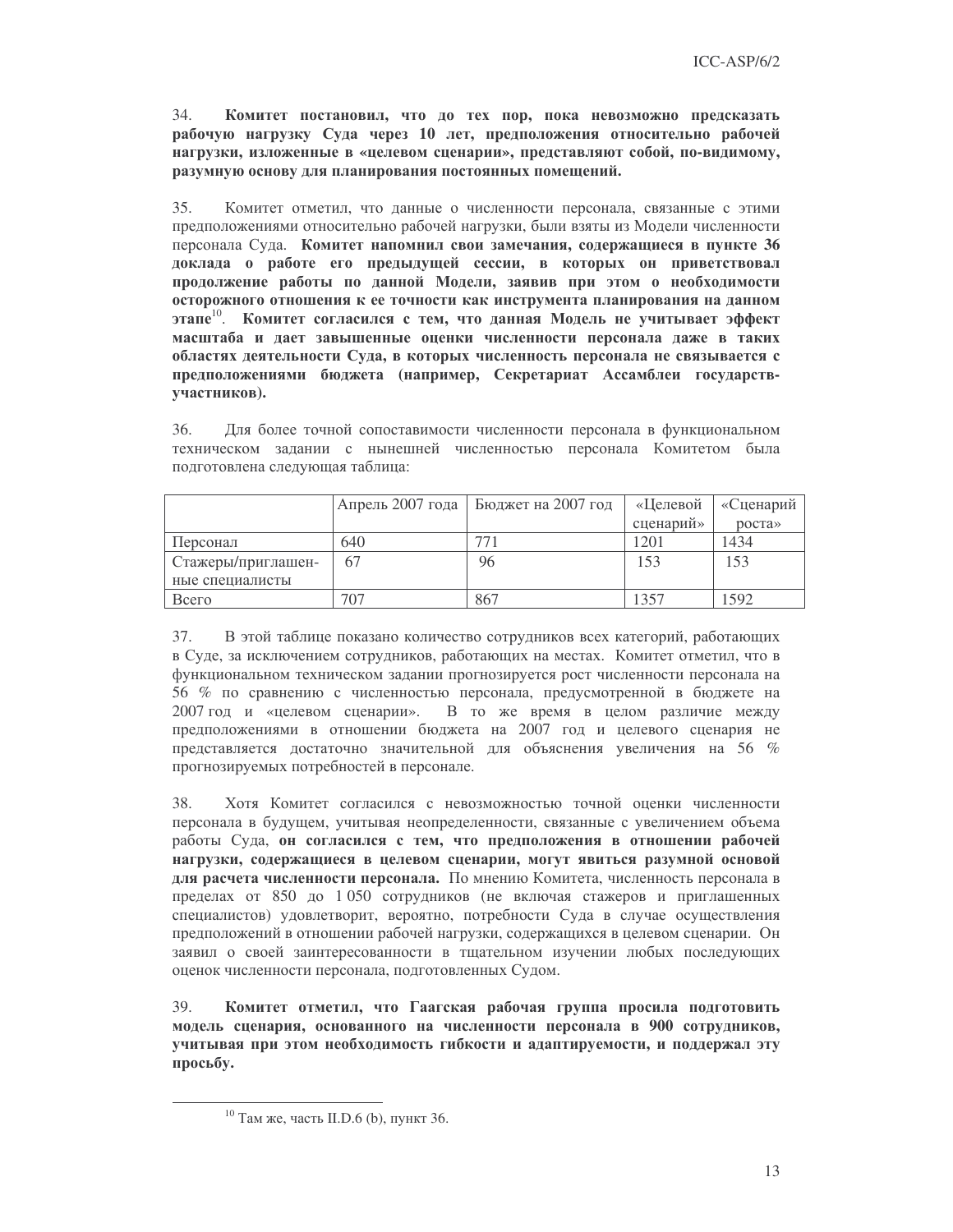$40<sub>1</sub>$ Насколько это было понято Комитетом, в июне 2007 года готовится проведение следующего совещания экспертов с целью более подробной оценки потребностей С учетом этого Комитет решил ограничить свои замечания по пользователей. функциональному техническому заданию следующими пунктами на данном этапе, отметив, что на предыдущем совещании экспертов уже было определено большинство вопросов, представляющих интерес для Комитета:

Комитет отметил, что рабочие станции были предоставлены для  $i)$ 153 стажеров и других краткосрочных посетителей, в результате чего общая потребность в помещениях и количестве рабочих станций увеличилась на 12,5 %. Хотя Комитетом признается важное значение привлечения стажеров и других посетителей, он сомневается в том, что для этого требуется предоставление столь значительных возможностей. По мнению Комитета, Ассамблея может пожелать определить то, в какой степени она готова финансировать предоставление помещений, мебели, ИТ-оборудования и нести накладные расходы для столь многочисленных стажеров и посетителей.

 $\mathbf{ii}$ Размер пособия по должностям для Секретариата Ассамблеи в двух сценариях был основан на показательном росте, связанным с увеличением рабочей нагрузки Суда. В то же время рабочая нагрузка Секретариата будет незначительным образом связана с предположениями Суда. Это одна из областей, в которой наиболее очевидной является тенденция Модели численности персонала Суда в направлении увеличения цифровых показателей. Комитет отметил, что рабочая нагрузка Секретариата будет определяться главным образом потребностями Ассамблеи и ее вспомогательных органов.

В функциональном техническом задании предусматривались служебные  $\overline{iii}$ ) помещения для персонала, функции которого не связаны с необходимостью иметь рабочий стол (например, служба безопасности). Хотя Комитет не желает лишить персонал Суда должной рабочей обстановки и возможностей, он сомневается в необходимости их обеспечения. Было решено, что требуется тщательное изучение размера помещений, предлагаемых для персонала, с учетом его конкретных функций.

В смете расходов<sup>11</sup> стоимость автостоянки составляла более 10 %  $iv)$ расходов на строительство. Комитет сомневается в необходимости этого, учитывая альтернативные варианты и возможности общественного транспорта.

### $\mathbf{b}$ Смета расходов

41. Комитет принял к сведению смету расходов, которая была представлена на этом этапе, а также тот подход, который применялся при ее расчете. Комитет признал, что эта смета является весьма приблизительной, учитывая многочисленные неопределенности и нечеткие предположения, которые преобладают в настоящее время. Он также отметил, что смета расходов касается только расходов на строительство и сантехнику и что был исключен ряд других статей, таких как оборудование для ИКТ, хотя можно было бы использовать часть имеющегося оборудования из временных помещений. Кроме того, потребуется финансирование профессиональных услуг при осуществлении

<sup>&</sup>lt;sup>11</sup> Неофициальный документ по оценке стоимости. The New Permanent Premises of the International Criminal Court: Preliminary Cost Estimate for Construction Costs (Drees & Sommer International, 6 March 2007).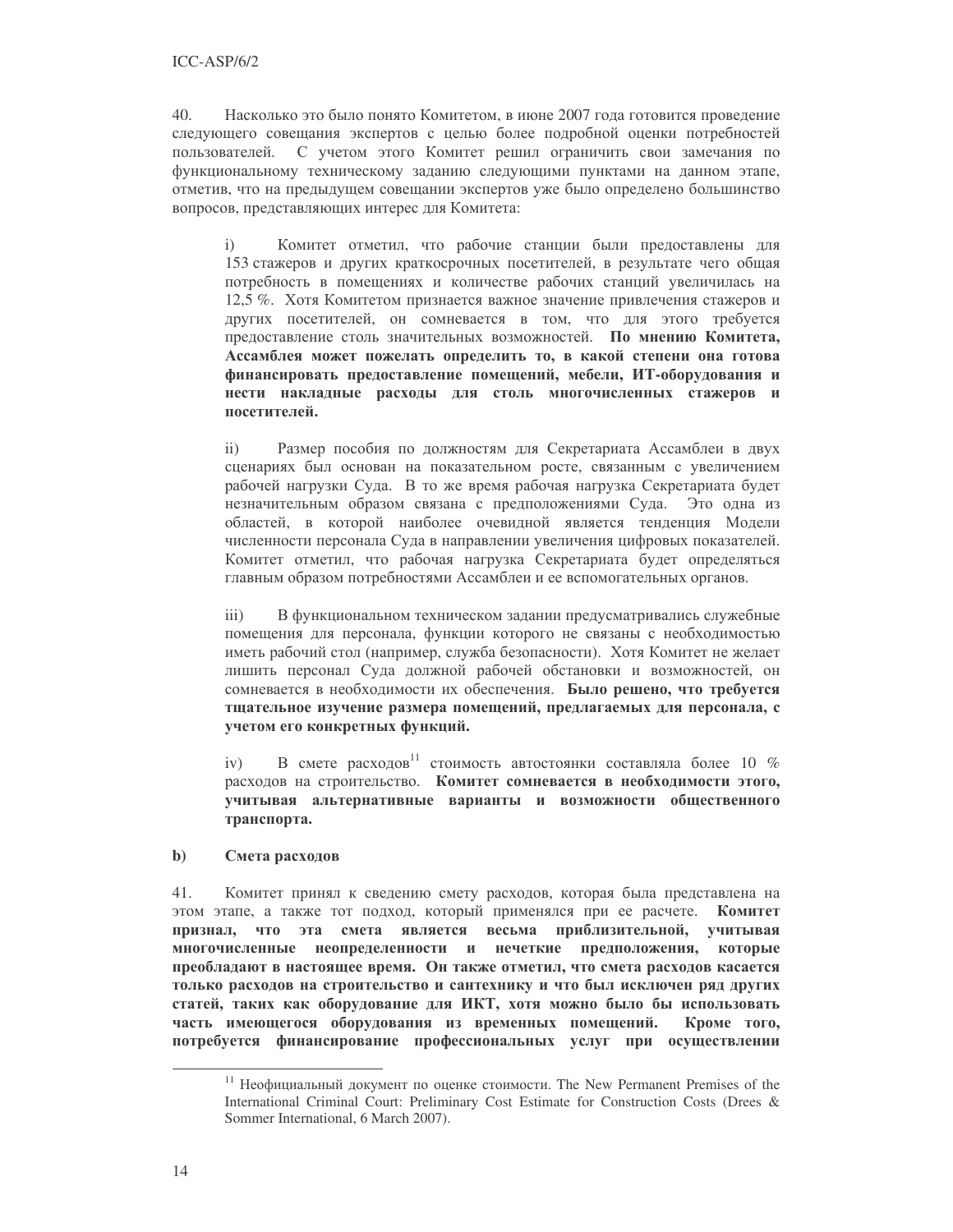руководства данным проектом, объем которых станет более ясным после того, как прояснятся вопросы, касающиеся управления и руководства проектом. **H**<sub>0</sub> мнению Комитета, Суду следует начать работу по выяснению величины дополнительных расходов, которые потребуются, с тем чтобы дать возможность государствам-участникам получить более ясное представление об общих расходах, по которым им придется брать на себя обязательства.

 $42.$ В отношении сметы расходов, было также отмечено, что от государства пребывания требуются дополнительные разъяснения, касающиеся некоторых правовых аспектов связи между землей и зданием, в частности правового статуса собственности на здание в случае переезда из местопребывания Суда.

#### $\mathbf{c}$ ) Финансирование

43. Комитет отметил, что варианты финансирования потребуют тщательного изучения Ассамблеей, и соответственно приветствовал информацию от государства пребывания об условиях предлагаемого кредита. Представитель государства пребывания сообщил полезную дополнительную информацию в ответ на вопросы о деталях потенциальных договоренностей о кредите. Комитет согласился с целесообразностью предоставления государством пребывания как можно более подробной информации в письменном виде на раннем этапе, в том числе по следующим вопросам:

- $i)$ Какова предполагаемая дата начала погашения кредита?
- $\mathbf{ii}$ Возможно ли предоставление кредита на срок до 30 лет?
- $iii)$ Каким образом будет регулироваться вопрос о просроченных платежах, вызванных задолженностью государств-участников по взносам?
- $iv)$ Может ли стоимость кредита рассматриваться в качестве прямого субсидирования проекта?

Комитет согласился с тем, что, несмотря на отсутствие необходимости в 44. принятии решения по вопросу финансирования в 2007 году, важно будет, по меньшей мере, достичь прогресса в изучении варианта финансирования и подготовить подробное описание стоимости конкретных моделей.

## 45. Комитет просил Суд с помощью соответствующих специалистов подготовить к его очередной сессии подробное описание стоимости для Ассамблеи каждого из следующих вариантов (в каждом случае для общей стоимости проекта от 150 до 200 млн евро):

- $i)$ оплата проекта в период осуществления расходов (без использования какого-либо кредита);
- $\mathbf{ii}$ использование капитальных средств (оцениваются в 35 млн евро) в случае неиспользования кредита государства-пребывания;
- $\overline{111}$ беспроцентный кредит на 30 лет с началом выплат в первый год проекта;
- беспроцентный кредит на 30 лет с началом выплат по завершению  $iv)$ проекта;
- $V)$ кредит под 2,5 % на 30 лет с началом выплат в первый год проекта;
- $\rm vi)$ кредит под 2.5 % на 30 лет с началом выплат по завершению проекта; и
- $vii)$ кредит под 2,5 % на 10 лет с началом выплат в первый год проекта.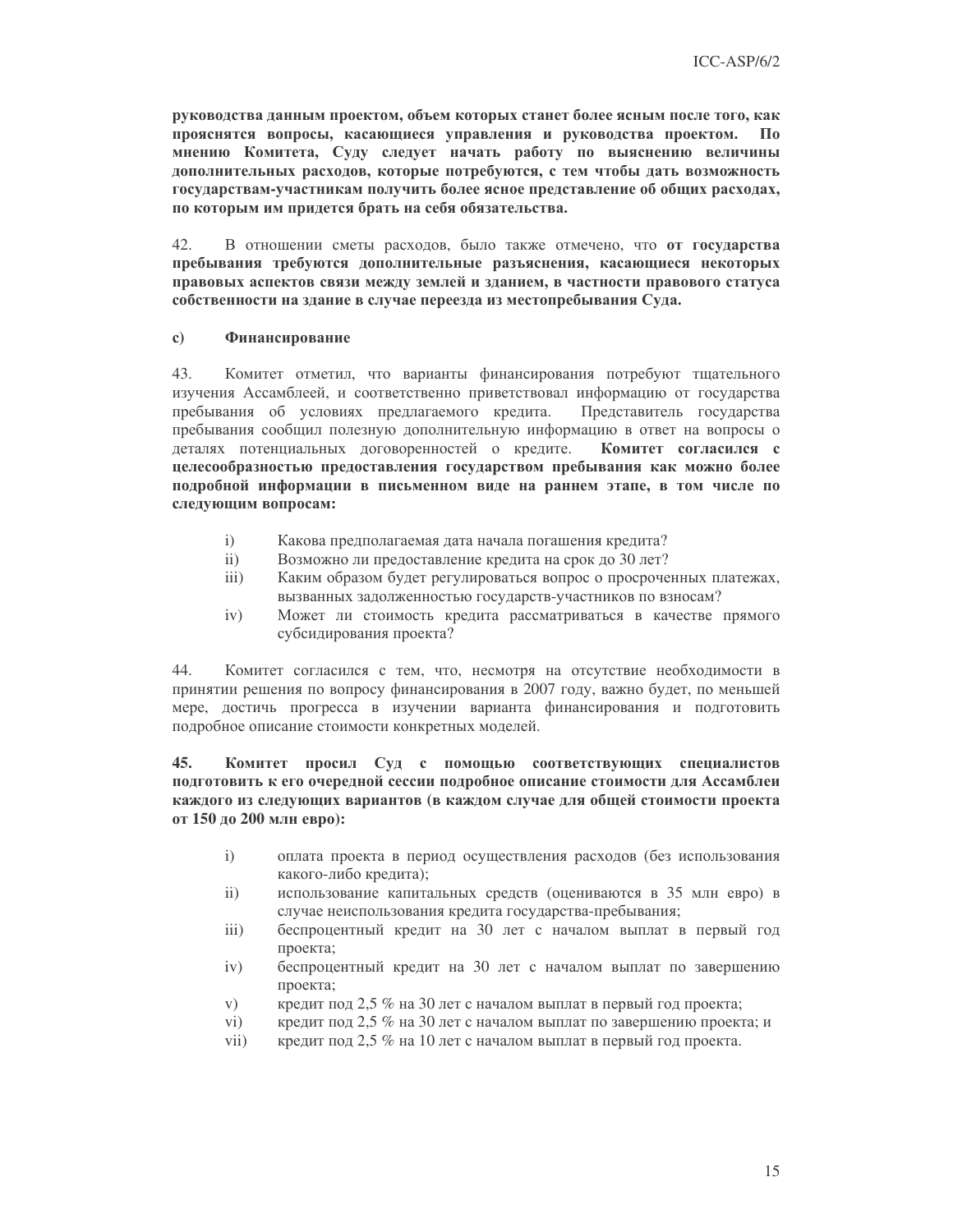46 Комитет также отметил, что возможно будет, вероятно, собрать значительные финансовые средства для данного проекта за счет пожертвований государств, а также частных учреждений и отдельных лиц. Он рекомендовал Суду и Гаагской рабочей группе продолжать рассмотрение вопроса о том, каким образом может осуществляться финансирование за счет пожертвований конкретных частей постоянных помещений (например, залы судебных заседаний, залы совещаний, библиотека, художественное оформление). Он заявил о том, что для привлечения пожертвований могут потребоваться услуги специалистов по сбору средств в рамках проектной группы и, возможно, структуры руководства проектом.

### $\mathbf{d}$ Структура руководства

47. Комитет еще раз рассмотрел вопрос о механизмах руководства для данного проекта в свете продолжающихся неофициальных обсуждений в Гаагской рабочей группе. Он приветствовал важный прогресс, который был отражен координатором по постоянным помещениям в неофициальном резюме совещания экспертов по постоянным помещениям, которое состоялось в Гааге 28-30 марта 2007 года.

В целом, Комитет счел направление обсуждений в Гаагской рабочей группе 48. перспективным и соответствующим его предыдущим рекомендациям, в которых он: а) подчеркнул необходимость в четкой основе, определяющей структуру проекта, обязанности каждой стороны и принципы подотчетности перед Ассамблеей; и b) подчеркнул необходимость создания с самого начала эффективных механизмов руководства<sup>12</sup>.

49. Комитет отметил, что будет проведена дальнейшая работа для определения ключевых решений, которые Ассамблее следует принять в отношении структуры руководства и того каким образом следует делегировать полномочия тем, кто несет ответственность за успешное осуществление проекта. Комитет призвал Гаагскую рабочую группу продолжать работать в направлении создания четкой основы, которая определит ключевые стороны в структуре проекта, полномочия и обязанности каждой из них, а также принципы ответственности перед Ассамблеей. В этой связи Комитет пришел к выводу о том, что полезным может оказаться проведение различия между сторонами, которые играют существенную роль в процессе принятия решений и управления проектом, и теми другими лицами, активное стратегическое участие которых необходимо в рамках структуры принятия решений. Не все участники могут быть включены в структуры принятия решений; скорее требуются средства для их эффективного привлечения, включая средства эффективной связи для предотвращения появления недоверия. Комитет счел, что высшему органу, отвечающему за принятие решений, весьма важно уметь принимать быстрые и четкие решения, в том числе по трудным вопросам, по которым могут появиться различия во мнениях между сторонами.

50. В отношении директора проекта, Комитет согласился с тем, что не будет идеальным вариант назначения государства пребывания в качестве директора проекта. Хотя государству пребывания отводилась исключительно важная роль во многих аспектах данного проекта, и это необходимо было отразить в механизмах руководства, Комитет счел, что другие роли государства пребывания (в том числе в финансировании) явятся усложняющими факторами, которые могут стать причиной

 $^{12}$ Официальные отчеты Ассамблеи государств-участников Римского статута Международного уголовного суда, пятая сессия, Гаага, 23 ноября - 1 декабря 2006 года (издание Международного уголовного суда, ICC-ASP/5/32), часть II.D.6 (а), пункты 43-44, и часть II.D.6 (b), пункты 113-114.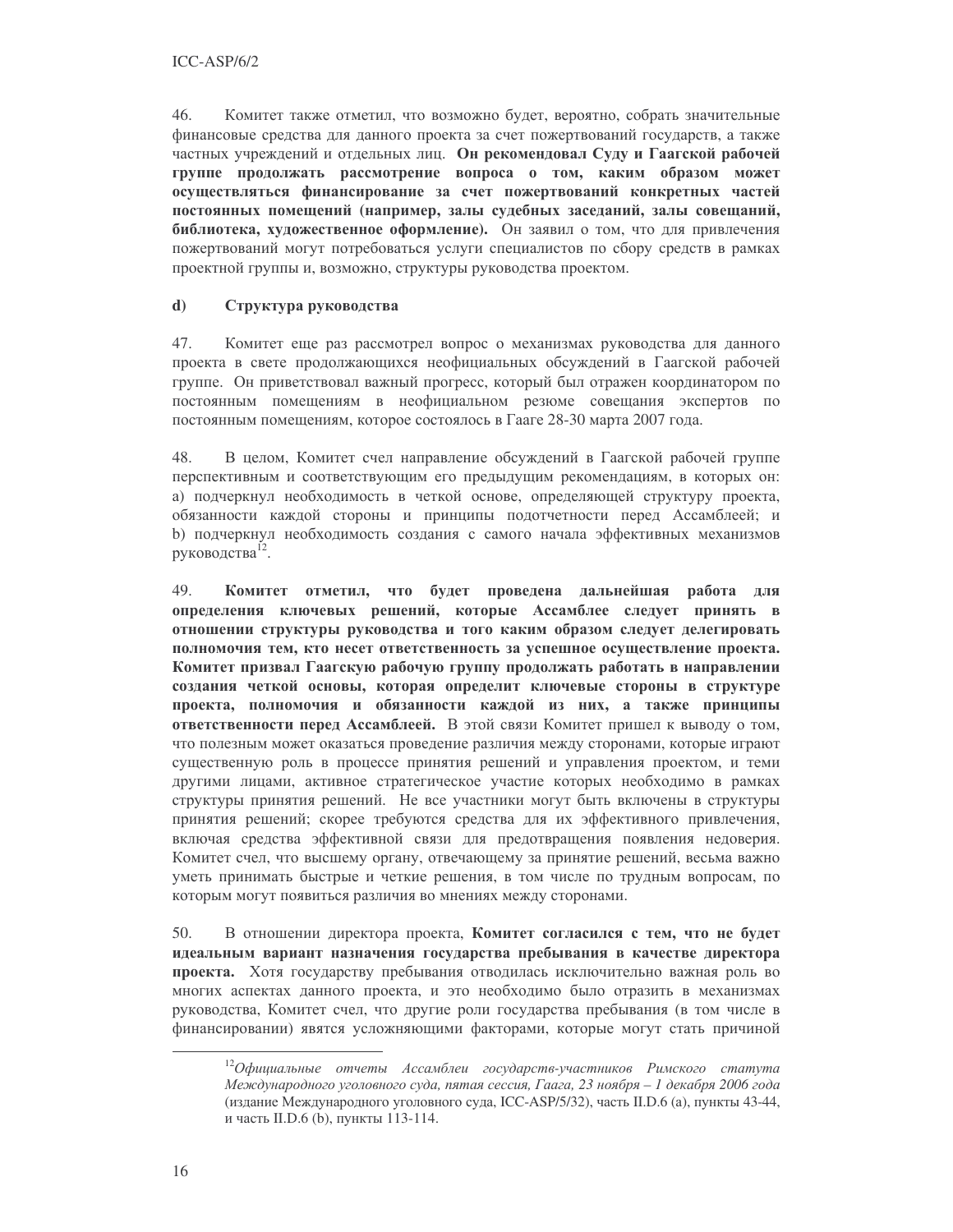возможного конфликта интересов. Кроме того, Комитет отметил, что Ассамблея желает иметь более значительное влияние на руководство данным проектом по сравнению с тем, которое было бы возможным в том случае, если бы государство пребывания также выполняло функции директора проекта.

51. Комитет постановил, что на основании имеющейся на данном этапе информации, он отдает предпочтение Суду в качестве «директора проекта». На своей шестой сессии Комитет подчеркнул<sup>13</sup>, что Суду следует создать сильные внутренние механизмы руководства, которые обеспечат ответственность Секретаря и его подотчетность за осуществление проекта, и это способствовало созданию прочного механизма управления проектом.

 $52.$ Представители Суда сообщили Комитету, что Суд является единственным юридическим лицом, которое может брать на себя подлежащие исполнению финансовые обязательства. Хотя Комитет считал, что это препятствие будет не преодолимым, он все же видел преимущества, связанные с использованием существующих механизмов руководства, которые применяются в отношении обычной управленческой деятельности Суда, включая капиталовложения. Использование Суда в качестве директора проекта явилось бы самым простым решением, при том условии, что его внутренние принципы ответственности и подотчетности являются твердыми, а его возможности для выполнения этой роли достаточными для данной задачи.

53. В этой связи Комитет согласился с тем, что для эффективного выполнения роли директора проекта Суду необходимо будет учредить группу опытных специалистов, имеющих навыки управления самыми мелкими элементами масштабного и сложного строительного проекта. В частности руководителем этой группы должен быть исключительно квалифицированный специалист с известным опытом успешного осуществления крупных проектов подобного рода, который мог бы завоевать бы уважение всех сторон. Комитет счел, что предыдущие планы Суда по укомплектованию персоналом его бюро по проекту во главе с сотрудником С-5 не В частности, руководителю бюро будут соответствовать этому требованию. необходимо будет иметь, вероятно, более высокий уровень для привлечения подходящих кандидатов. Комитет также считал, что Суду полезно будет представить больше информации о внутренних принципах подотчетности для бюро по проекту в том случае, если Ассамблея примет решение о том, что Суду следует выполнять роль директора проекта.

54. Несмотря на эти замечания, Комитет также признал, что некоторые из тех же соображений, которые касаются государства пребывания как директора проекта, также действуют в отношении Суда: могут возникнуть конфликты интересов и данный механизм может не позволить Ассамблее осуществлять достаточный контроль над проектом. В том случае, если Ассамблея примет решение о назначении Суда директором проекта, ей могут потребоваться, вероятно, надлежащие контрольные механизмы в рамках схемы руководства.

Комитету известно, что эти вопросы по-прежнему находятся на рассмотрении в 55. Гаагской рабочей группе, и он заявил о своем желании вернуться к данному вопросу руководства на своей следующей сессии. К этому времени Комитет представит Ассамблее, в случае необходимости, более точную рекомендацию, особенно в отношении механизмов в рамках Суда применительно к той модели, которую Ассамблея может утвердить.

<sup>&</sup>lt;sup>13</sup> Там же, часть II.D.6 (а), пункты 43-44.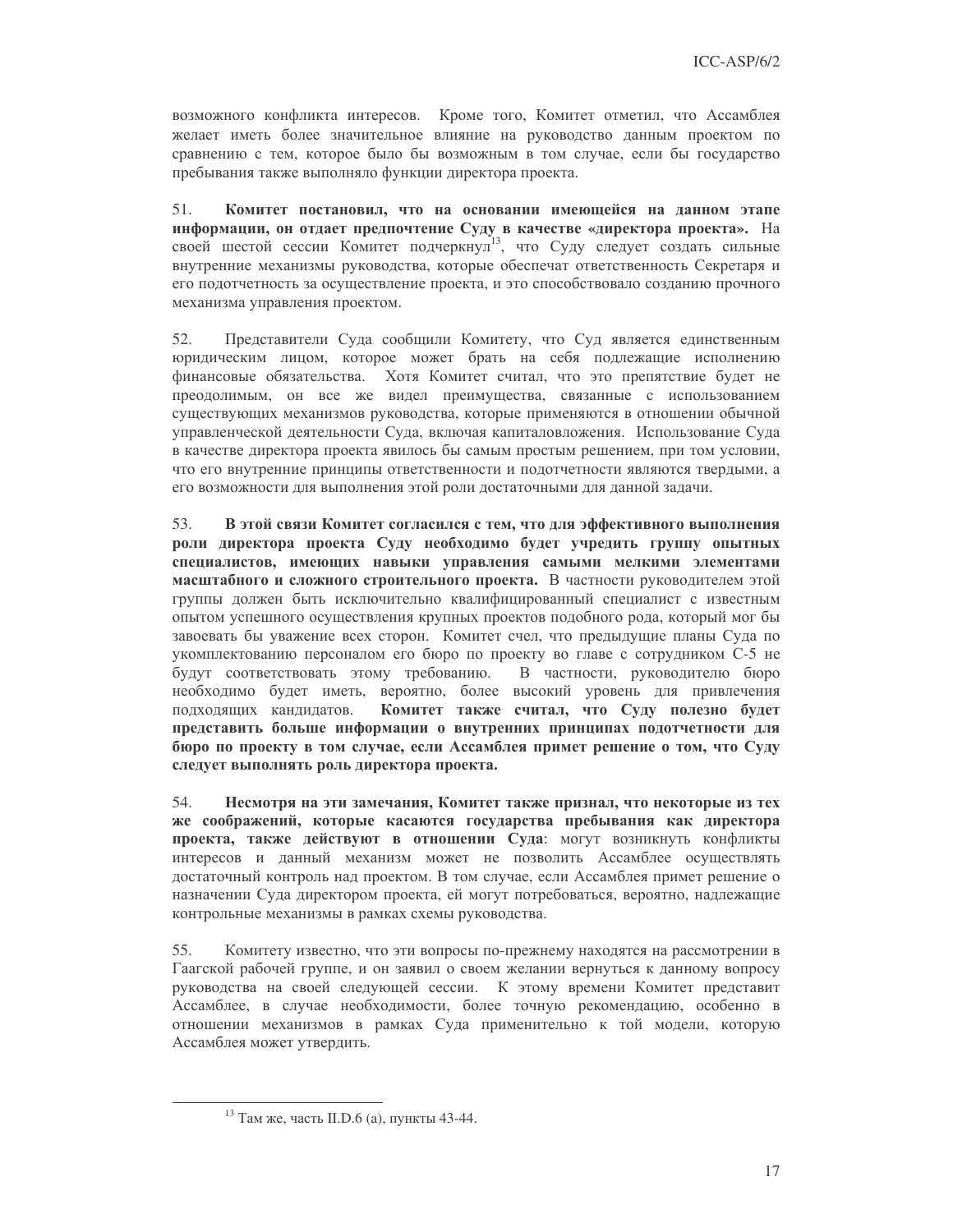## $2.$ Временные помещения

56. Суд изложил самую последнюю позицию в отношении временных помещений. В настоящее время Суд занимает временные помещения в зданиях «Арк», «Хофторен» и здании на Сатурнстраат. Дальнейшее расширение помещений будет происходить летом 2008 года, при этом Хаагсе Весте заменит «Хофторен». В то же время, учитывая увеличение численности персонала Суда, это решение вряд ли удовлетворит потребности Суда, в результате чего Суд будет, возможно, располагаться в четырех разных местах.

Комитет изучил вопрос о трудностях и утрате эффективности в связи с 57. необходимостью функционирования в нескольких местах. Комитет выразил свою озабоченность по поводу того, что государство пребывания не нашло лучшего решения в соответствии со своими обязательствами по предоставлению временных помещений. Он выразил надежду на то, что может быть найдено быстрое решение, которое предотвратит частые переезды.

## D. Людские ресурсы

58. Комитет получил документ, касающийся нынешней политики и практики Суда в области людских ресурсов, включая некоторые данные о составе персонала Суда. Суд сообщил, что вскоре он начнет в рамках Стратегического плана осуществление проекта, связанного с продвижением по службе и разработкой различных вариантов политики в области людских ресурсов.

59. Комитет отметил, что Судом не было представлено ни одного доклада для рассмотрения им. Соответственно Комитету пришлось обратиться с конкретной просьбой о предоставлении информации о численности персонала, постоянных должностях, занятых должностях, показателе вакантных должностей и процессе найма на работу. Кроме того, была запрошена информация о гендерном соотношении и географическом представительстве в разбивке по странам, в частности в отношении должностей на уровне принятия решений.

60. Комитет признал, что политика Суда в области людских ресурсов имеет жизненно важное значение для реализации целей Суда: Суду требуется такая практика в области людских ресурсов, которая будет способствовать привлечению и сохранению персонала, работающего с высокой эффективностью. В этой связи он рекомендовал Суду безотлагательно приступить к выполнению этой работы и просил его рассмотреть (среди прочего) следующие вопросы:

- a) альтернативы в рамках общей системы вознаграждения персонала с целью определения моделей, которые являются наиболее подходящими для работы Суда;
- $b)$ возможность слияния разных классов (вознаграждение по заслугам);
- c) меры по обеспечению эффективности и справедливости системы управления деятельностью;
- $\mathbf{d}$ возможность увязки результатов деятельности с вознаграждением и другими стимулами; и
- меры по поощрению и стимулированию продвижения по службе.  $e)$

61. Комитет отметил, что процесс отбора и объявления о вакантных должностях Суда характеризуются определенной тенденцией уделения слишком большого внимания трудовому стажу и выслуге лет, а не компетенции. Не оспаривая важное значение трудового стажа, Комитет согласился с тем, что Суду следует попытаться разработать критерии отбора для всех должностей, при которых главный акцент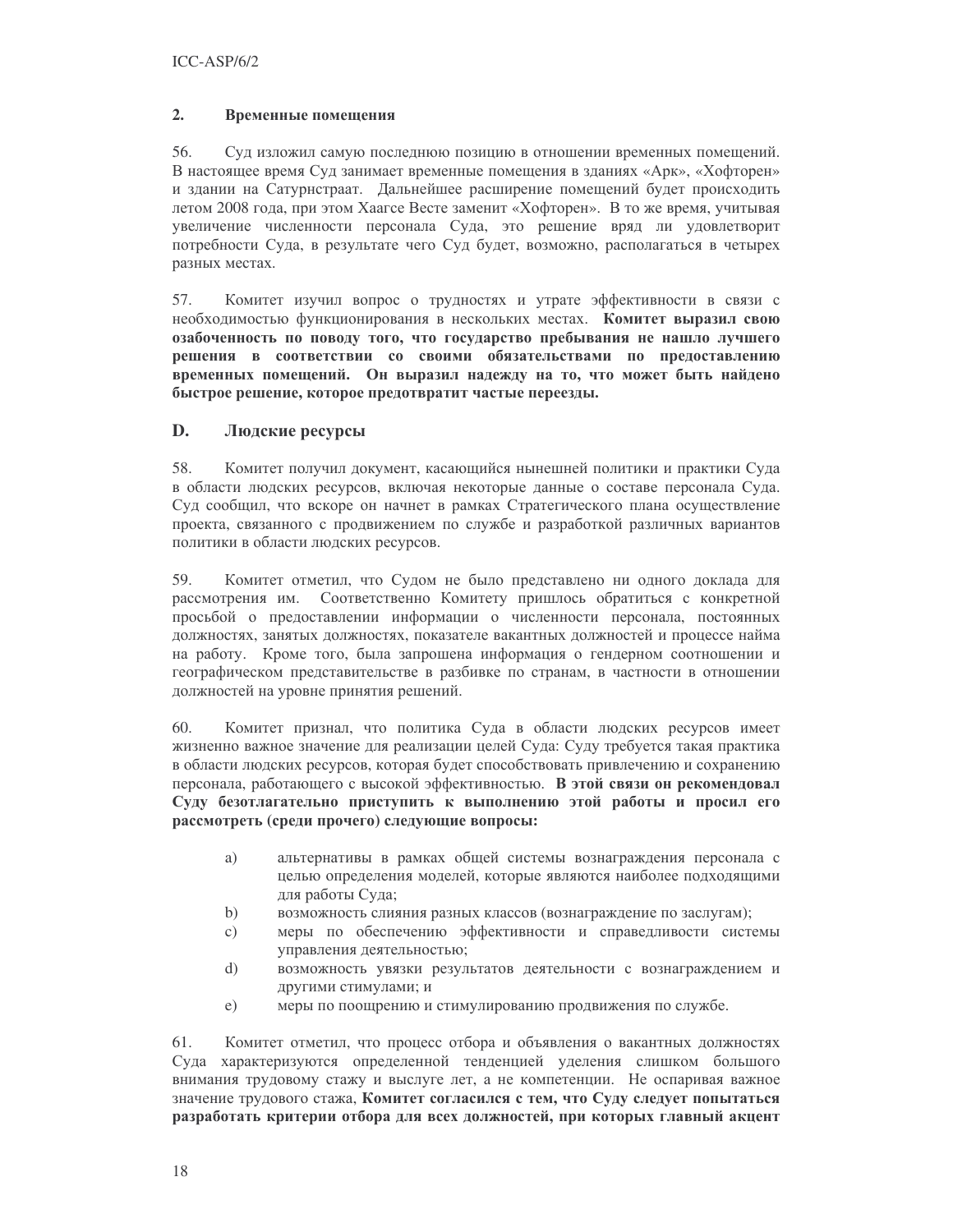делается на компетенции и способностях. Он приветствовал информацию Суда о том, что последний применял основанную на компетенции методику при проведении собеседований, и призвал Суд сделать так, чтобы благодаря будущим поправкам к требованиям, предъявляемым кандидатам на работу, Суд имел больше возможностей для дифференцирования этих кандидатов на основе их компетенции.

62. Комитет обсудил усилия, предпринимаемые Судом для улучшения географического представительства персонала в соответствии со Статутом и решениями Ассамблеи. Он напомнил о том большом внимании, которое уделяется государствами обеспечению справедливого представительства персонала, и принял к сведению данные, сообщенные относительно нынешнего состава персонала. Комитет настоятельно призвал Суд продолжать разработку систем распространения объявлений о вакантных должностях среди соответствующих групп и отдельных лиц в недопредставленных странах. Важно, чтобы системы распространения объявлений о вакантных должностях действовали быстро либо при помощи Интернета, либо по факсимильной связи, с тем, чтобы предоставить потенциальным кандидатам достаточные возможности для подачи заявлений. Комитет учел, что в Гаагской рабочей группе продолжается работа по этому вопросу, и выразил надежду в отношении того, что Группа разработает эффективные меры, посредством которых Суд может сотрудничать с государствами для выявления и привлечения кандидатов из недопредставленных государств.

63. Комитет просил Суд подготовить всеобъемлющий доклад по вопросу людских ресурсов для рассмотрения Комитетом на его десятой сессии в апреле 2008 года, в котором будет содержаться последняя информации о политике в отношении вышеуказанных вопросов, а также указаны типы и сроки контрактов, используемых Судом. В доклад следует также включить соответствующие данные о составе персонала и консультантов.

### $E.$ Классификации/реклассификации

64 В соответствии с рекомендацией Ассамблее, принятой Комитетом на его предыдущей сессии<sup>14</sup>, Ассамблея разрешила Комитету одобрить на его апрельской сессии предложенные Судом реклассификации в тех случаях, когда это является вполне оправданным<sup>15</sup>. Суд предложил в целом 20 позиций для классификации и реклассификации, охватывающих 39 отдельных должностей.

65. Суд сообщил, что реклассификация была строго ограничена позициями, которые претерпели существенное изменение после последнего обзора в 2005 году, и проводилась в соответствии с методикой, принятой Международной комиссией гражданской службы. Во-первых, были подготовлены обзоры работы для каждой рассматриваемой позиции в свете возложенных и выполненных рабочих задач. Во-вторых, возложенные должностные обязанности были проанализированы и оценены специалистом по служебной аттестации, который также провел собеседования с сотрудниками и управляющими для лучшего понимания характера работы и обязанностей, соответствующих занимаемой должности. В-третьих, рекомендации, сделанные специалистом-консультантом, были представлены Координационному совету и рассмотрены руководителями органов Суда. Суд отметил, что следует проводить различие между количеством реклассификаций, предлагаемых для определенного типа должностей общего характера, и количеством лиц, которые могут их занимать. В результате этой работы были внесены предложения о реклассификации 13 позиций, охватывающих 32 сотрудника.

<sup>&</sup>lt;sup>14</sup> Там же, часть II.D.6 (b), пункт 52.

<sup>&</sup>lt;sup>15</sup> Там же, часть II.D.1 (с), пункт 23.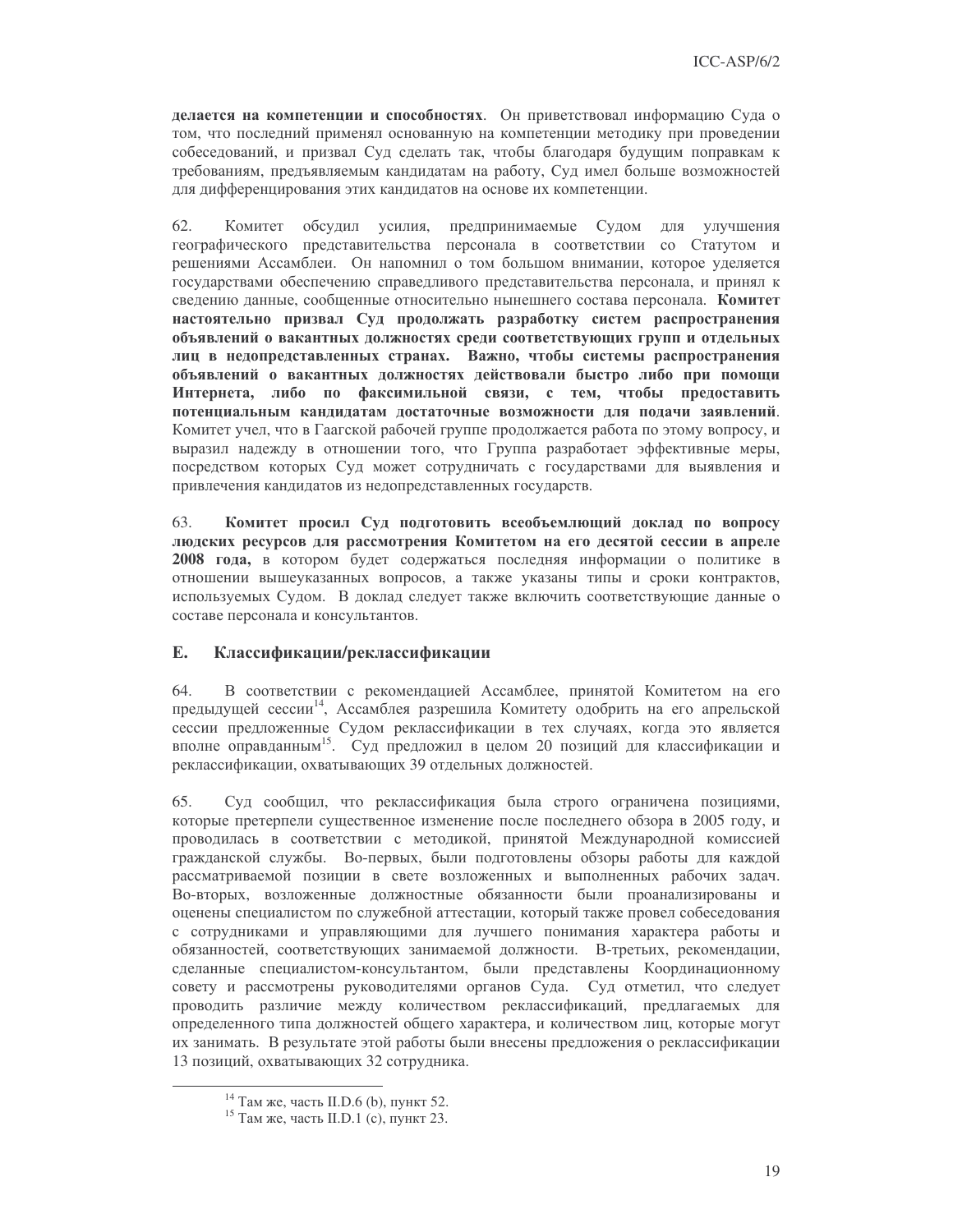66. Суд также сообщил, что в ходе работы, выполненной ранее в 2005 году, в целом не были классифицированы 47 должностей. К ним относились 27 должностей категории специалистов и 20 должностей категории общего обслуживания. Для всех этих должностей был установлен уровень бюджетного обеспечения. Несколько должностей, представленных для этой первичной классификации, имели идентичный характер с точки зрения содержания работы, такие, как должности руководителя отделения на местах и помощника по информационно-просветительской деятельности на местах. Соответственно в данном случае было также уместно проведение различия между количеством классификаций определенного типа должностей категории общего обслуживания и количеством сотрудников, которые могут занимать подобные должности. Суд также отметил, что изменение в уровне классов категории общего обслуживания (прочий разряд) (ОО-ПР) не имеет каких-либо бюджетных последствий. Только 7 из 47 рассмотренных должностей имели бюджетные последствия. Они включали пять должностей категории специалистов и две должности, которые финансировались из бюджета по категории общего обслуживания, но которые в настоящее время были классифицированы по категории специалистов.

Комитет отметил, что согласно положению 2.1 Положений о персонале и в 67. соответствии с принципами, установленными Ассамблеей государств-участников, Секретарь в консультации с Прокурором принимает надлежащие меры для классификации должностей сообразно характеру возлагаемых на них функций и обязанностей и в соответствии с общей системой окладов, надбавок и льгот Организации Объединенных Наций. Комитет постановил, что все должности следует классифицировать правильно  $\mathbf{H}$ последовательно согласно соответствующим критериям. В то же время Комитет считал, что именно управляющие отвечают за обеспечение распределения функций по должностям в соответствии с разрядами должностей.

68. Комитет полагал, что реклассификации будут предлагаться только в тех случаях, когда существенные изменения в характере или организации работы в конкретной области выдвигают новые требования, которые не могут быть охвачены посредством перераспределения функций. Комитет предупредил о возможности соблазна использовать реклассификацию в качестве средства продвижения в должности или вознаграждения, а также повышения разрядов.

69. Комитет согласился с отсутствием какой-либо необходимости проведения в будущем общей или периодической реклассификации. Распределение функций в соответствии с должностными разрядами является частью обычной управленческой функции Суда, а пересмотры отдельных должностей следует проводить только в случае появления конкретной потребности в рабочем подразделении. Реклассификации должны проводиться в исключительных случаях, отражать существенные изменения функций и быть полностью обоснованными в рамках ежегодного предлагаемого бюджета.

70. Для проведения реклассификаций в рамках разрядов категории общего обслуживания Комитет рекомендовал предоставить Суду возможность проявлять гибкость при реклассификации подобных должностей в тех случаях, когда имеется необходимость поступать подобным образом. Любые такие реклассификации в категории общего обслуживания следует затем отражать в очередном предлагаемом бюджете.

71. Комитет также обсудил с Судом вопрос о необходимости четкого разграничения между классификацией должности и оценкой работы занимающего ее лина. Комитет полагал, что лица, занимающие должности, которые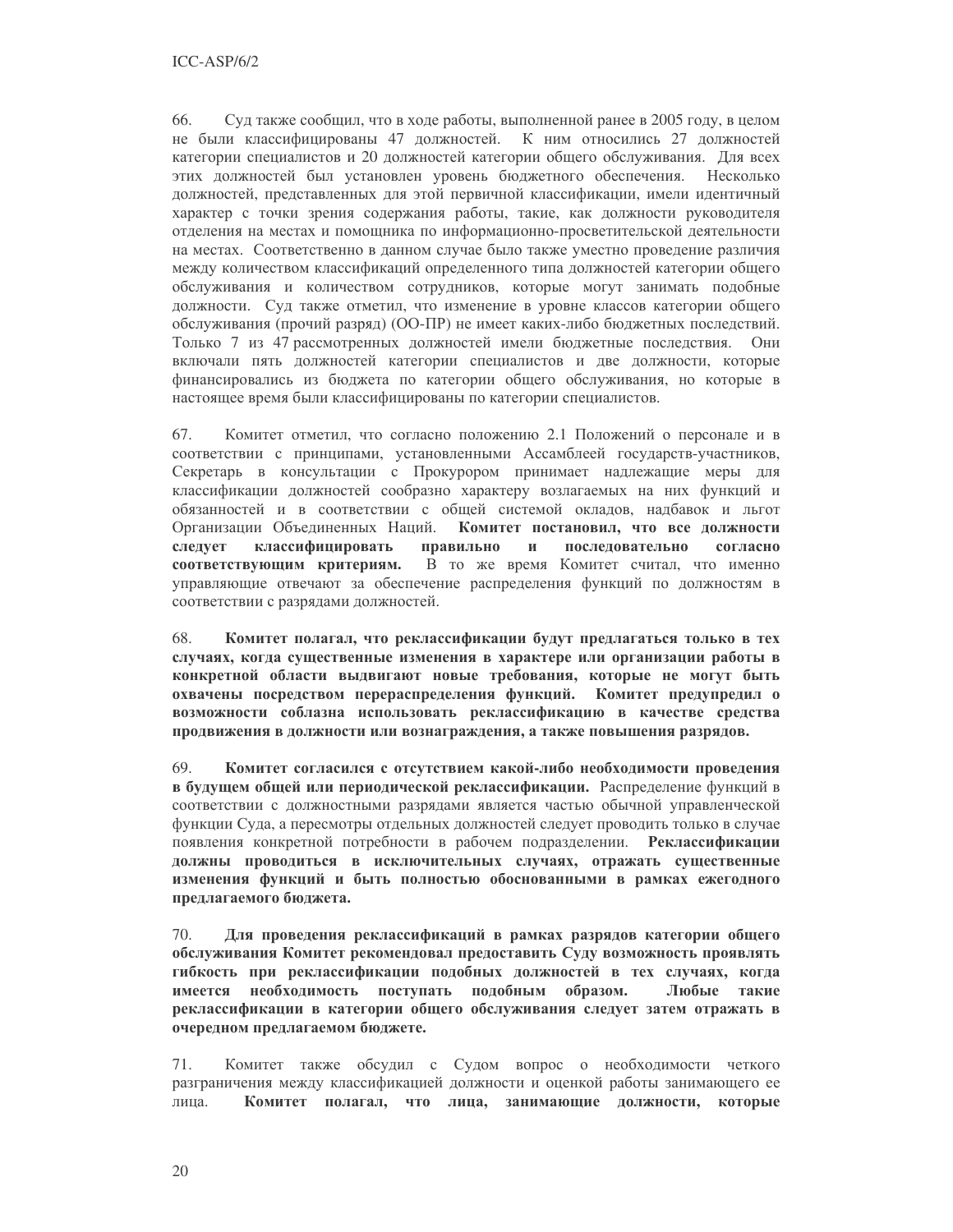реклассифицируются в сторону повышения, пройдут тщательную оценку сообразно их компетенции выполнять функции более высокого разряда. Комитет считал, что занимающие должности лица не будут продвигаться по службе, если они не соответствуют стандартам, предусмотренным более высоким разрядом, и что в некоторых случаях целесообразно будет осуществить новую процедуру отбора.

 $72$  $\overline{B}$ отношении предлагаемых реклассификаций  $\mathbf{M}$ классификаций, представленных ему на рассмотрение, Комитет отметил, что он не получил достаточной информации для полноценного рассмотрения и вынесения решения по техническим достоинствам каждого предложения. Тем не менее Комитет принял заверения в том, что процесс пересмотра этих должностей был целесообразным, и поэтому **VTBeDДИЛ** реклассификацию  $\mathbf{H}$ классификацию должностей. предусмотренных в приложениях IV и V<sup>16</sup>.

При одобрении этих реклассификаций Комитет выразил особую озабоченность 73. и сомнения по поводу реклассификации должностей помощника сотрудника по правовым вопросам и ее последствий для структуры штатного расписания Палат. Комитет получил заверения в том, что повышение разряда не является шагом в направлении усиления правовой поддержки судей и численности персонала Палат, а скорее отражает изменившийся характер функции правовой помощи. Комитет напомнил, что Суд ранее создал четкую структуру для обеспечения правовой поддержки в Палатах<sup>17</sup>, за рамки которой вышли в настоящее время. **Он согласился с** тем, что до внесения каких-либо дальнейших предложений об увеличении объема предоставляемой юридической поддержки в Палатах Суду следует представить пересмотренную структуру штатного расписания. Он также согласился с тем, что его одобрение реклассификации этих должностей помощника сотрудника по правовым вопросам будет являться ключевым фактором при рассмотрении любого последующего предложения об увеличении численности персонала Палат в будущих бюджетах по программам.

### $\mathbf{F}$ . Пенсионный план для судей

74. Комитету был представлен доклад о пенсионном плане для судей: сравнение условий службы, применимых к судьям, и условий, применимых к другим сотрудникам Суда согласно нормам, установленным Комиссией по международной гражданской службе (ICC-ASP/6/CBF.1/3).

75. Комитет напомнил о выводе, к которому он пришел на его седьмой сессии, о том, что уровень пенсионного обеспечения должен быть соизмерим с долей трудового стажа отдельного лица, заработанной на службе в Суде, и согласился с тем, что пенсионный план для будущих судей должен отражать этот принцип<sup>18</sup>. Ассамблея на своей пятой сессии поддержала этот принцип и просила Комитет

<sup>&</sup>lt;sup>16</sup>Суд указал, что содержащиеся в них предложения были рекомендованы соответствующим руководителем органа Суда после рассмотрения заключений консультанта.

 $^{17}$ Официальные отчеты Ассамблеи государств-участников Римского статута Международного уголовного суда, третья сессия, Гаага, 6-10 сентября 2004 года (издание Международного уголовного суда, ICC-ASP/3/25), часть II.А.7, пункты 139-144. См. также часть II.А.8 (b), пункт 53.

 $^{18}$ Официальные отчеты Ассамблеи государств-участников Римского статута Международного уголовного суда, пятая сессия, Гаага, 23 ноября - 1 декабря 2006 года (издание Международного уголовного суда, ICC-ASP/5/32), часть II.D.6 (b), пункт 91.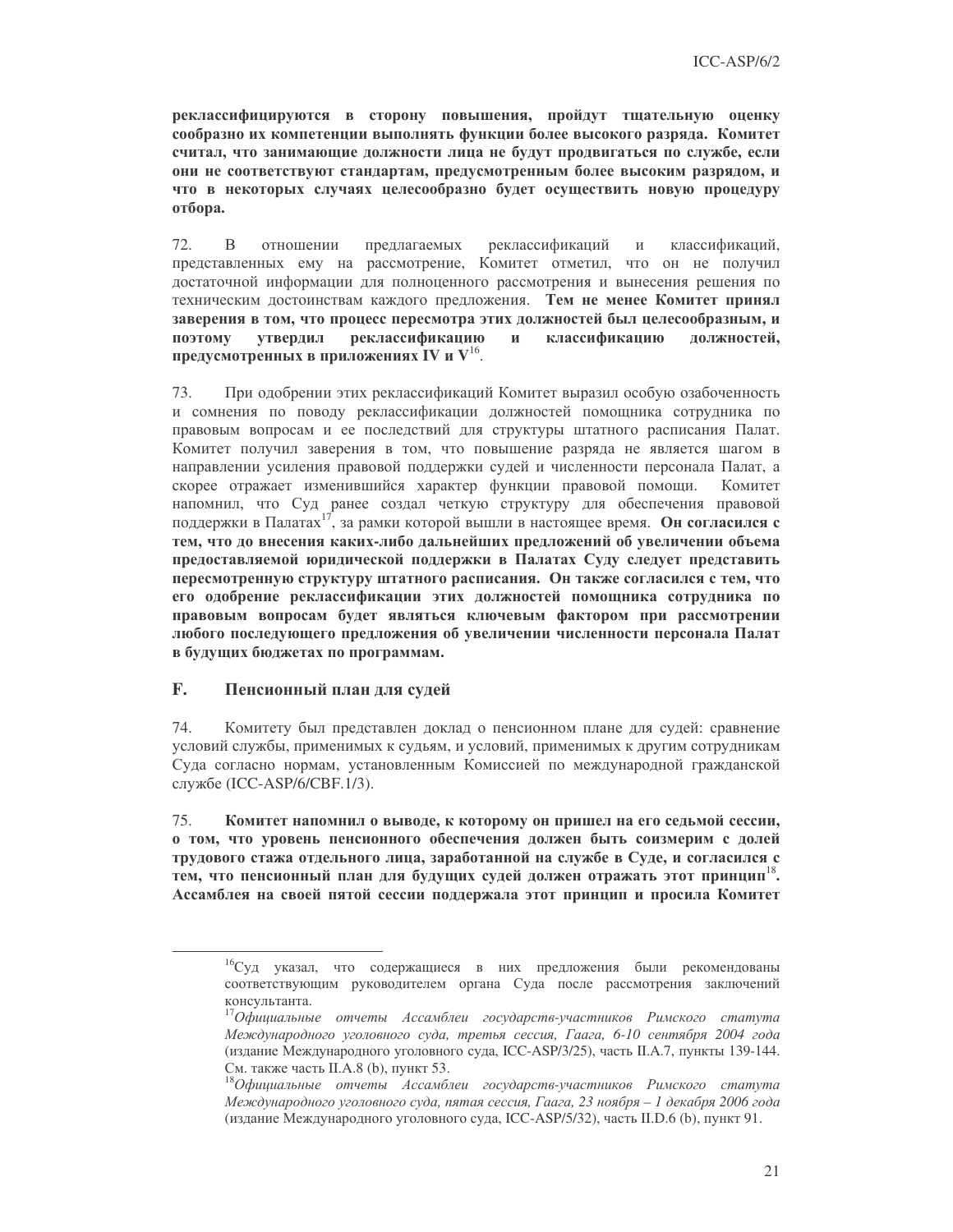## продолжить дальнейшее рассмотрение данного вопроса в контексте изучения им условий службы для будущих судей<sup>19</sup>.

76. С учетом того, что большинство судей будут иметь предыдущий трудовой стаж по специальности и возможность получения пенсионных прав, а также то, что пенсионный план Суда не предполагает внесения взносов, Комитет рекомендовал установить размер пенсии для будущих судей в размере до 50 % от оклада судей. Исходя из предположения о том, что трудовой стаж, в течение которого будут засчитываться пенсионные права, составляет 36 лет и что судья обычно служит в течение девяти лет, Комитет пришел к выводу о том, что за каждый год службы судьи следует начислять пенсионные права в размере 1/72 части оклада. Это также обеспечит плавное накопление пенсионных прав в соответствии со сроком службы каждого судьи по сравнению с поэтапной системой, в которой в настоящее время отсутствуют какиелибо пенсионные права за первые три года.

Комитет также считал, что пенсионный план для судей должен учитывать 77. возрастающую продолжительность жизни, и отметил, что возраст выхода персонала на пенсию составляет 62 года. С учетом этого Комитет рекомендовал внести поправку в пенсионный план для будущих судей, в соответствии с которой выплаты начитаются в возрасте 62 года, а не 60 лет (без внесения какого-либо изменения в другие условия соответствия критериям).

78. Комитет просил Суд представить ему на его очередной сессии доклад для рассмотрения последнего Ассамблеей на ее шестой сессии, содержащий проекты поправок для вступления в силу этих предложений, касающихся пенсионного плана, а также финансовые последствия их принятия.

## G. План правовой помощи

79 Комитет рассмотрел доклад о функционировании системы правовой помощи Суда и внесенные Судом предложения о ее изменении (ICC-ASP/6/CBF.1/1 и Add.1)<sup>20</sup>. На основе опыта функционирования системы правовой помощи, приобретенного в предыдущие годы, в этом докладе предлагалось адаптировать следующие элементы данной системы: состав групп, бюджет для проведения расследований, заявления свидетелей-экспертов, определение оклада, выплачиваемого каждому члену групп адвокатов, компенсация профессиональных расходов и процедура выплат.

80. Комитет приветствовал тщательную проработку вопросов в данном докладе и счел, что в нем предлагается эффективная структура для системы правовой помощи. В отношении состава групп адвокатов защиты, Комитет отметил, что разумным представляется увязывание состава группы с этапом судебного разбирательства и, если это потребуется, выделение дополнительных людских ресурсов в соответствии с фиксированным набором количественно определенных параметров. Члены Комитета в целом согласились рекомендовать принятие предлагаемых поправок к системе правовой помощи, содержащихся в данном документе.

Комитет отметил, что использование Фонда для покрытия непредвиденных 81. расходов с целью оплаты различных дополнительных расходов, упомянутых в докладе Суда (ICC-ASP/6/CBF.1/1)<sup>21</sup>, может соответствовать положению 6.6 Финансовых положений и правил Суда. Тем не менее, Комитет выразил озабоченность в отношении того, чтобы это не стало обычным источником финансирования для системы правовой помощи. Комитет пришел к выводу о том, что расходы следует оплачивать из бюджета на правовую помощь до рассмотрения вопроса об использовании Фонда

<sup>&</sup>lt;sup>19</sup> Там же, часть II.D.3 (а), пункт 33.

<sup>&</sup>lt;sup>20</sup> Переиздан в качестве документа ICC-ASP/6/4.

<sup>&</sup>lt;sup>21</sup> Переиздан в качестве документа ICC-ASP/6/4.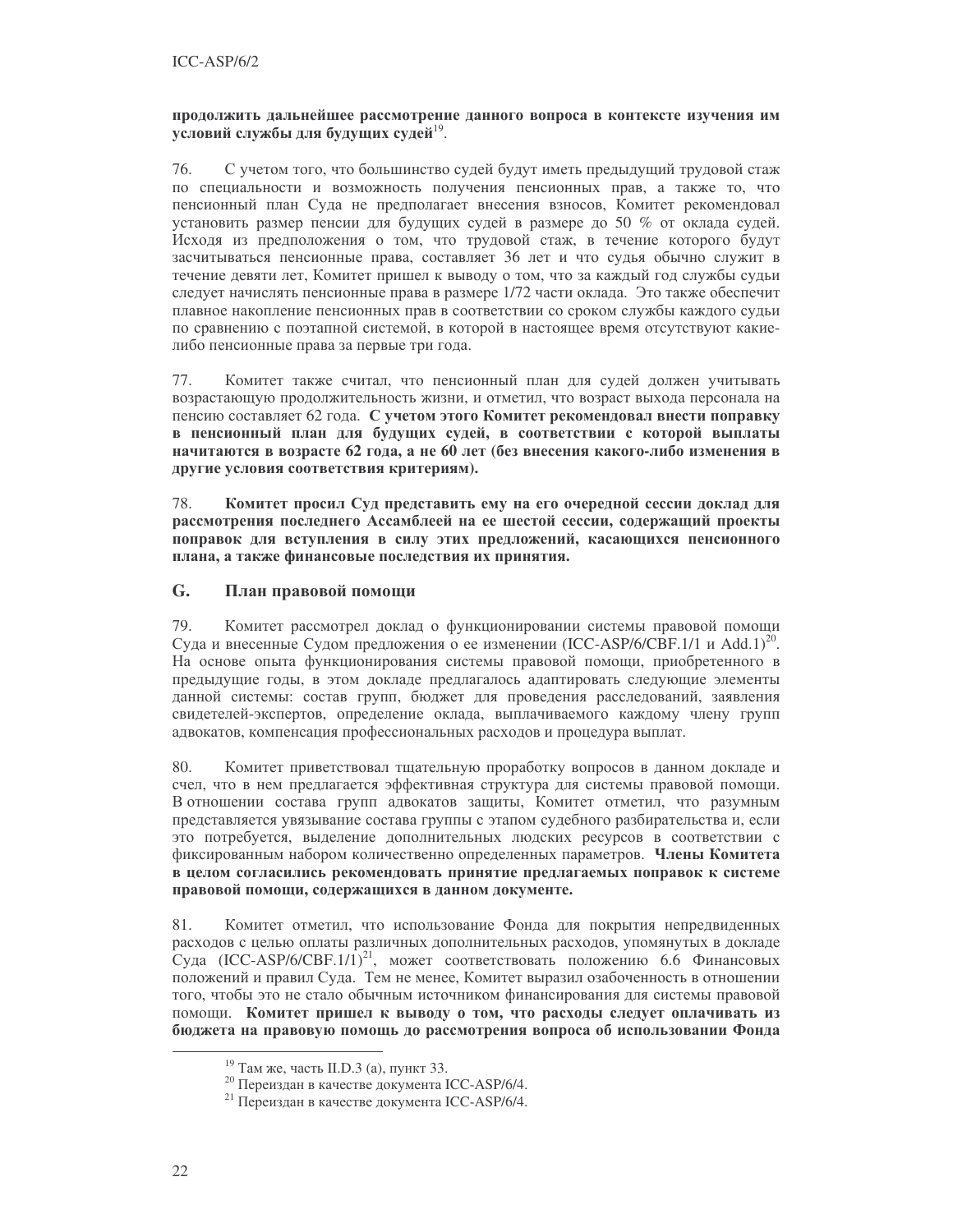## для покрытия непредвиденных расходов, и подчеркнул важное значение составления по возможности максимально точного бюлжета.

82. Комитет отметил, что положением 83.1 Регламента Суда предусматривается, что вопрос о юридической помощи решается Секретарем, а согласно положению 83.4 соответствующая Палата может пересмотреть объем юридической помощи. Комитет был информирован о том, что Палатами недавно принято несколько решений по конкретным аспектам юридической помощи, включая количество вспомогательного персонала и сроки платежей. Комитет подчеркнул важное значение поддержания Секретарем согласованной, траспарентной и экономичной системы правовой помощи и отметил, что специальные судебные решения могут нанести ущерб правовой общей целостности системы помощи, руководство которой Учитывая риски для репутации Суда при осуществляется Секретарем. предоставлении правовой помощи и значительные финансовые последствия, Комитет подчеркнул важное значение обеспечения поддержки прав обвиняемых на справедливое судебное разбирательство, сохраняя при этом целостность системы правовой помощи, руководство которой осуществляется Секретарем, и обеспечивая контроль за расходами на оказание правовой помощи Комитетом и Ассамблеей государств-участников.

### H. Прочие вопросы

## $1.$ Расходы на содержание под стражей

83. Государство пребывания сообщило Комитету о том, что остается невыплаченным долг за услуги по содержанию под стражей за 2006 год, представляющий собой разницу между предусмотренной в бюджете суммой на содержание под стражей и тарифом, взимаемым государством пребывания. Комитет рекомендовал Суду урегулировать этот вопрос при первой возможности и, в случае необходимости, представить Ассамблее через Комитет предложение относительно платежа.

84. Комитет напомнил о той озабоченности, которую он выразил на своей предыдущей сессии в связи с относительно высокой стоимостью помещений для содержания под стражей, особенно когда в них содержатся один или два заключенных. В результате этого пришлось платить за блок из 12 камер. Комитет напомнил о своем призыве к государству пребывания рассмотреть любые возможные пути уменьшения финансового бремени Суда<sup>22</sup>. Комитет заслушал представление государства пребывания, в котором последнее заявило о практической возможности уменьшения с 1 января 2008 года количества арендуемых камер с 12 до 6, сохраняя при этом помещения и услуги, предусмотренные Судом. Соответствующее уменьшение расходов будет зависеть от того, будут ли дежурить ночью один или два охранника.

Сохранение двух охранников для ночного дежурства даст сокращение расходов 85. с 1 441 677 евро до 1 190 900 евро в расчете на шесть камер. Если ночью не будет дежурить второй охранник, то расходы сократятся до 1047 609 евро. Учитывая, что расходы на содержание под стражей приходятся главным образом на оплату персонала, а не аренду камер как таковых, сокращение количества камер с 12 до 6 повысит стоимость оплаты камеры в расчете на один день, но даст при этом общую экономию. Сотрудники Суда подчеркнули соображения безопасности, которые объясняют

 $^{22}$ Офишиальные отчеты Ассамблеи государств-участников Римского статута Международного уголовного суда, пятая сессия, Гаага, 23 ноября - 1 декабря 2006 года (издание Международного уголовного суда, ICC-ASP/5/32), часть II.D.6 (b), пункт 75.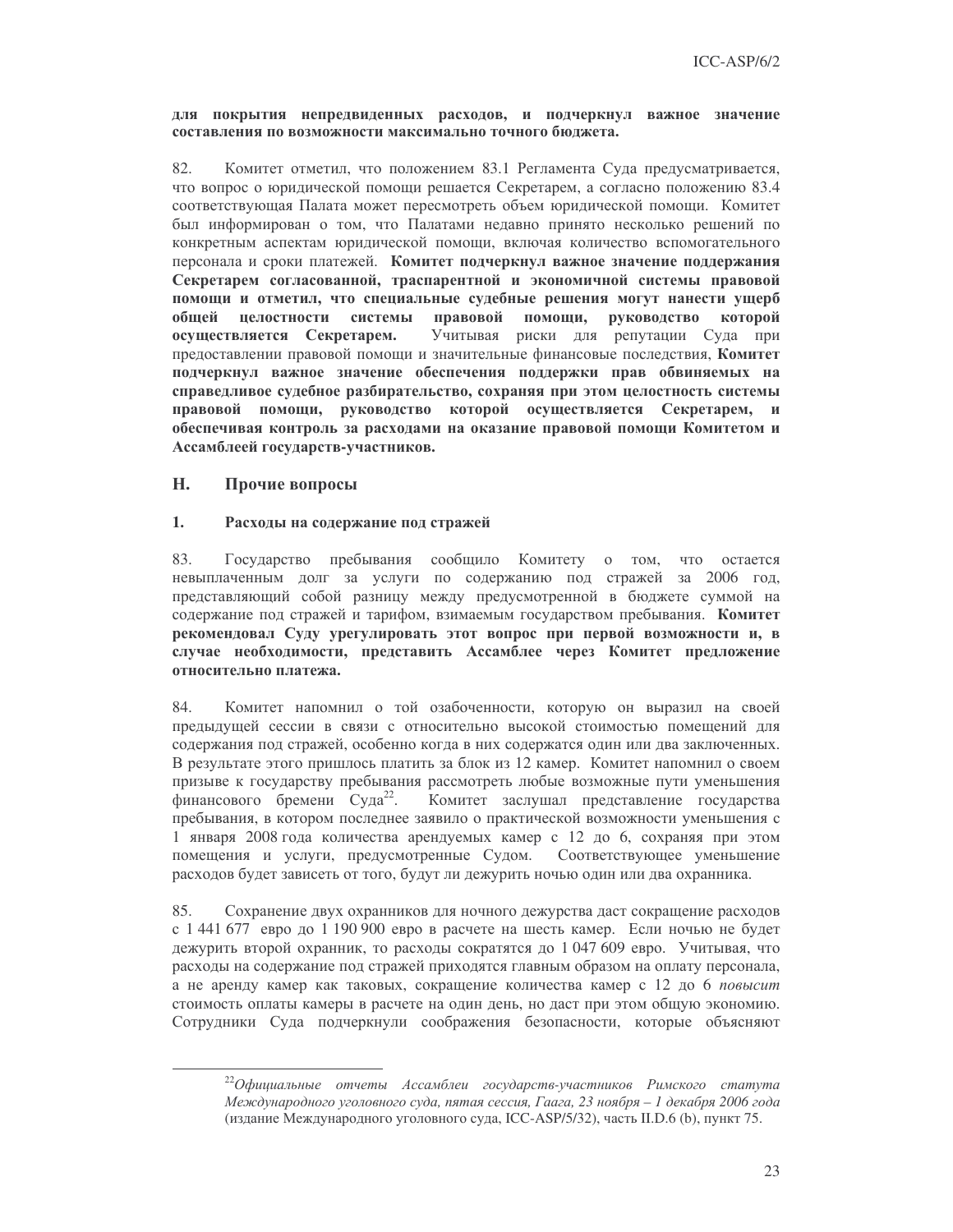необходимость сохранения, независимо от количества камер, минимум двух дежурных охранников круглосуточно.

## 86. Комитет призвал Суд и государство пребывания осуществить эту новую меру как можно скорее и счел, что это может быть сделано быстро.

## $2.$ Специальный суд по Сьерра-Леоне

87. На его седьмой сессии Комитету было предложено рассмотреть неофициальные документы, касающиеся финансовых договоренностей относительно Специального суда по Сьерра-Леоне (СССЛ) и основы для взимания платы. Эти документы включали письмо Председателя Ассамблеи на имя Председателя Суда от 12 апреля 2006 года, в котором говорится о том, что использование СССЛ средств и возможностей Суда не будет иметь финансовых последствий для Международного уголовного суда.

88. В пункте 3.3 Меморандума о взаимопонимании от 13 апреля 2006 года между Судом и СССЛ говорилось, что СССЛ оплатит «полностью все четко определенные прямые и косвенные расходы, которые МУС может понести [...]. Такие расходы будут включать компонент для покрытия любой амортизации стоимости оборудования или имущества, принадлежащего МУС [...]». В пункте 3.4 Меморандума говорится, что «[...] СССЛ не будет обязан компенсировать МУС расходы, которые МУС понес бы независимо от того [...] были ли они предоставлены СССЛ».

89. На своей седьмой сессии Комитет пришел к выводу о том, что взимаемая плата должна отражать определяемые прямые и косвенные расходы, которые понес Суд, к которым следует добавить комиссионные за управление собственностью в размере 13 %, с тем, чтобы отразить не поддающиеся расчету расходы Суда на управление в связи с предоставлением своих средств и объектов<sup>23</sup>. На своей пятой сессии Ассамблея одобрила эту рекомендацию<sup>24</sup>.

90. Суд вновь запросил рекомендацию Комитета относительно применения этой рекомендации после переговоров с СССЛ, особенно в отношении того, каким образом следует рассчитывать амортизацию и оплату за содержание под стражей. В отношении амортизации, Суд информировал Комитет о том, что им достигнуто следующее соглашение с СССЛ в отношении предоставления залов судебных заседаний:

Зал судебного заседания и помещения для брифинга прессы будут a) предоставляться безвозмездно.

 $b)$ СССЛ будет оплачивать амортизацию компьютерных рабочих станций и аудиовизуального оборудования в залах судебных заседаний во время судебного разбирательства по ставке Организации Объединенных Наций. Будет учитываться фактический период времени, в течение которого Суд владел этим оборудованием.

### $91$ Комитет решил, что этот подход является приемлемым.

92. В отношении содержания под стражей, Комитет был информирован о том, что, хотя СССЛ занимает две камеры в помещении для содержания под стражей Суда, он считает, что должен платить только за одну камеру. Комитет пришел к заключению о том, что, учитывая, что большая часть расходов на содержание под стражей приходится на услуги пенитенциарного персонала, и что вторая камера использовалась для хранения юридических документов, а не для содержания

<sup>&</sup>lt;sup>23</sup> Там же, часть II.D.6 (b), пункт 127.

<sup>&</sup>lt;sup>24</sup> Там же, часть II.D.3 (f), пункт 44.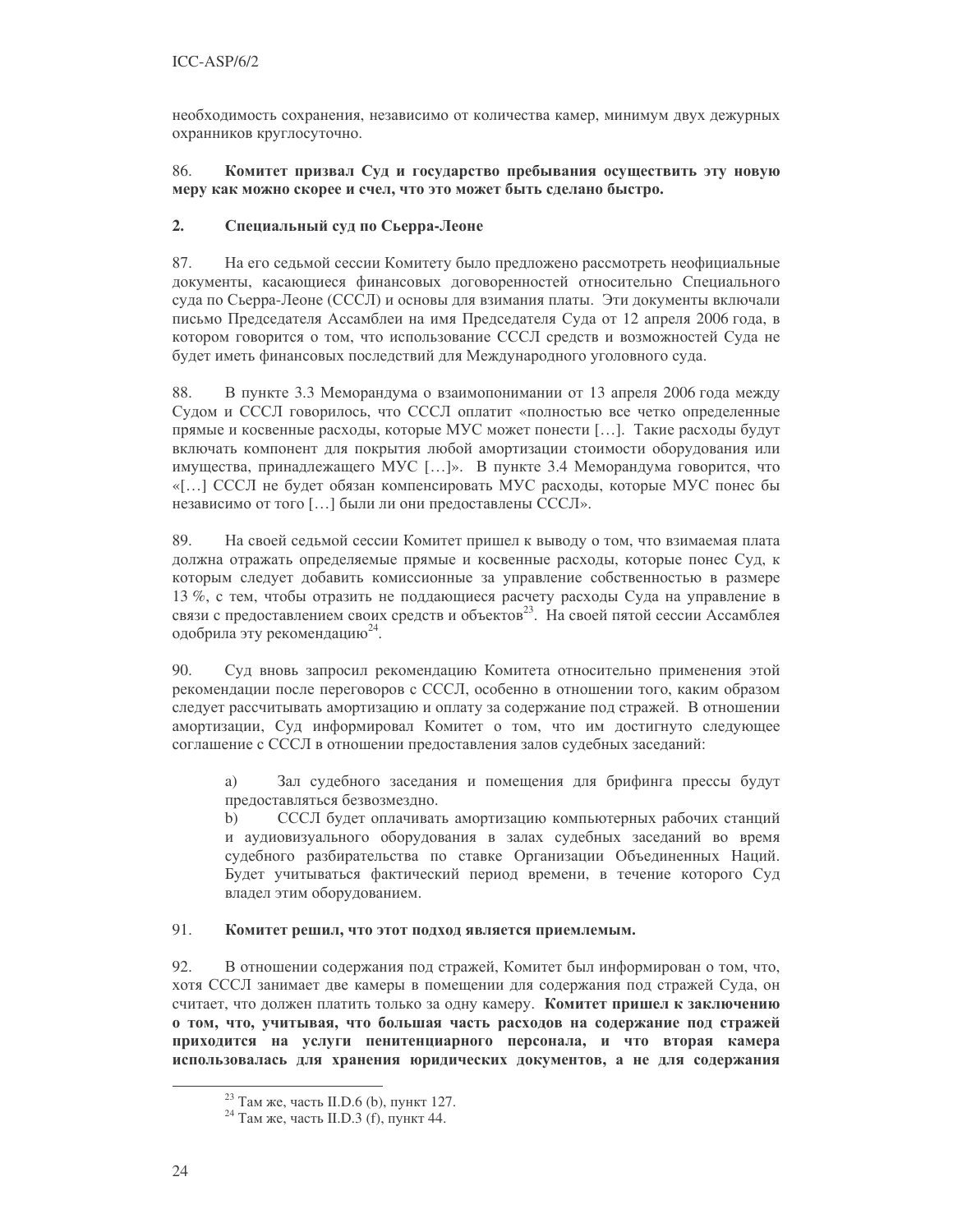заключенного, нет необходимости взимать оплату за вторую камеру, пока она не нужна Суду.

93. Комитет пришел к выводу о том, что, учитывая уже достигнутые соглашения по этому вопросу, Комитету будет трудно представить дальнейшие разъяснения, которые можно было бы применить в будущем. Для предотвращения появления новых проблем он настоятельно призвал Суд заключить как можно скорее всеобъемлющее соглашение о взимании оплаты.

94. В нижеследующей таблице приводится соответствующий амортизационный тариф Организации Объединенных Наций.

| Описание                 | Первый | Второй | Третий | Четвертый | Последующие |
|--------------------------|--------|--------|--------|-----------|-------------|
|                          | ГОД    | ГОД    | ГОД    | ГОД       | ГОДЫ        |
| Оборудование для         | $20\%$ | 25%    | 20%    | 15 $%$    | 15 $%$      |
| электронной обработки    |        |        |        |           |             |
| данных                   |        |        |        |           |             |
| Электронное              | 40%    | 20%    | 20%    | 10 $%$    | 10 $%$      |
| оборудование категории В |        |        |        |           |             |
| (аудиовизуальное         |        |        |        |           |             |
| оборудование,            |        |        |        |           |             |
| магнитофоны и т. д.)     |        |        |        |           |             |

### $3<sub>1</sub>$ Вопросы аудита

 $95 -$ Комитет выслушал резюме Внутреннего ревизора о работе, выполненной Управлением, и постановил рассмотреть, в частности, вопрос о внешней отчетности Управления на его очередной сессии. Комитет просил Суд подготовить доклад с рекомендациями о том, каким образом работа Внутреннего ревизора может контролироваться Комитетом и Ассамблеей.

Комитет также напомнил о рекомендациях, сделанных внешним аудитором по 96. финансовым ведомостям как за 2004, так и 2005 годы<sup>25</sup>, относительно контроля Комитета за выполнением аудиторских рекомендаций, и просил Суд подготовить доклад с описанием хода работы по каждой области для рассмотрения на его В этой связи Комитет напомнил о своей рекомендации, очередной сессии. содержащейся в пункте 24 доклада о работе его седьмой сессии<sup>26</sup>.

### $\overline{4}$ . Даты проведения девятой сессии

97. Комитет постановил, что его девятая сессия будет проведена в Гааге 10-18 сентября 2007 года. Комитет решил продлить срок его сессии в общей сложности до восьми дней (т. е. включая субботу, 15 сентября) ввиду большего количества и сложности вопросов, которые необходимо рассмотреть. Расходы будут оплачиваться из бюджета Секретариата, и будут предприниматься усилия для экономии расходов за счет более эффективного использования времени работы устных переводчиков и других мер.

<sup>&</sup>lt;sup>25</sup>Официальные отчеты Ассамблеи государств-участников Римского статута Международного уголовного суда, четвертая сессия, Гаага, 28 ноября – 3 декабря 2005 года (издание Международного уголовного суда, ICC-ASP/4/32), часть II.C.1, рекомендация 13.

 $^5$ Официальные отчеты Ассамблеи государств-участников Римского статута Международного уголовного суда, пятая сессия, Гаага, 23 ноября - 1 декабря 2006 года (издание Международного уголовного суда, ICC-ASP/5/32), часть II.D.6 (b), пункт 24.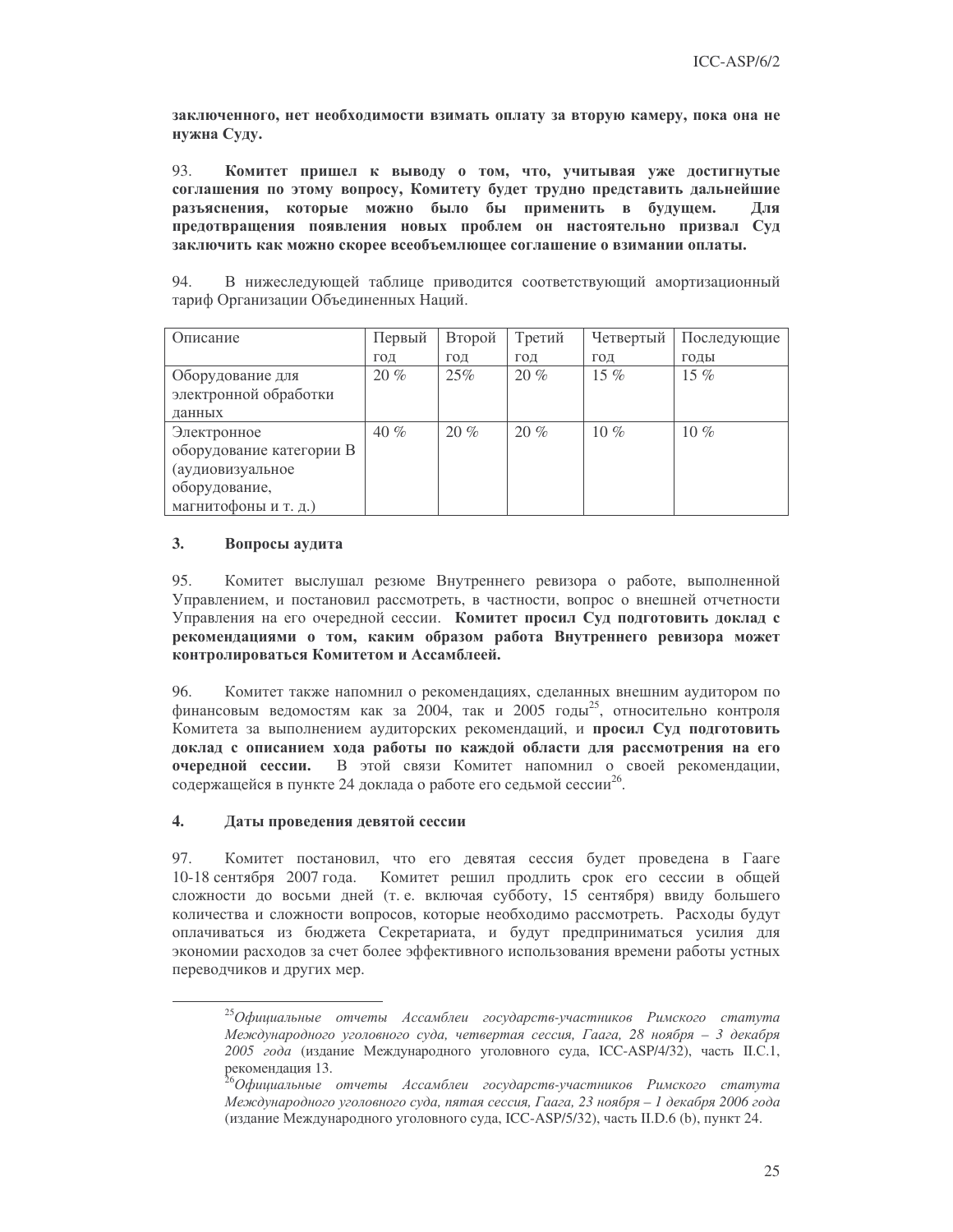# Приложение I

# Положение со взносами по состоянию на 24 апреля 2007 года

|                |                                     | Начисленные             | Поступления       | Невыплачен-       |                         |                           |                           |                      |
|----------------|-------------------------------------|-------------------------|-------------------|-------------------|-------------------------|---------------------------|---------------------------|----------------------|
|                |                                     | взносы за<br>предыдущий | по взносам за     | ные взносы за     | Начислен-<br>ные взносы | Поступления<br>по взносам | Невыплачен-<br>ные взносы | Всего<br>невыплачен- |
|                | Государства-<br>участники           | год                     | предыдущий<br>год | предыдущий<br>год | за 2007 год             | за 2007 год               | за 2007 год               | НЫХ ВЗНОСОВ          |
|                |                                     |                         |                   |                   |                         |                           |                           |                      |
| $\mathbf{1}$   | Афганистан                          | 8 4 6 5                 | 6 0 3 0           | 2 4 3 5           | 1696                    |                           | 1696                      | 4 1 3 1              |
| $\overline{2}$ | Албания                             | 21 432                  | 21 4 32           |                   | 10 178                  | 462                       | 9716                      | 9716                 |
| 3              | Андорра                             | 22 870                  | 22 870            |                   | 13 570                  | 1 2 2 0                   | 12 350                    | 12 350               |
| 4              | Антигуа и Барбуда                   | 13 474                  | 13 474            |                   | 3 3 9 3                 | 3 3 9 3                   |                           |                      |
| 5              | Аргентина                           | 4528844                 | 2 550 822         | 1 978 022         | 551 293                 |                           | 551 293                   | 2 5 29 3 15          |
| 6              | Австралия                           | 7 501 930               | 7 501 930         |                   | 3 031 263               | 495 847                   | 2 535 416                 | 2 535 416            |
| 7              | Австрия                             | 4 090 537               | 4 090 537         |                   | 1 504 605               | 1504 605                  |                           |                      |
| 8              | Барбадос                            | 44 240                  | 44 240            |                   | 15 267                  | 3 4 3 0                   | 11 837                    | 11837                |
| 9              | Бельгия                             | 5 060 006               | 5 060 006         |                   | 1 869 307               | 346 797                   | 1522510                   | 1522510              |
| 10             | Белиз                               | 4697                    | 4 6 9 7           |                   | 1696                    | 1696                      |                           |                      |
| 11             | Бенин                               |                         |                   |                   | 1696                    | 800                       | 896                       | 896                  |
| 12             | Боливия                             | 9395                    | 9 3 9 5<br>5940   | 35 718            | 10 178                  |                           | 10 178                    | 45 896               |
|                | Босния и                            | 41 658                  |                   |                   |                         |                           |                           |                      |
| 13             | Герцеговина                         | 14 710                  | 14710             |                   | 10 178                  | 10 178                    |                           |                      |
| 14             | Ботсвана                            | 55 134                  | 55 134            |                   | 23748                   | 3681                      | 20 067                    | 20 067               |
| 15             | Бразилия                            | 7 642 736               | 3 3 4 7 7 2 4     | 4 295 012         | 1 485 946               |                           | 1 485 946                 | 5780958              |
| 16             | Болгария                            | 77 383                  | 77 383            |                   | 33 9 26                 | 33 9 26                   |                           |                      |
| 17             | Буркина-Фасо                        | 7061                    | 447               | 6 6 1 4           | 3 3 9 3                 |                           | 3 3 9 3                   | 10 007               |
| 18             | Бурунди                             | 3074                    | 215               | 2859              | 1696                    |                           | 1696                      | 4555                 |
| 19             | Камбоджа                            | 9 3 9 5                 | 9 3 9 5           |                   | 1696                    | 200                       | 1496                      | 1 4 9 6              |
| 20             | Канада                              | 13 059 533              | 13 059 533        |                   | 5 049 843               | 5 049 843                 |                           |                      |
|                | Центральноафрикан-                  |                         |                   |                   |                         |                           |                           |                      |
| 21             | ская Республика                     | 4697                    | 1839              | 2858              | 1696                    |                           | 1696                      | 4554                 |
| 22             | Чад                                 |                         |                   |                   | 1696                    |                           | 1696                      | 1696                 |
| 23             | Колумбия                            | 738 214                 | 738 214           |                   | 178 110                 | 162 595                   | 15 5 15                   | 15 5 15              |
| 24             | Коморские Острова                   | 267                     |                   | 267               | 1696                    |                           | 1696                      | 1963                 |
| 25             | Конго                               | 3 4 4 0                 | 124               | 3 3 1 6           | 1696                    |                           | 1696                      | 5 0 1 2              |
| 26             | Коста-Рика                          | 134 743                 | 134 743           |                   | 54 281                  | 29 3 34                   | 24 9 4 7                  | 24 9 47              |
| 27             | Хорватия                            | 175 039                 | 175 039           |                   | 84 814                  | 84 814                    |                           |                      |
| 28             | Кипр                                | 182 579                 | 182 579           |                   | 74 637                  | 74 637                    |                           |                      |
| 29             | Демократическая<br>Республика Конго | 14710                   | 2911              | 11799             | 5 0 8 9                 |                           | 5 0 8 9                   | 16888                |
| 30             | Дания                               | 3 392 830               | 3 3 9 2 8 3 0     |                   | 1 253 555               | 278 393                   | 975 162                   | 975 162              |
| 31             | Джибути                             | 4 5 0 1                 | 3 2 2 0           | 1 2 8 1           | 1696                    |                           | 1696                      | 2977                 |
| 32             | Доминика                            | 4 6 9 7                 | 3 3 0 2           | 1 3 9 5           | 1696                    |                           | 1696                      | 3 0 9 1              |
|                | Доминиканская                       |                         |                   |                   |                         |                           |                           |                      |
| 33             | Республика                          | 76 138                  |                   | 76 138            | 40711                   |                           | 40711                     | 116 849              |
| 34             | Эквадор                             | 92 958                  | 92 958            |                   | 35 622                  | 31 49 6                   | 4 1 2 6                   | 4 1 2 6              |
| 35             | Эстония                             | 55 134                  | 55 134            |                   | 27 141                  | 27 14 1                   |                           |                      |
| 36             | Фиджи                               | 18790                   | 13757             | 5 0 3 3           | 5089                    |                           | 5 0 8 9                   | 10 122               |
| 37             | Финляндия                           | 2 497 545               | 2 497 545         |                   | 956 705                 | 956 705                   |                           |                      |
| 38             | Франция                             | 28 602 566              | 28 602 566        |                   | 10 688 296              | 10 688 296                |                           |                      |
| 39             | Габон                               | 45 364                  | 28 440            | 16 9 24           | 13 570                  |                           | 13 570                    | 30 494               |
| 40             | Гамбия                              | 4697                    | 3 4 1 6           | 1 2 8 1           | 1696                    |                           | 1696                      | 2977                 |
| 41             | Грузия                              | 12 4 29                 | 8528              | 3 901             | 5089                    |                           | 5 0 8 9                   | 8 9 9 0              |
| 42             | Германия                            | 41 384 792              | 41 384 792        |                   | 14 549 042              | 8 361 340                 | 6 187 702                 | 6 187 702            |
| 43             | Гана                                | 19 407                  | 19 407            |                   | 6785                    | 6785                      |                           |                      |
| 44             | Греция                              | 2 495 811               | 2 495 811         |                   | 1 010 986               | 164 897                   | 84,089                    | 846 089              |
| 45             | Гвинея                              | 13 3 8 6                | 1 1 4 7           | 12 2 39           | 1696                    |                           | 1696                      | 13 9 35              |
| $46\,$         | Гайана                              | 3 0 7 4                 | 1742              | 1 3 3 2           | 1696                    |                           | 1696                      | 3 0 28               |
| 47             | Гондурас                            | 23 3 29                 | 10 345            | 12 984            | 8481                    |                           | 8 4 8 1                   | 21 4 65              |
| 48             | Венгрия                             | 588 324                 | 588 324           |                   | 413 894                 | 24 744                    | 389 150                   | 389 150              |
| 49             | Исландия                            | 159 093                 | 159 093           |                   | 62763                   | 62 763                    |                           |                      |
| 50             | Ирландия                            | 1 609 962               | 1 609 962         |                   | 754 847                 | 754 847                   |                           |                      |
| 51             | Италия                              | 23 064 027              | 23 064 027        | $\bar{a}$         | 8 615 435               | 4 180 012                 | 4 4 3 4 4 2 3             | 4 4 3 5 4 2 3        |
| 52             | Иордания                            | 49 818                  | 49 818            |                   | 20 355                  | 1 1 8 6                   | 19 16 9                   | 19 16 9              |
|                |                                     |                         |                   |                   |                         |                           |                           |                      |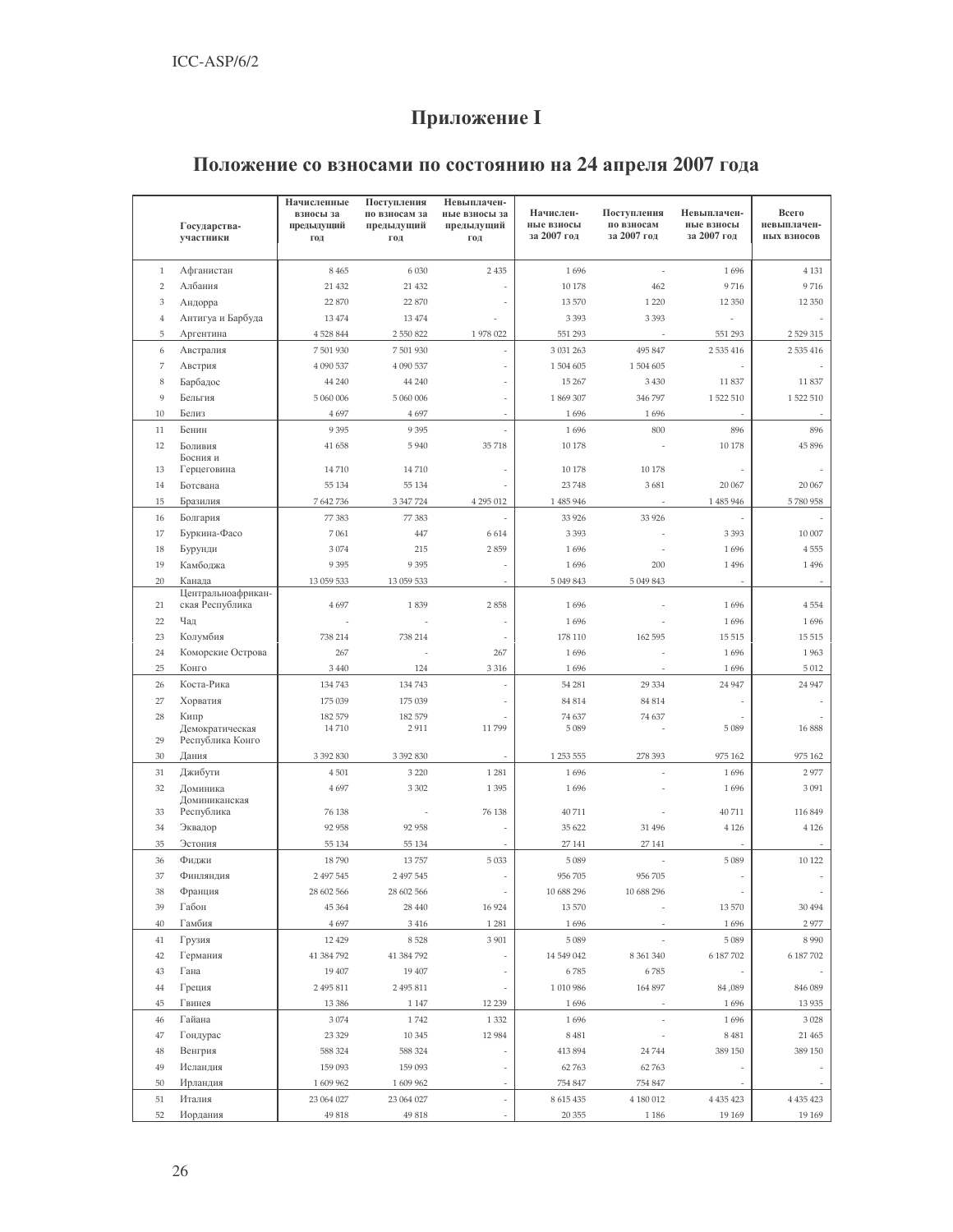|          | Государства-<br>участники   | Начисленные<br>взносы за<br>предыдущий<br>год | Поступления<br>по взносам за<br>предыдущий<br>год | Невыплачен-<br>ные взносы за<br>предыдущий<br>год | Начислен-<br>ные взносы<br>за 2007 год | Поступления<br>по взносам<br>за 2007 год | Невыплачен-<br>ные взносы<br>за 2007 год | Всего<br>невыплачен-<br>НЫХ ВЗНОСОВ |
|----------|-----------------------------|-----------------------------------------------|---------------------------------------------------|---------------------------------------------------|----------------------------------------|------------------------------------------|------------------------------------------|-------------------------------------|
|          |                             |                                               |                                                   |                                                   |                                        |                                          |                                          |                                     |
| 53       | Кения                       | 21 652                                        | 21 652                                            |                                                   | 16 963                                 | 16 963                                   |                                          |                                     |
| 54       | Латвия                      | 67 372                                        | 67 372                                            |                                                   | 30 533                                 | 30 533                                   |                                          |                                     |
| 55       | Лесото                      | 4 6 9 7                                       | 4697                                              |                                                   | 1696                                   | 1696                                     |                                          |                                     |
| 56       | Либерия                     | 3 0 7 4                                       | 106                                               | 2968                                              | 1696                                   |                                          | 1696                                     | 4 6 6 4                             |
| 57       | Лихтенштейн                 | 24 105                                        | 24 105                                            |                                                   | 16 963                                 | 16 963                                   |                                          |                                     |
| 58       | Литва                       | 101 163                                       | 101 163                                           |                                                   | 52 585                                 | 1907                                     | 50 678                                   | 50 678                              |
| 59<br>60 | Люксембург<br>Малави        | 363 553                                       | 363 553                                           |                                                   | 144 184                                | 8 1 6 7                                  | 136 017                                  | 136 017                             |
|          |                             | 5 0 78                                        | 262                                               | 4 8 1 6                                           | 1696                                   |                                          | 1696                                     | 6512<br>4 1 3 1                     |
| 61<br>62 | Мали                        | 9 3 9 5<br>63 431                             | 6 9 6 0<br>63 431                                 | 2 4 3 5                                           | 1696<br>28 8 37                        | 28 837                                   | 1696                                     |                                     |
|          | Мальта<br>Маршалловы        |                                               |                                                   |                                                   |                                        |                                          |                                          |                                     |
| 63       | Острова                     | 4 6 9 7                                       | 1728                                              | 2969                                              | 1696                                   |                                          | 1696                                     | 4 6 6 5                             |
| 64       | Маврикий                    | 51 671                                        | 51 671                                            |                                                   | 18659                                  | 1 3 2 8                                  | 17 331                                   | 17 331                              |
| 65       | Мексика                     | 3 011 352                                     | 3 011 352                                         |                                                   | 3 828 517                              |                                          | 3 8 28 5 17                              | 3 828 517                           |
| 66       | Монголия                    | 4 6 9 7                                       | 4 6 9 7                                           |                                                   | 1696                                   | 1696                                     |                                          |                                     |
| 67       | Черногория                  | 933                                           | 933                                               |                                                   | 1696                                   | 1696                                     | $\boldsymbol{0}$                         | $\theta$                            |
| 68       | Намибия                     | 28 802                                        | 28 802                                            |                                                   | 10 178                                 | 726                                      | 9 4 5 2                                  | 9 4 5 2                             |
| 69       | Haypy                       | 4 6 9 7                                       | 2 0 2 8                                           | 2669                                              | 1696                                   |                                          | 1696                                     | 4 3 6 5                             |
| 70       | Нидерланды                  | 7 970 305                                     | 7970305                                           |                                                   | 3 177 143                              | 2 523 794                                | 653 349                                  | 653 349                             |
| 71       | Новая Зеландия              | 1 050 797                                     | 1 050 797                                         |                                                   | 434 249                                | 434 249                                  |                                          |                                     |
| 72       | Нигер                       | 4697                                          | 298                                               | 4 3 9 9                                           | 1696                                   |                                          | 1696                                     | 6 0 9 5                             |
| 73       | Нигерия                     | 211 453                                       | 188756                                            | 22 697                                            | 81 422                                 |                                          | 81 422                                   | 104 119                             |
| 74       | Норвегия                    | 3 170 089                                     | 3 170 089                                         |                                                   | 1 326 495                              | 1 326 495                                |                                          |                                     |
| 75       | Панама                      | 88 633                                        | 84 340                                            | 4 2 9 3                                           | 39 015                                 |                                          | 39 015                                   | 43 308                              |
| 76       | Парагвай                    | 58 840                                        | 58 840                                            |                                                   | 8 4 8 1                                | 5735                                     | 2746                                     | 2746                                |
| 77       | Перу                        | 448 382                                       | 251 456                                           | 196 926                                           | 132 310                                |                                          | 132 310                                  | 329 236                             |
| 78       | Польша                      | 2 104 866                                     | 2 104 866                                         |                                                   | 849 839                                | 849 839                                  |                                          |                                     |
| 79       | Португалия                  | 2 203 464                                     | 2 2 0 3 4 6 4                                     |                                                   | 893 943                                | 146 469                                  | 747474                                   | 747 474                             |
| 80       | Республика Корея            | 8 106 325                                     | 8 106 325                                         |                                                   | 3 686 029                              | 537 102                                  | 3 148 9 27                               | 3 148 927                           |
| 81       | Румыния                     | 280 767                                       | 280 767                                           |                                                   | 118740                                 | 18 309                                   | 100 431                                  | 100 431                             |
| 82       | Сент-Китс и Невис           | 267                                           |                                                   | 267                                               | 1696                                   |                                          | 1696                                     | 1963                                |
| 83       | Сент-Винсент и<br>Гренадины | 4 5 0 1                                       | 1533                                              | 2968                                              | 1696                                   |                                          | 1696                                     | 4 6 6 4                             |
| 84       | Самоа                       | 4579                                          | 4579                                              |                                                   | 1696                                   | 1696                                     |                                          |                                     |
| 85       | Сан-Марино                  | 13 473                                        | 13 473                                            |                                                   | 5089                                   | 5 0 8 9                                  |                                          |                                     |
| 86       | Сенегал                     | 23 487                                        | 23 487                                            |                                                   | 6785                                   | 184                                      | 6 601                                    | 6 601                               |
| 87       | Сербия                      | 89 869                                        | 89 869                                            |                                                   | 35 622                                 | 2 0 2 3                                  | 33 599                                   | 33 599                              |
| 88       | Сьерра-Леоне                | 4 6 9 7                                       | 2 2 6 0                                           | 2 4 3 7                                           | 1696                                   |                                          | 1696                                     | 4 1 3 3                             |
| 89       | Словакия                    | 234 623                                       | 234 623                                           |                                                   | 106 866                                | 106 866                                  |                                          |                                     |
| 90       | Словения                    | 384 568                                       | 384 568                                           |                                                   | 162 843                                | 7921                                     | 154 922                                  | 154 922                             |
| 91       | Южная Африка                | 1 443 784                                     | 1 4 4 3 7 8 4                                     |                                                   | 491 923                                | 491 923                                  |                                          |                                     |
| 92       | Испания                     | 11 839 860                                    | 11 839 860                                        |                                                   | 5 034 576                              | 765 189                                  | 4 2 6 3 3 8 7                            | 4 269 387                           |
| 93       | Швеция                      | 4 707 065                                     | 4 707 065                                         |                                                   | 1 816 722                              | 1 816 722                                |                                          |                                     |
| 94       | Швейцария                   | 5 670 350                                     | 5 670 350                                         |                                                   | 2 062 683                              | 2 062 683                                |                                          |                                     |
| 95       | Таджикистан                 | 4 6 9 7                                       | 3 4 6 8                                           | 1 2 2 9                                           | 1696                                   |                                          | 1696                                     | 2925                                |
|          | Бывшая                      |                                               |                                                   |                                                   |                                        |                                          |                                          |                                     |
|          | югославская<br>Республика   |                                               |                                                   |                                                   |                                        |                                          |                                          |                                     |
| 96       | Македония                   | 28 18 4                                       | 27 022                                            | 1 1 6 2                                           | 8 4 8 1                                |                                          | 8481                                     | 9643                                |
| 97       | Тимор-Лешти                 | 4579                                          | 3 2 9 8                                           | 1 2 8 1                                           | 1696                                   |                                          | 1696                                     | 2977                                |
| 98       | Тринидад и Тобаго           | 99 635                                        | 99 635                                            |                                                   | 45 800                                 | 45 800                                   |                                          |                                     |
| 99       | Уганда                      | 27 566                                        | 27 566                                            |                                                   | 5089                                   | 1 1 4 9                                  | 3 9 4 0                                  | 3 9 4 0                             |
|          | Соединенное<br>Королевство  |                                               |                                                   |                                                   |                                        | 11 266 730                               |                                          |                                     |
| 100      | Объединенная                | 28 422 573                                    | 28 422 573                                        |                                                   | 11 266 730                             |                                          |                                          |                                     |
|          | Республика                  |                                               |                                                   |                                                   |                                        |                                          |                                          |                                     |
| 101      | Танзания                    | 26 632                                        | 26 559                                            | 73                                                | 10 178                                 | 725                                      | 9 4 5 3                                  | 9526                                |
| 102      | Уругвай                     | 245 404                                       | 119 849                                           | 125 555                                           | 45 800                                 |                                          | 45 800                                   | 171 355                             |
| 103      | Венесуэла                   | 826 431                                       | 826 431                                           |                                                   | 339 257                                | 104 055                                  | 235 202                                  | 235 202                             |
| 104      | Замбия                      | 9 0 0 1                                       | 6 9 8 7                                           | 2014                                              | 1696                                   |                                          | 1696                                     | 3710                                |
|          | Всего                       | 231 273 746                                   | 224 421 179                                       | 6 852 567                                         | 88 871 800                             | 55 977 323                               | 32 894 477                               | 39 747 044                          |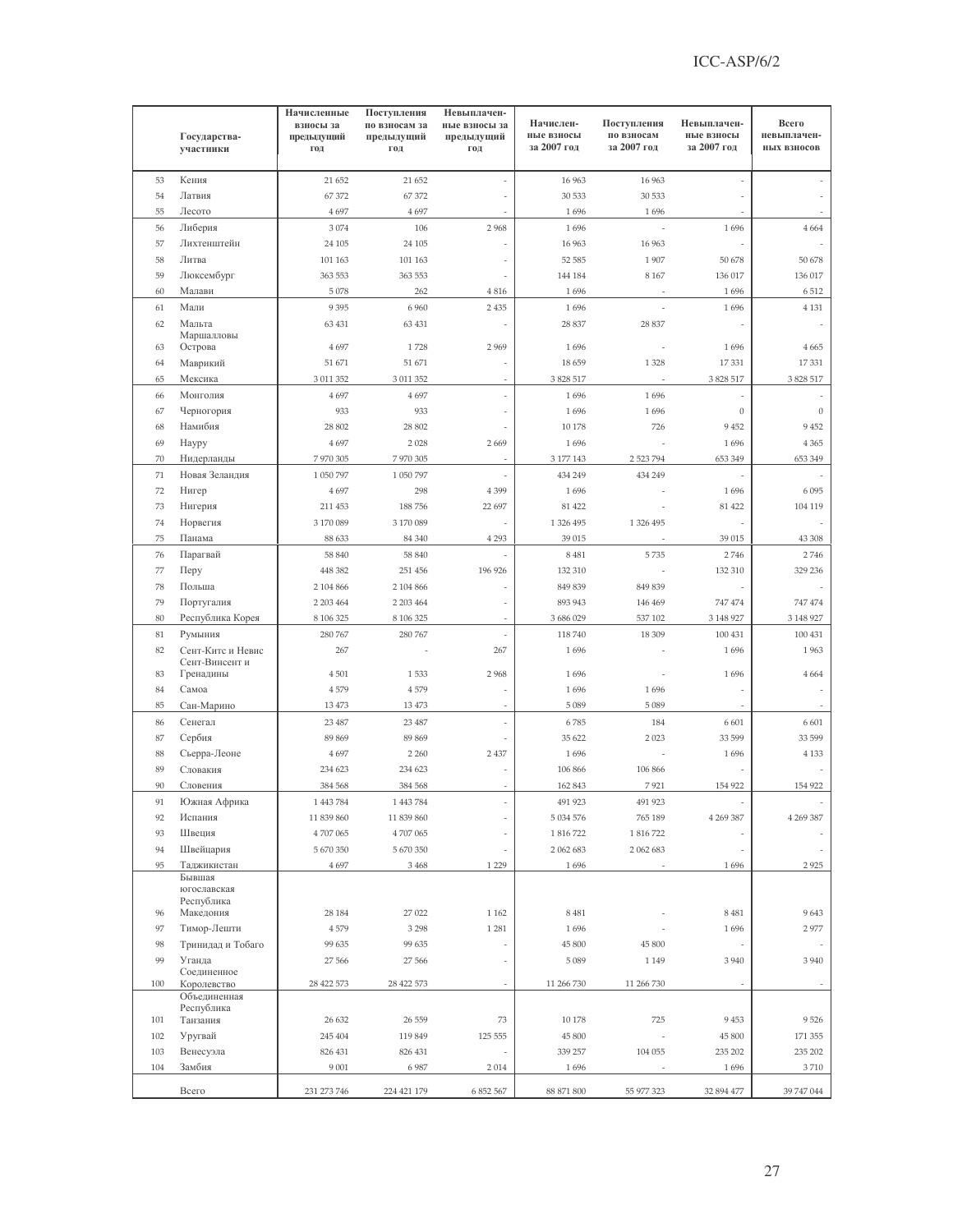## **Приложение II**

## Список документов

## Бюджетно-финансовый комитет

| ICC-ASP/6/CBF.1/L.1       | Предварительная повестка дня                                                                                                                                                                                                                       |
|---------------------------|----------------------------------------------------------------------------------------------------------------------------------------------------------------------------------------------------------------------------------------------------|
| ICC-ASP/6/CBF.1/L.2/Rev.1 | Аннотированный перечень пунктов, включенных<br>предварительную повестку дня                                                                                                                                                                        |
| ICC-ASP/6/CBF.1/1         | Доклад о функционировании системы правовой<br>помощи Суда и предложения по ее изменению                                                                                                                                                            |
| ICC-ASP/6/CBF.1/1/Add.1   | Добавление к докладу о функционировании<br>системы правовой помощи Суда и предложениям<br>по ее изменению                                                                                                                                          |
| ICC-ASP/6/CBF.1/2         | Доклад об осуществлении программ<br>Международного уголовного суда за 2006 год                                                                                                                                                                     |
| ICC-ASP/6/CBF.1/2/Corr.1  | Доклад об осуществлении программ<br>Международного уголовного суда за 2006 год -<br>поправка                                                                                                                                                       |
| ICC-ASP/6/CBF.1/3         | Доклад о пенсионном плане для судей: сравнение<br>условий службы, применимых к судьям, и условий,<br>применимых к другим сотрудникам Суда согласно<br>установленным Комиссией<br>нормам,<br>$\Pi$ <sup>O</sup><br>международной гражданской службе |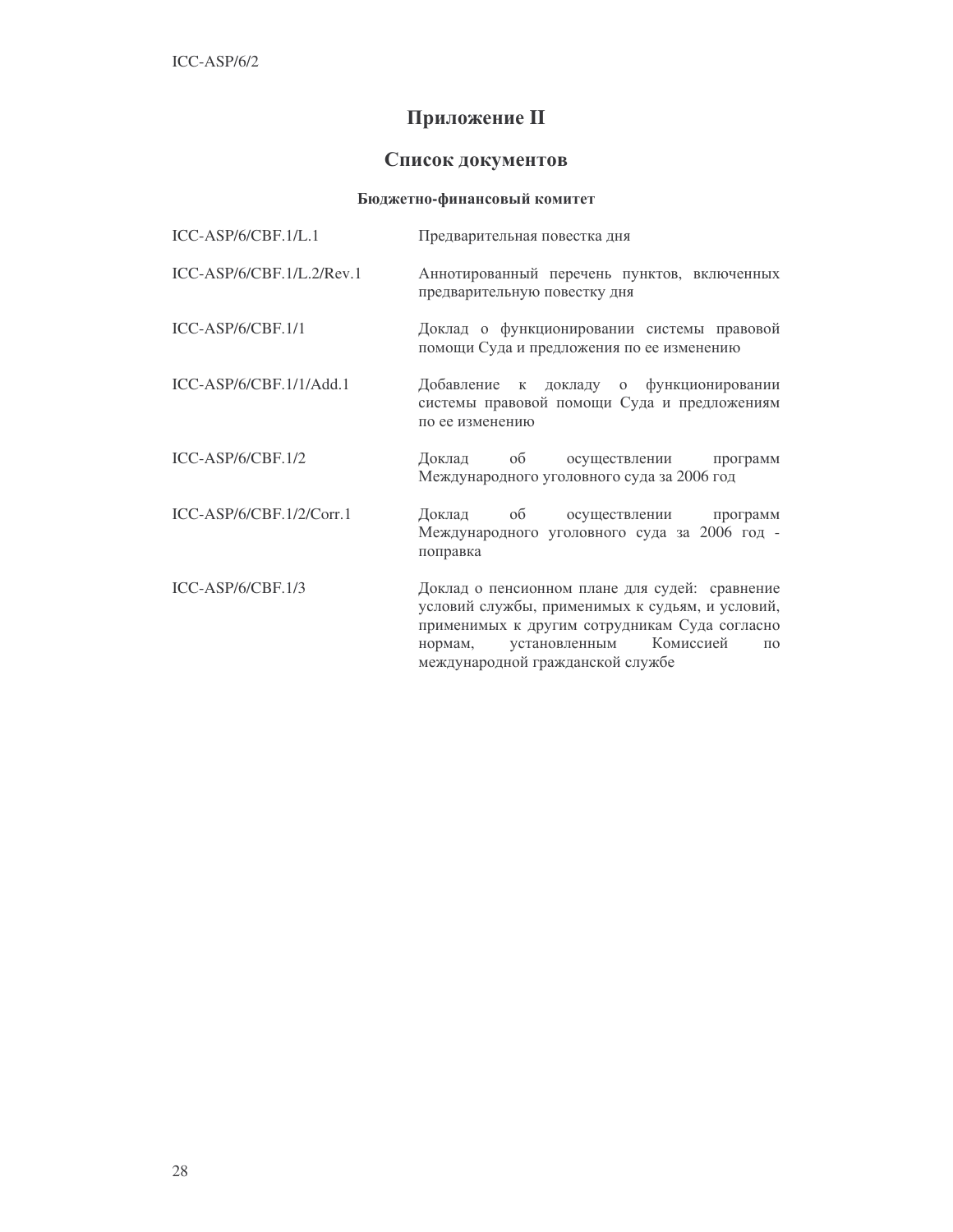## Приложение III

# Таблицы по людским ресурсам

## Таблица 1: Численность находящегося на службе персонала

По состоянию на 1 мая 2007 года ситуация с численностью персонала, находящегося на службе в Суде, является следующей:

| Численность персонала<br>Штатные должности | 468 |
|--------------------------------------------|-----|
| Утвержденный ВПОН                          | 184 |
| Стажеры                                    | 69  |
| Приглашенные специалисты                   | 4   |
| Консультанты                               | 19  |
| Выборные должностные лица                  | 22  |
| Всего                                      | 766 |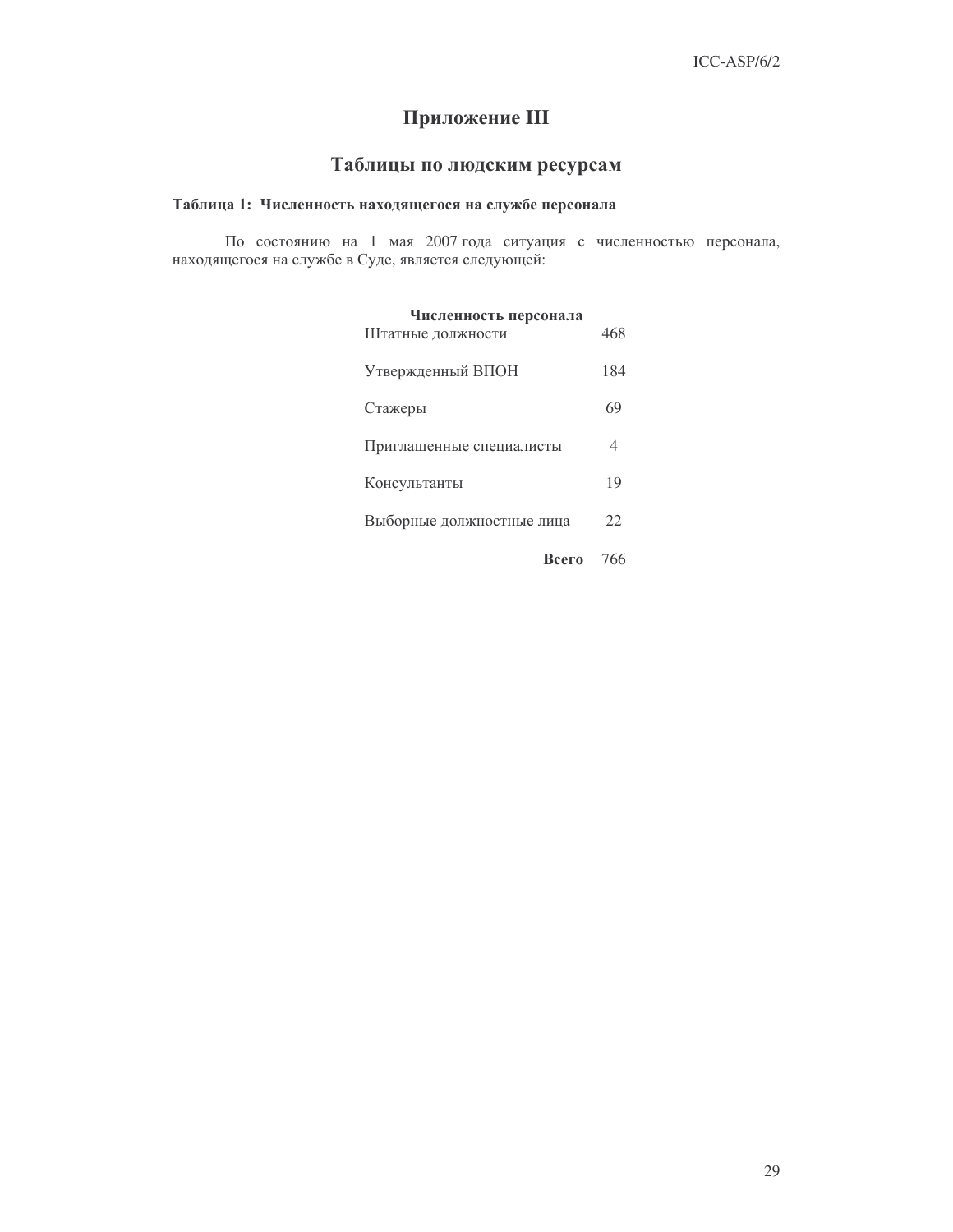## Таблица 2: Численность персонала, основанная на утвержденном бюджете на 2007 год

Основанная на утвержденном бюджете на 2007 год и на средних показателях стажеров, приглашенных специалистов и консультантов в предыдущие годы, численность персонала Суда на конец 2007 года будет следующей:

| Численность персонала<br>Штатные должности | 647 |
|--------------------------------------------|-----|
| Утвержденный ВПОН                          | 136 |
| Стажеры <sup>1</sup>                       | 84  |
| Приглашенные специалисты                   | 12  |
| Консультанты                               | 24  |
| Выборные должностные лица                  | 23  |
| Всего                                      | 926 |

<sup>1</sup> Количество стажеров меняется и включает стажеров, финансируемых Европейским союзом, а также неоплачиваемых стажеров.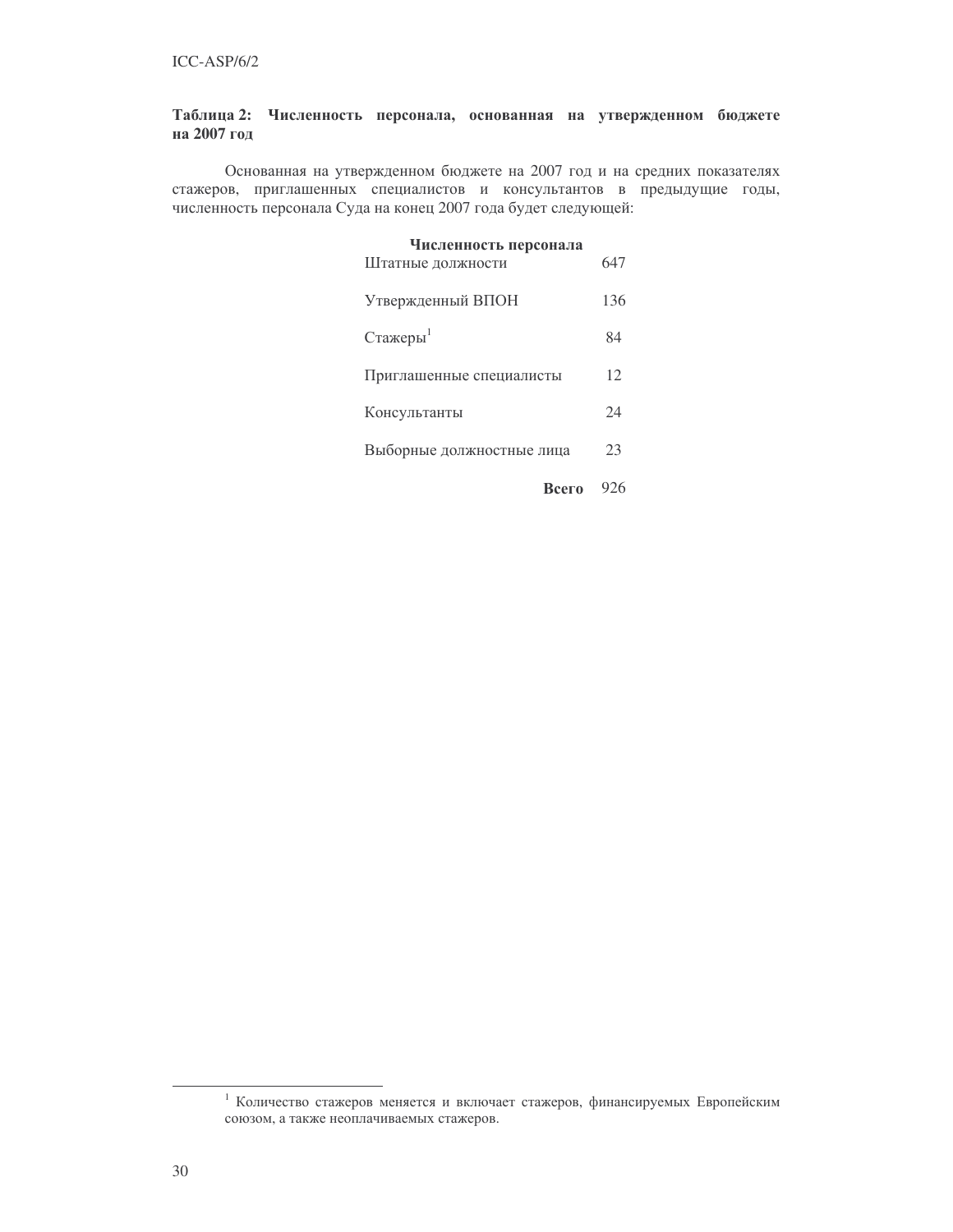## Таблица 3: Географическое представительство сотрудников Суда категории специалистов<sup>2</sup>

Положение по состоянию на 1 мая 2007 года

Общее количество специалистов: 203

Распределение по регионам:

| Регион        | Страна                           | Всего          |
|---------------|----------------------------------|----------------|
| Африка        | Алжир                            | 1              |
|               | Бенин                            | $\overline{c}$ |
|               | Демократическая Республика Конго | $\overline{2}$ |
|               | Египет                           | $\mathbf{1}$   |
|               | Гамбия                           | $\overline{2}$ |
|               | Гвинея                           | 1              |
|               | Кения                            | 1              |
|               | Лесото                           | 1              |
|               | Мали                             | $\overline{2}$ |
|               | Мавритания                       | 1              |
|               | Нигер                            | 1              |
|               | Нигерия                          | 7              |
|               | Сенегал                          | 1              |
|               | Сьерра-Леоне                     | 4              |
|               | Южная Африка                     | 6              |
|               | Судан                            | 1              |
|               | Объединенная Республика Танзания | 1              |
|               | Замбия                           | 1              |
| Африка, всего |                                  | 36             |
| Азия          | Индия                            | 1              |
|               | Исламская Республика Иран        | $\overline{2}$ |
|               | Ирак                             | $\mathbf{1}$   |
|               | Иордания                         | 3              |
|               | Монголия                         | 1              |
|               | Оккупированные палестинские      |                |
|               | территории                       | 1              |
|               | Филиппины                        | 1              |
|               | Республика Корея                 | 3              |
| Азия, всего   |                                  | 13             |
| Восточная     |                                  |                |
| Европа        | Беларусь                         | 1              |
|               | Хорватия                         | 4              |
|               | Эстония                          | 1              |
|               | Грузия                           | 1              |
|               | Румыния                          | 4              |
|               | Сербия                           | 3              |
|               | Словакия                         | $\mathbf{1}$   |
|               | Украина                          | 1              |
| Восточная     |                                  |                |
| Европа, всего |                                  | 16             |

<sup>&</sup>lt;sup>2</sup> ГГЛАКБ = Группа государств Латинской Америки и Карибского бассейна ЗЕДГ = Западноевропейские и другие государства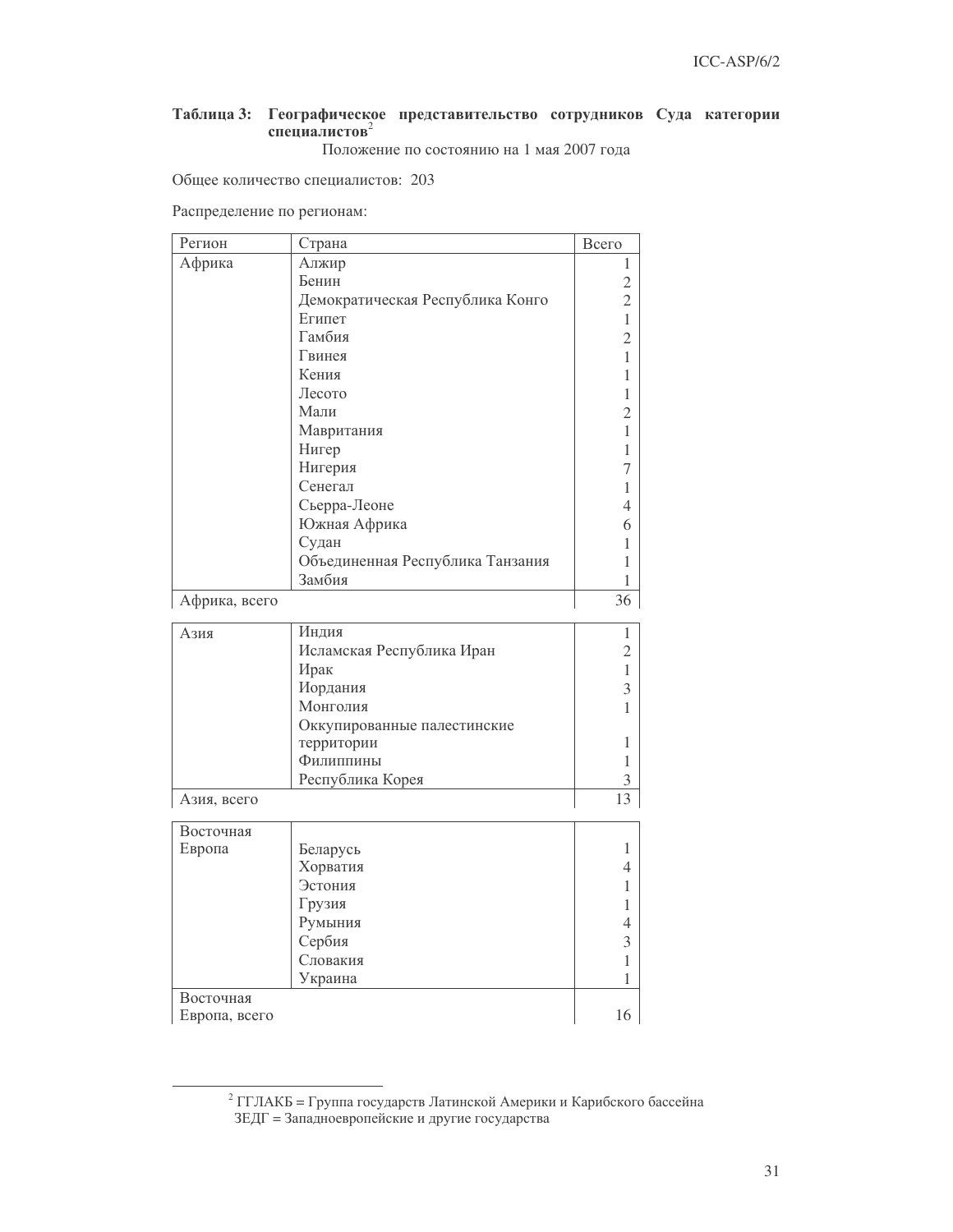| ГГЛАКБ  | Аргентина                | 2              |
|---------|--------------------------|----------------|
|         | Бразилия                 | 3              |
|         | Чили                     |                |
|         | Колумбия                 | 6              |
|         | Коста-Рика               | $\overline{2}$ |
|         | Эквадор                  | $\overline{2}$ |
|         | Мексика                  | $\overline{2}$ |
|         | Перу                     |                |
|         | Сент-Винсент и Гренадины |                |
|         | Тринидад и Тобаго        | $\overline{2}$ |
|         | Венесуэла                |                |
| ГГЛАКБ, |                          |                |
| всего   |                          |                |

| ЗЕДГ        | Австралия                 | 6              |
|-------------|---------------------------|----------------|
|             | Австрия                   | $\overline{2}$ |
|             | Бельгия                   | 5              |
|             | Канада                    | 11             |
|             | Дания                     |                |
|             | Финляндия                 | 4              |
|             | Франция                   | 16             |
|             | Германия                  | 17             |
|             | Ирландия                  | 4              |
|             | Италия                    | 8              |
|             | Нидерланды                | 8              |
|             | Новая Зеландия            | 4              |
|             | Португалия                |                |
|             | Испания                   | 8              |
|             | Швеция                    | 1              |
|             | Швейцария                 | 3              |
|             | Соединенное Королевство   | 13             |
|             | Соединенные Штаты Америки | 3              |
| ЗЕДГ, всего |                           | 115            |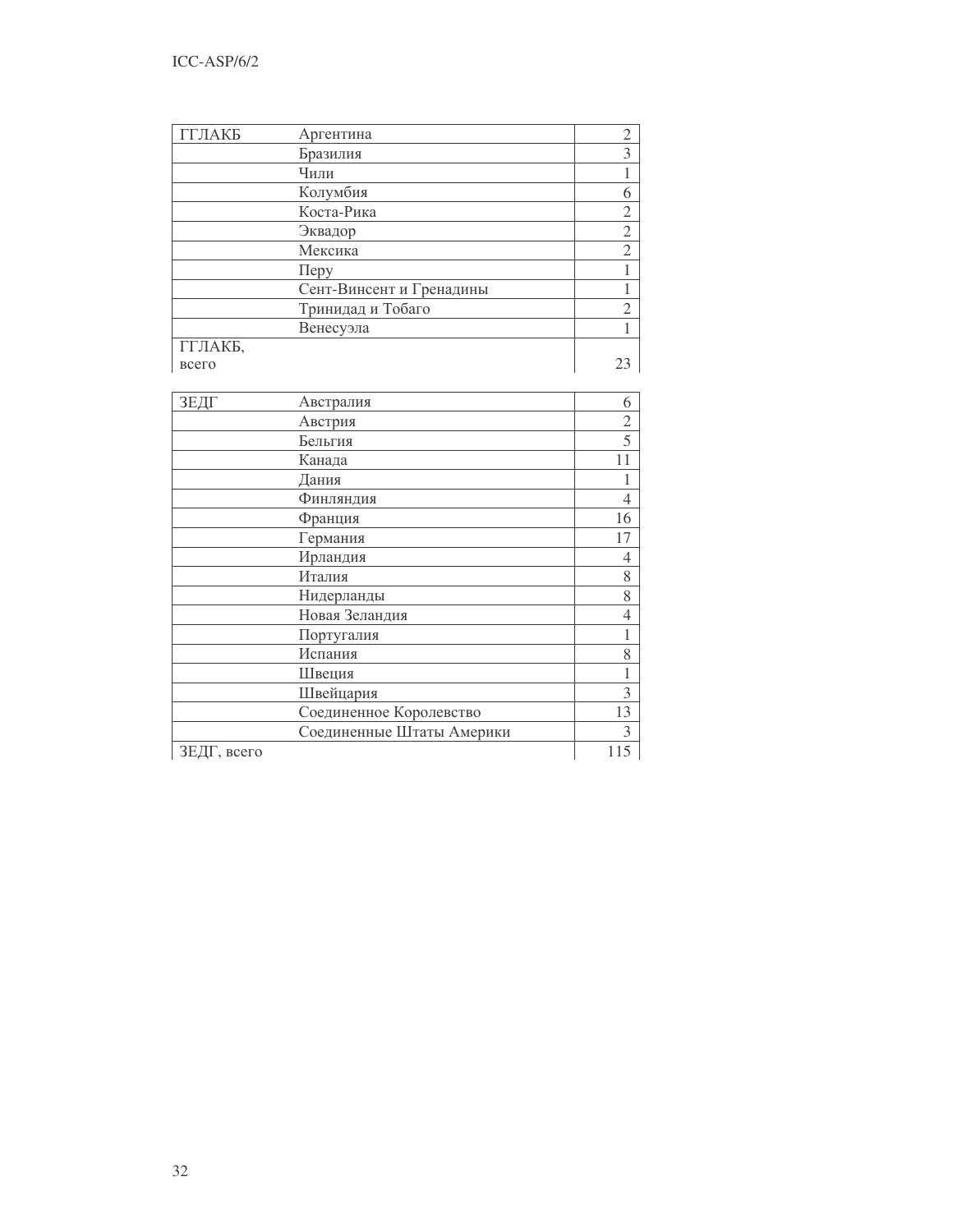

## Географическое представительство: Диаграмма 1: фактическая процентная доля по сравнению с целевой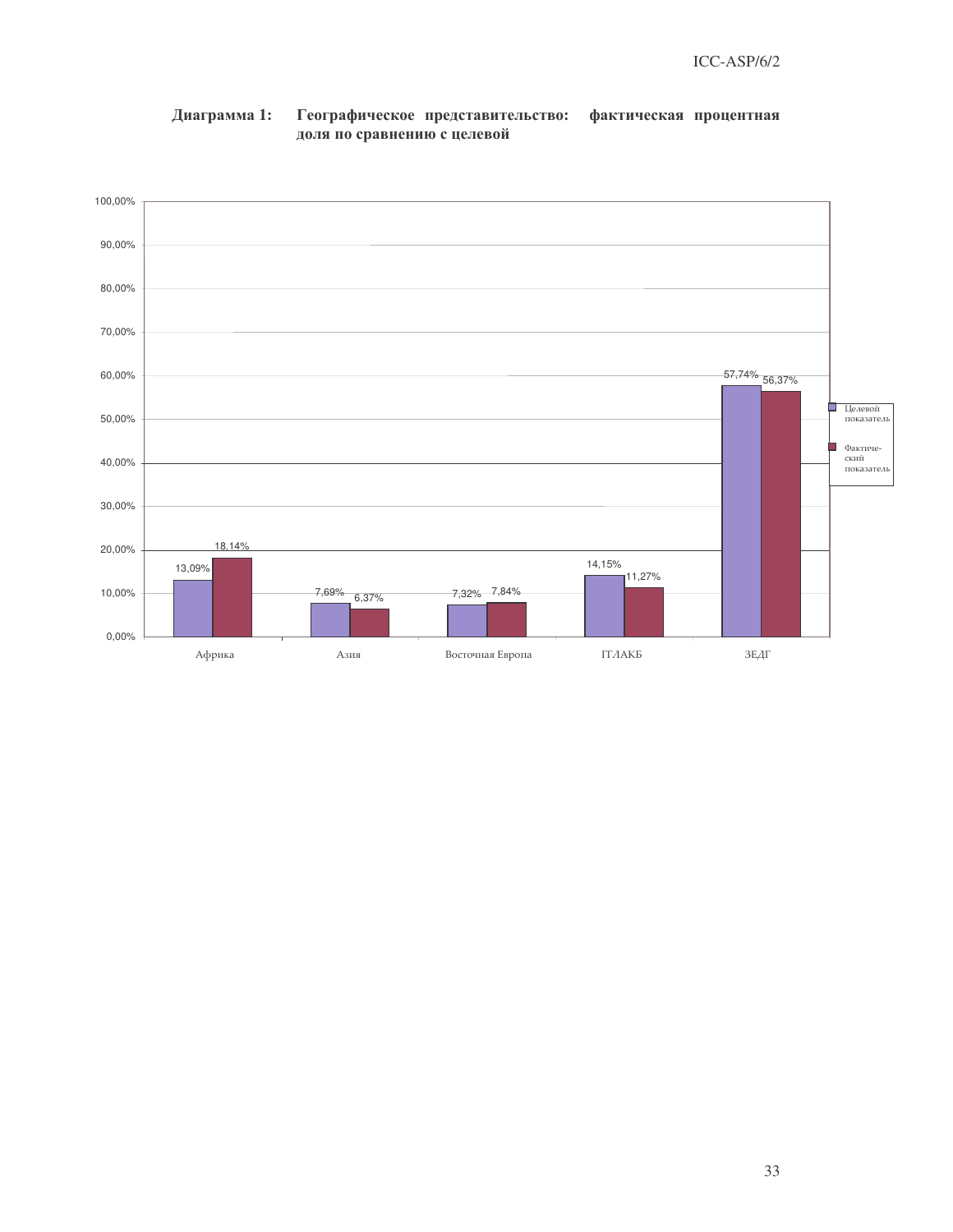## Таблица 4: Географическое представительство и гендерное соотношение сотрудников Суда категории специалистов в разбивке по должностям

Положение по состоянию на 1 мая 2007 года

Количество персонала в разбивке по должностям и по регионам

| Разряд     | Регион | Страна   |               | Ж | М                 | Итого |
|------------|--------|----------|---------------|---|-------------------|-------|
| Д-1        | ГГЛАКБ | Эквадор  |               |   |                   |       |
|            |        |          | ГГЛАКБ, всего |   |                   |       |
|            | ЗЕДГ   | Канада   |               |   |                   |       |
|            |        | Франция  |               |   |                   |       |
|            |        | Германия |               |   |                   |       |
|            |        | Италия   |               |   |                   |       |
|            |        |          | ЗЕДГ, всего   |   | $\mathbf{\Omega}$ |       |
| Д-1, всего |        |          |               |   |                   |       |

| Разряд        | Регион | Страна                    | Ж              | M              | Итого                  |
|---------------|--------|---------------------------|----------------|----------------|------------------------|
| $C-5$         | Африка | Лесото                    |                |                |                        |
|               |        | Мали                      |                |                |                        |
|               |        | Сенегал                   |                |                |                        |
|               |        | Африка, всего             |                | 3              | 3                      |
|               | Азия   | Филиппины                 |                |                |                        |
|               |        | Азия, всего               | 1              |                |                        |
|               | ГГЛАКБ | Аргентина                 |                |                |                        |
|               |        | Мексика                   |                |                |                        |
|               |        | ГГЛАКБ, всего             | 1              |                | $\overline{2}$         |
|               | ЗЕДГ   | Бельгия                   |                | $\mathcal{D}$  | $\mathcal{D}_{\alpha}$ |
|               |        | Франция                   |                |                |                        |
|               |        | Германия                  | $\overline{2}$ | $\overline{2}$ |                        |
|               |        | Ирландия                  |                |                |                        |
|               |        | Италия                    | 1              |                |                        |
|               |        | Швейцария                 |                |                |                        |
|               |        | Соединенное Королевство   |                |                |                        |
|               |        | Соединенные Штаты Америки | 1              |                |                        |
|               |        | ЗЕДГ, всего               | 4              | 10             | 14                     |
| $C-5$ , всего |        |                           | 6              | 14             | 20                     |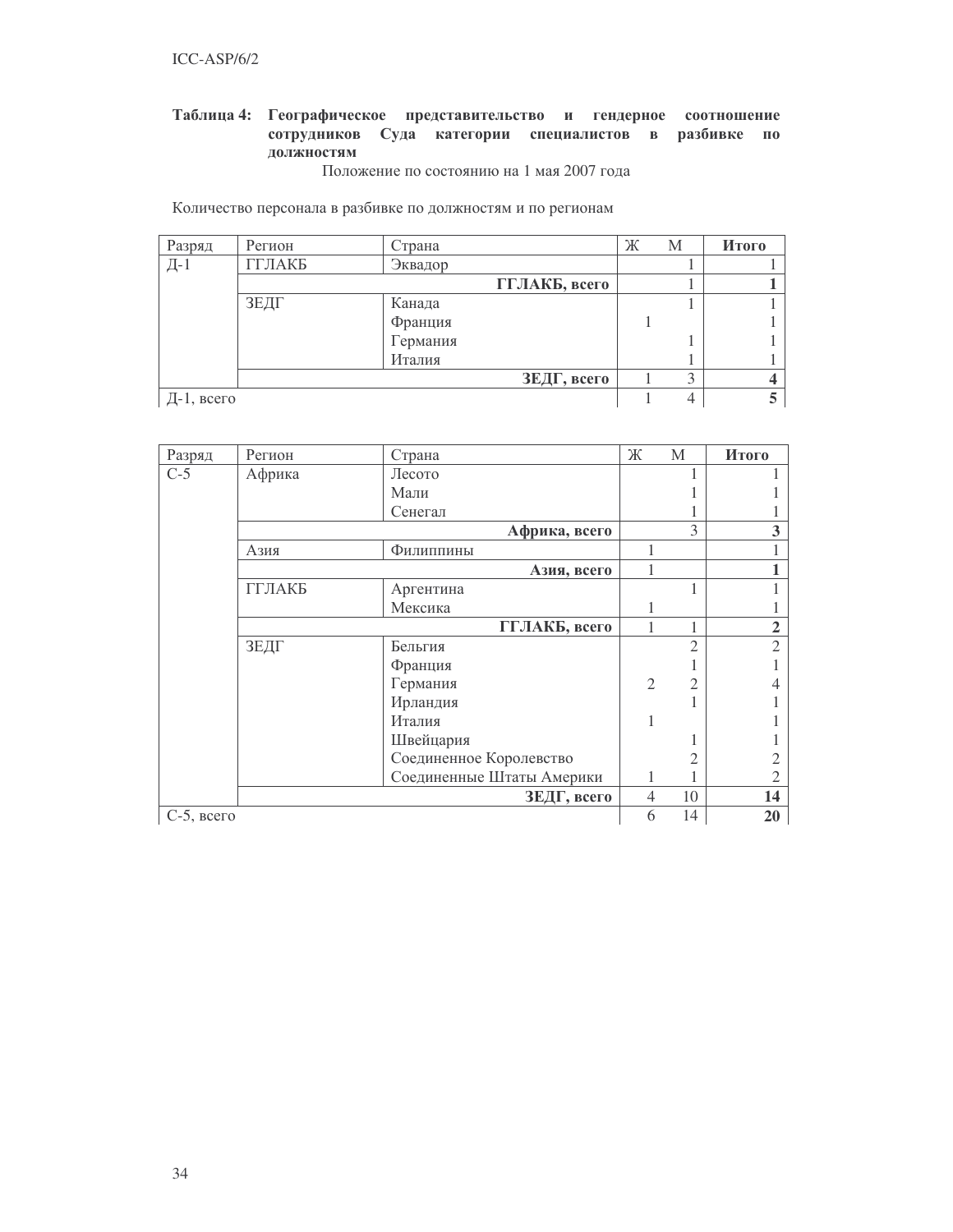| Разряд        | Регион           | Страна                  | Ж                                                                                                                                 | $\mathbf{M}$ | Итого          |
|---------------|------------------|-------------------------|-----------------------------------------------------------------------------------------------------------------------------------|--------------|----------------|
| $C-4$         | Африка           | Гамбия                  |                                                                                                                                   |              |                |
|               |                  | Нигерия                 |                                                                                                                                   | 2            | 2              |
|               |                  | Сьерра-Леоне            | $\overline{4}$<br>1<br>1<br>1<br>1<br>1<br>$\overline{4}$<br>1<br>1<br>3<br>$\overline{2}$<br>3<br>3<br>$\mathfrak{2}$<br>7<br>13 |              |                |
|               |                  | Южная Африка            |                                                                                                                                   |              |                |
|               |                  | Африка, всего           |                                                                                                                                   |              | 5              |
|               | Азия             | Иордания                |                                                                                                                                   |              |                |
|               |                  | Азия, всего             |                                                                                                                                   |              | 1              |
|               | Восточная Европа | Хорватия                |                                                                                                                                   |              |                |
|               |                  | Сербия                  |                                                                                                                                   |              |                |
|               |                  | Восточная Европа, всего |                                                                                                                                   |              | $\overline{2}$ |
|               | ГГЛАКБ           | Аргентина               |                                                                                                                                   |              |                |
|               |                  | Эквадор                 |                                                                                                                                   |              |                |
|               |                  | Перу                    |                                                                                                                                   |              |                |
|               |                  | Тринидад и Тобаго       |                                                                                                                                   |              | $\overline{2}$ |
|               |                  | ГГЛАКБ, всего           |                                                                                                                                   |              | $\overline{5}$ |
|               | ЗЕДГ             | Канада                  |                                                                                                                                   |              | 1              |
|               |                  | Финляндия               |                                                                                                                                   |              |                |
|               |                  | Франция                 |                                                                                                                                   |              | 5              |
|               |                  | Германия                |                                                                                                                                   |              |                |
|               |                  | Нидерланды              |                                                                                                                                   |              | 4              |
|               |                  | Испания                 |                                                                                                                                   |              | 2              |
|               |                  | Швеция                  |                                                                                                                                   |              |                |
|               |                  | Соединенное Королевство |                                                                                                                                   |              | 5              |
|               |                  | ЗЕДГ, всего             |                                                                                                                                   |              | 20             |
| $C-4$ , всего |                  |                         | 14                                                                                                                                | 19           | 33             |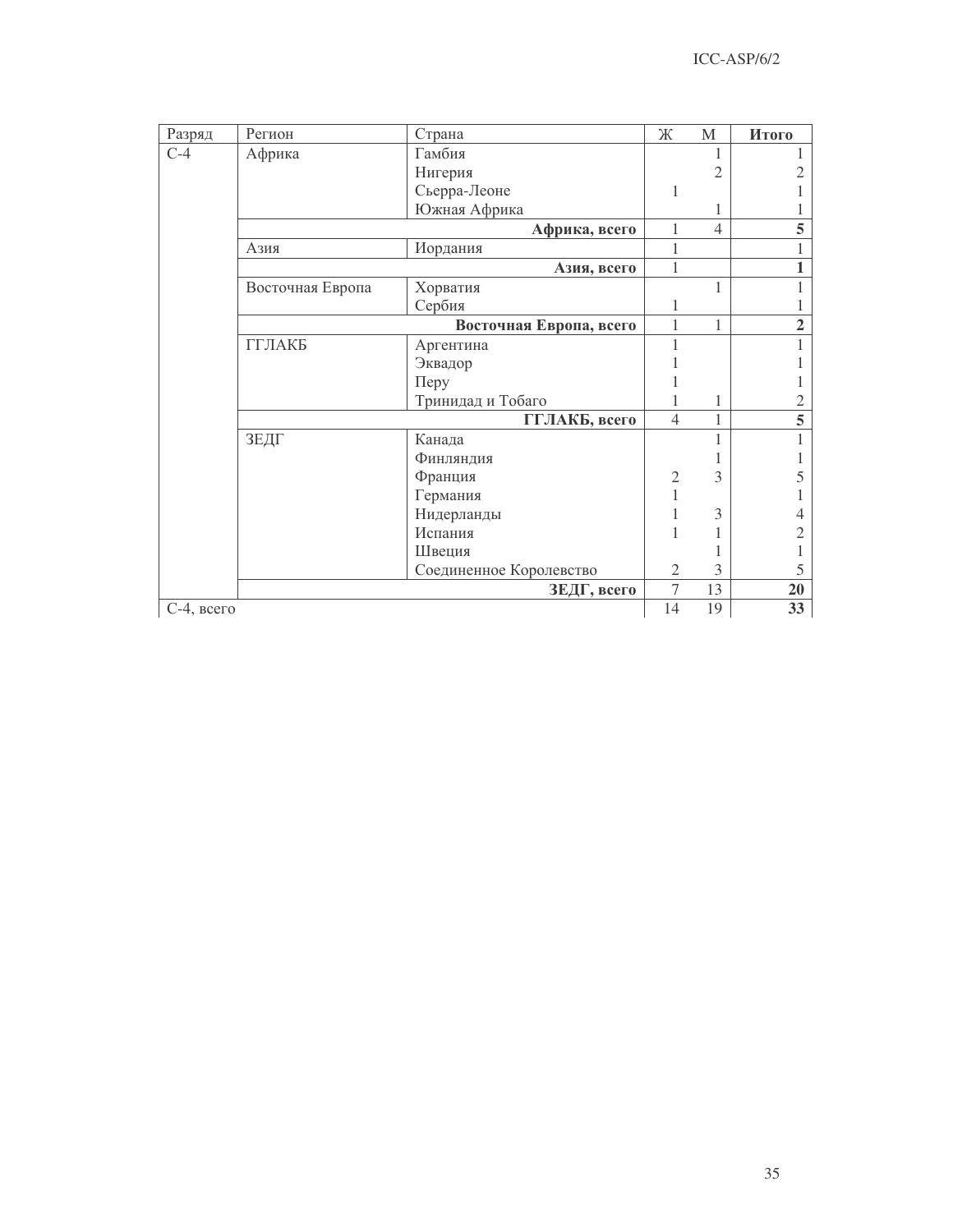| Разряд          | Регион           | Страна                     | $\mathbb X$    | $\mathbf M$    | Итого                   |
|-----------------|------------------|----------------------------|----------------|----------------|-------------------------|
| $C-3$           | Африка           | Бенин                      |                | $\overline{2}$ | $\overline{2}$          |
|                 |                  | Демократическая Республика |                |                |                         |
|                 |                  | Конго                      |                | $\overline{2}$ | $\mathfrak{2}$          |
|                 |                  | Мали                       | $\mathbf{1}$   |                | 1                       |
|                 |                  | Нигер                      |                | 1              |                         |
|                 |                  | Нигерия                    |                | 1              |                         |
|                 |                  | Сьерра-Леоне               | 1              |                |                         |
|                 |                  | Южная Африка               |                | 3              | 3                       |
|                 |                  | Судан                      | 1              |                |                         |
|                 |                  | Замбия                     | 1              |                |                         |
|                 |                  | Африка, всего              | $\overline{4}$ | 9              | 13                      |
|                 | Азия             | Исламская Республика Иран  |                | $\mathbf{1}$   | 1                       |
|                 |                  | Иордания                   | 1              |                | 1                       |
|                 |                  | Азия, всего                | $\mathbf{1}$   | 1              | $\overline{2}$          |
|                 | Восточная Европа | Румыния                    |                | $\mathbf 1$    | 1                       |
|                 |                  | Сербия                     |                | 1              | 1                       |
|                 |                  | Словакия                   | 1              |                | 1                       |
|                 |                  | Восточная Европа, всего    | $\mathbf{1}$   | $\overline{2}$ | $\overline{\mathbf{3}}$ |
|                 | ГГЛАКБ           | Бразилия                   | $\mathbf{1}$   | $\mathbf{1}$   | $\overline{2}$          |
|                 |                  | Колумбия                   | $\overline{2}$ | 1              | 3                       |
|                 |                  | Коста-Рика                 | $\mathbf{1}$   |                | 1                       |
|                 |                  | Мексика                    | 1              |                | 1                       |
|                 |                  | Венесуэла                  |                | 1              | 1                       |
|                 |                  | ГГЛАКБ, всего              | 5              | 3              | 8                       |
|                 | ЗЕДГ             | Австралия                  | $\overline{2}$ | $\overline{3}$ | $\overline{5}$          |
|                 |                  | Австрия                    | $\mathbf{1}$   |                | 1                       |
|                 |                  | Канада                     | 1              | 1              | $\overline{2}$          |
|                 |                  | Дания                      |                | 1              | 1                       |
|                 |                  | Финляндия                  | 1              | $\overline{2}$ | 3                       |
|                 |                  | Франция                    | 1              | 5              | 6                       |
|                 |                  | Германия                   |                | $\overline{4}$ | 4                       |
|                 |                  | Италия                     | 1              | $\overline{4}$ | 5                       |
|                 |                  | Новая Зеландия             | 1              |                |                         |
|                 |                  | Португалия                 | 1              |                |                         |
|                 |                  | Испания                    |                | 1              | 1                       |
|                 |                  | Соединенное Королевство    |                | 3              | 3                       |
|                 |                  | ЗЕДГ, всего                | 9              | 24             | 33                      |
| $C-3$ , $Bcero$ |                  |                            | 20             | 39             | $\overline{59}$         |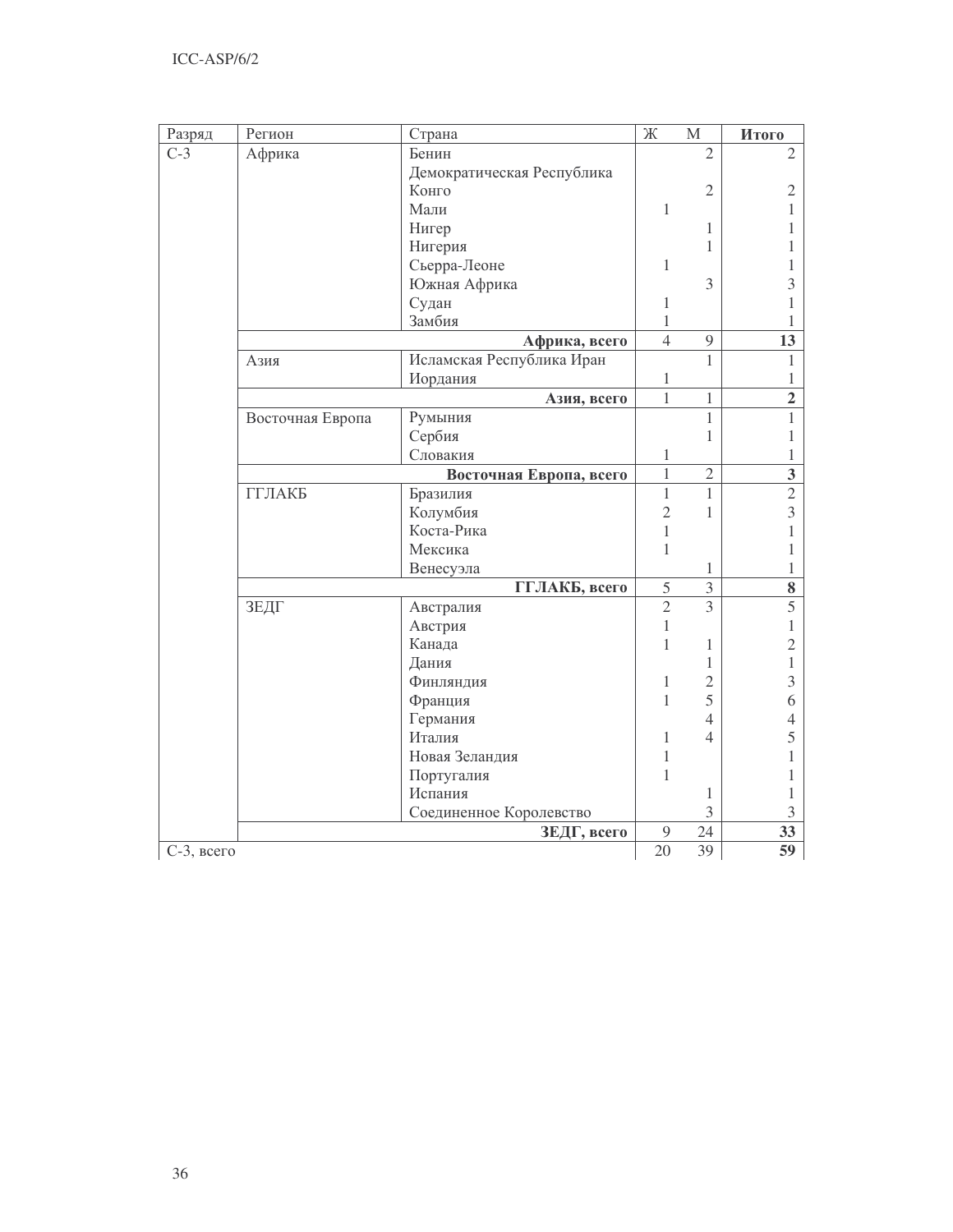| Разряд        | Регион           | Страна                                                                                                                                                                                                                                                                                                                                                                                                                                                                                                                                                                               | Ж              | $\mathbf M$    | Итого          |
|---------------|------------------|--------------------------------------------------------------------------------------------------------------------------------------------------------------------------------------------------------------------------------------------------------------------------------------------------------------------------------------------------------------------------------------------------------------------------------------------------------------------------------------------------------------------------------------------------------------------------------------|----------------|----------------|----------------|
| $C-2$         | Африка           | Алжир                                                                                                                                                                                                                                                                                                                                                                                                                                                                                                                                                                                | 1              |                |                |
|               |                  | Египет                                                                                                                                                                                                                                                                                                                                                                                                                                                                                                                                                                               |                | 1              |                |
|               |                  | Гамбия                                                                                                                                                                                                                                                                                                                                                                                                                                                                                                                                                                               |                | 1              |                |
|               |                  | Гвинея<br>Кения<br>Мавритания<br>Нигерия<br>Сьерра-Леоне<br>Южная Африка<br>Объединенная Республика<br>Танзания<br>Африка, всего<br>Индия<br>Исламская Республика Иран<br>Иордания<br>Монголия<br>Оккупированная Палестинская<br>территория<br>Республика Корея<br>Азия, всего<br>Беларусь<br>Хорватия<br>Грузия<br>Румыния<br>Сербия<br>Украина<br>Восточная Европа, всего<br>Бразилия<br>Колумбия<br>Коста-Рика<br>ГГЛАКБ, всего<br>Австралия<br>Австрия<br>Бельгия<br>Канада<br>Франция<br>Германия<br>Ирландия<br>Италия<br>Нидерланды<br>Новая Зеландия<br>Испания<br>Швейцария |                | 1              |                |
|               |                  |                                                                                                                                                                                                                                                                                                                                                                                                                                                                                                                                                                                      |                | 1              |                |
|               |                  |                                                                                                                                                                                                                                                                                                                                                                                                                                                                                                                                                                                      | 1              |                |                |
|               |                  |                                                                                                                                                                                                                                                                                                                                                                                                                                                                                                                                                                                      |                | $\mathfrak{2}$ | 2              |
|               |                  |                                                                                                                                                                                                                                                                                                                                                                                                                                                                                                                                                                                      |                | $\overline{2}$ | $\overline{c}$ |
|               |                  |                                                                                                                                                                                                                                                                                                                                                                                                                                                                                                                                                                                      | 1              | 1              | $\overline{2}$ |
|               |                  |                                                                                                                                                                                                                                                                                                                                                                                                                                                                                                                                                                                      |                |                |                |
|               |                  |                                                                                                                                                                                                                                                                                                                                                                                                                                                                                                                                                                                      | 1              |                | J.             |
|               |                  |                                                                                                                                                                                                                                                                                                                                                                                                                                                                                                                                                                                      | $\overline{4}$ | 9              | 13             |
|               | Азия             |                                                                                                                                                                                                                                                                                                                                                                                                                                                                                                                                                                                      | 1              |                | 1              |
|               |                  |                                                                                                                                                                                                                                                                                                                                                                                                                                                                                                                                                                                      |                | 1              | 1              |
|               |                  |                                                                                                                                                                                                                                                                                                                                                                                                                                                                                                                                                                                      |                | 1              |                |
|               |                  |                                                                                                                                                                                                                                                                                                                                                                                                                                                                                                                                                                                      |                | 1              | 1              |
|               |                  |                                                                                                                                                                                                                                                                                                                                                                                                                                                                                                                                                                                      |                |                |                |
|               |                  |                                                                                                                                                                                                                                                                                                                                                                                                                                                                                                                                                                                      |                | 1              | 1              |
|               |                  |                                                                                                                                                                                                                                                                                                                                                                                                                                                                                                                                                                                      | 1              | $\mathfrak{2}$ | 3              |
|               |                  |                                                                                                                                                                                                                                                                                                                                                                                                                                                                                                                                                                                      | $\overline{2}$ | 6              | 8              |
|               | Восточная Европа |                                                                                                                                                                                                                                                                                                                                                                                                                                                                                                                                                                                      |                | 1              | 1              |
|               |                  |                                                                                                                                                                                                                                                                                                                                                                                                                                                                                                                                                                                      | $\mathbf{1}$   |                | 1              |
|               |                  |                                                                                                                                                                                                                                                                                                                                                                                                                                                                                                                                                                                      |                | 1              | 1              |
|               |                  |                                                                                                                                                                                                                                                                                                                                                                                                                                                                                                                                                                                      | $\overline{2}$ | 1              | 3              |
|               |                  |                                                                                                                                                                                                                                                                                                                                                                                                                                                                                                                                                                                      |                | 1              | 1              |
|               |                  |                                                                                                                                                                                                                                                                                                                                                                                                                                                                                                                                                                                      |                | 1              | 1              |
|               |                  |                                                                                                                                                                                                                                                                                                                                                                                                                                                                                                                                                                                      | 3              | 5              | 8              |
|               | ГГЛАКБ           |                                                                                                                                                                                                                                                                                                                                                                                                                                                                                                                                                                                      |                | 1              | $\mathbf{1}$   |
|               |                  |                                                                                                                                                                                                                                                                                                                                                                                                                                                                                                                                                                                      | $\overline{2}$ | $\mathbf{1}$   | 3              |
|               |                  |                                                                                                                                                                                                                                                                                                                                                                                                                                                                                                                                                                                      | $\mathbf{1}$   |                | 1              |
|               |                  |                                                                                                                                                                                                                                                                                                                                                                                                                                                                                                                                                                                      | 3              | $\mathfrak{2}$ | 5              |
|               | ЗЕДГ             |                                                                                                                                                                                                                                                                                                                                                                                                                                                                                                                                                                                      |                | $\mathbf{1}$   | $\mathbf{1}$   |
|               |                  |                                                                                                                                                                                                                                                                                                                                                                                                                                                                                                                                                                                      | 1              |                | 1              |
|               |                  |                                                                                                                                                                                                                                                                                                                                                                                                                                                                                                                                                                                      | 1              | $\mathfrak{2}$ | 3              |
|               |                  |                                                                                                                                                                                                                                                                                                                                                                                                                                                                                                                                                                                      | $\overline{4}$ | 3              | 7              |
|               |                  |                                                                                                                                                                                                                                                                                                                                                                                                                                                                                                                                                                                      | $\overline{2}$ | 1              | 3              |
|               |                  |                                                                                                                                                                                                                                                                                                                                                                                                                                                                                                                                                                                      | $\overline{2}$ | $\overline{4}$ | 6              |
|               |                  |                                                                                                                                                                                                                                                                                                                                                                                                                                                                                                                                                                                      | 1              | 1              | $\overline{2}$ |
|               |                  |                                                                                                                                                                                                                                                                                                                                                                                                                                                                                                                                                                                      | 1              |                | 1              |
|               |                  |                                                                                                                                                                                                                                                                                                                                                                                                                                                                                                                                                                                      | $\mathbf{1}$   | $\mathfrak{2}$ | $\mathfrak{Z}$ |
|               |                  |                                                                                                                                                                                                                                                                                                                                                                                                                                                                                                                                                                                      | 3              |                | 3              |
|               |                  |                                                                                                                                                                                                                                                                                                                                                                                                                                                                                                                                                                                      | 1              | 3              | 4              |
|               |                  |                                                                                                                                                                                                                                                                                                                                                                                                                                                                                                                                                                                      |                | 1              | T.             |
|               |                  | Соединенное Королевство                                                                                                                                                                                                                                                                                                                                                                                                                                                                                                                                                              | 1              | $\mathfrak{2}$ | 3              |
|               |                  | Соединенные Штаты Америки                                                                                                                                                                                                                                                                                                                                                                                                                                                                                                                                                            | 1              |                | 1              |
|               |                  | ЗЕДГ, всего                                                                                                                                                                                                                                                                                                                                                                                                                                                                                                                                                                          | 19             | $20\,$         | 39             |
| $C-2$ , всего |                  |                                                                                                                                                                                                                                                                                                                                                                                                                                                                                                                                                                                      | 31             | 42             | 73             |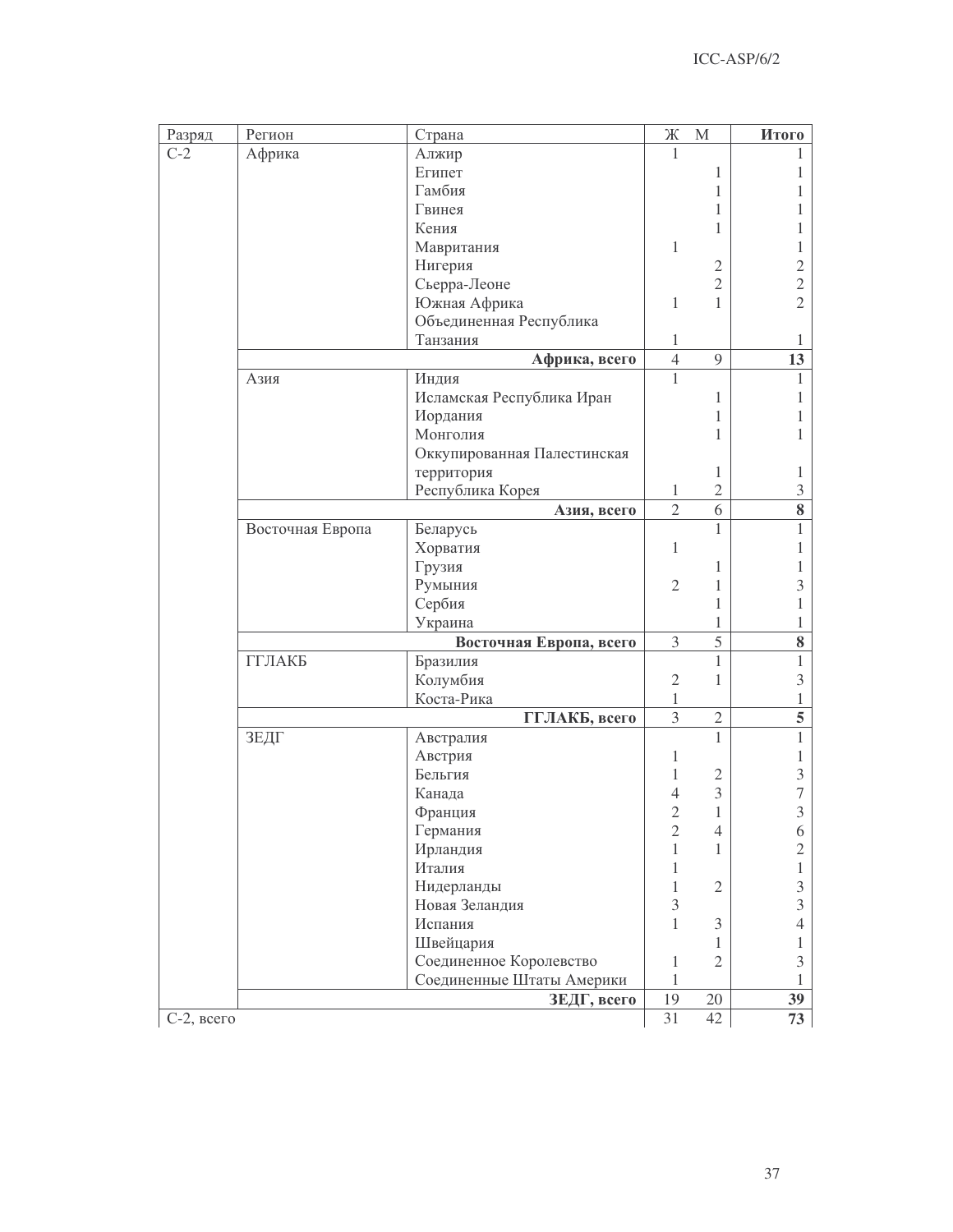| Разряд          | Регион           | Страна                   | Ж              | М | Итого          |
|-----------------|------------------|--------------------------|----------------|---|----------------|
| $C-1$           | Африка           | Нигерия                  | 2              |   | $\mathfrak{2}$ |
|                 |                  | Африка, всего            | $\mathfrak{2}$ |   | $\overline{2}$ |
|                 | Азия             | Ирак                     |                |   |                |
|                 |                  | Азия, всего              |                |   |                |
|                 | Восточная Европа | Хорватия                 |                |   | $\overline{2}$ |
|                 |                  | Эстония                  |                |   |                |
|                 |                  | Восточная Европа, всего  | $\overline{2}$ |   | 3              |
|                 | <b>ГГЛАКБ</b>    | Чили                     |                |   |                |
|                 |                  | Сент-Винсент и Гренадины |                |   |                |
|                 |                  | ГГЛАКБ, всего            |                |   | $\overline{2}$ |
|                 | ЗЕДГ             | Германия                 |                |   |                |
|                 |                  | Ирландия                 |                |   |                |
|                 |                  | Нидерланды               |                |   |                |
|                 |                  | Испания                  |                |   |                |
|                 |                  | Швейцария                |                |   |                |
|                 |                  | ЗЕДГ, всего              | 4              |   | 5              |
| $C-1$ , $Bcero$ |                  |                          | 9              | 4 | 13             |

|       |  | Ж М Итого  |
|-------|--|------------|
| Итого |  | 81 122 203 |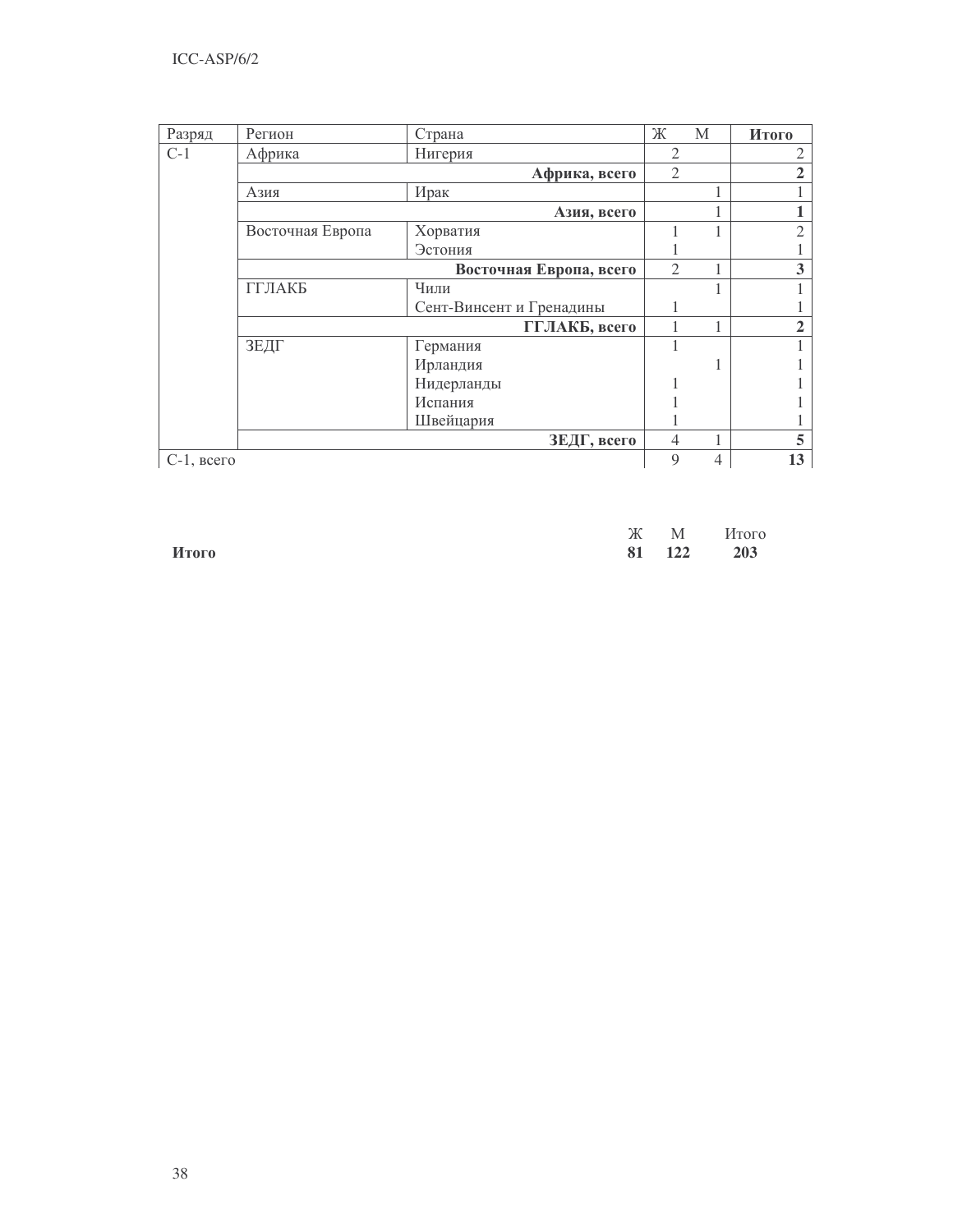Процентная доля персонала в разбивке по должностям и регионам





Процентная доля должностей Д-1

Ввиду ограниченного количества соответствующих должностей (только 6) статистические данные и графические изображения могут привести к ошибочному представлению, и поэтому предлагается обратиться к точным цифрам, приведенным в таблице выше.

 $39$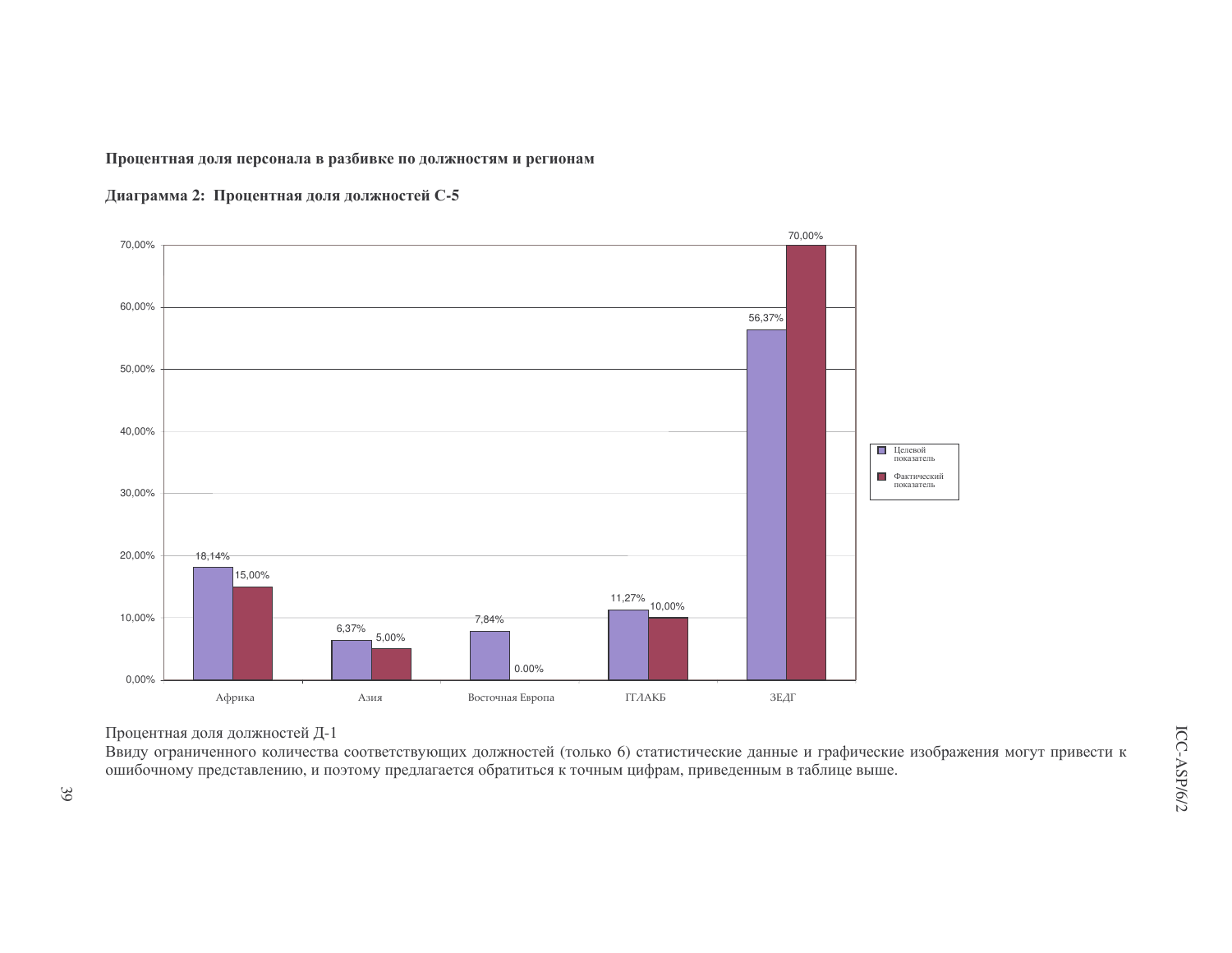70,00% 60,61% 60,00% 56,37% 50,00% 40,00% Плелевой показатель **Д** Фактический  $30,00\%$ 20,00% 18,14% 15,15% 15,15% 11,27% 10,00% 7,84% 6,37%  $6,06%$  $3,03%$  $0,00%$ 

Восточная Европа

 $\Gamma\Gamma\varLambda\text{AKB}$ 

 $3EAT$ 

## Диаграмма 3: Процентная доля должностей С-4  $40$

Африка

 $\rm A311$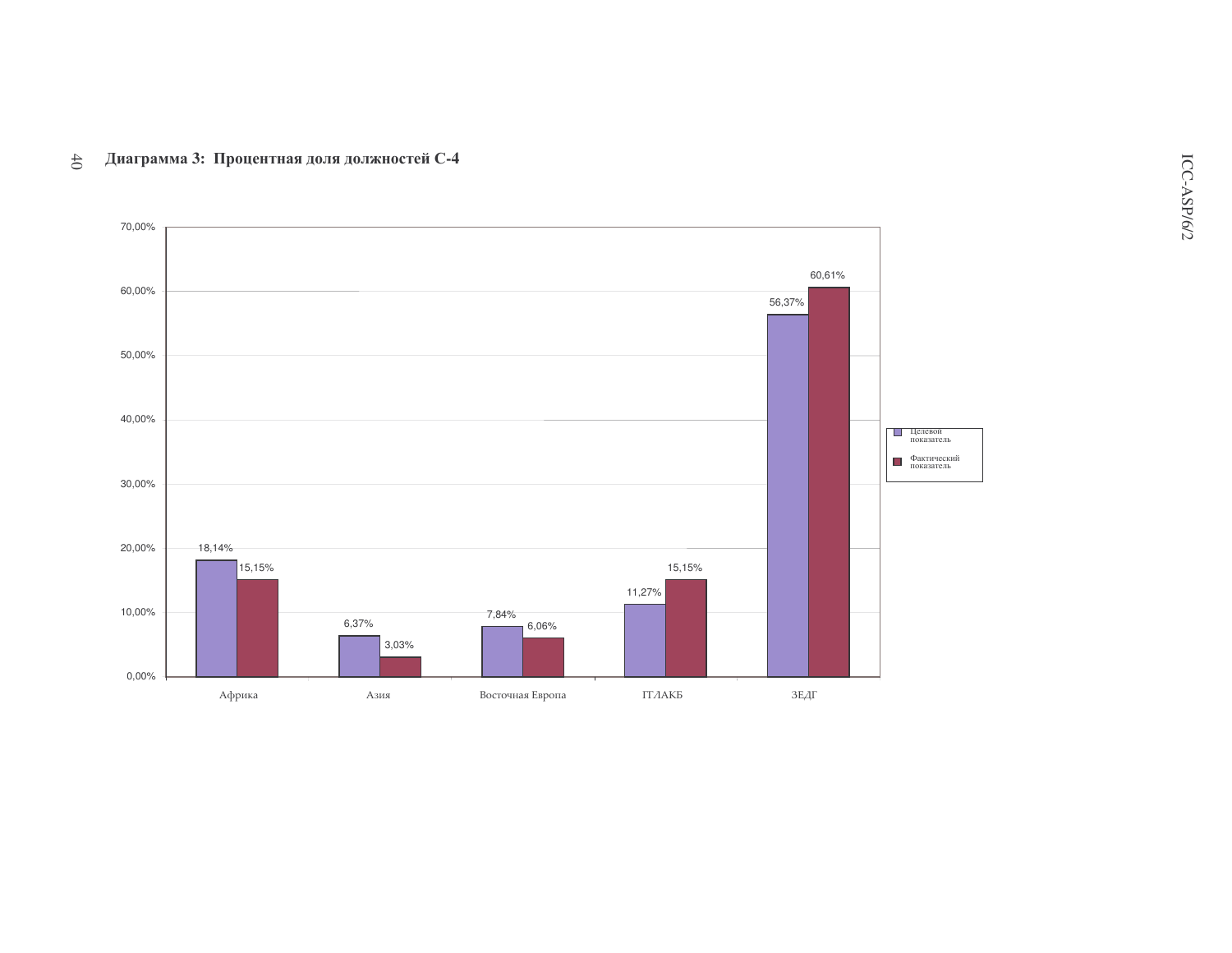

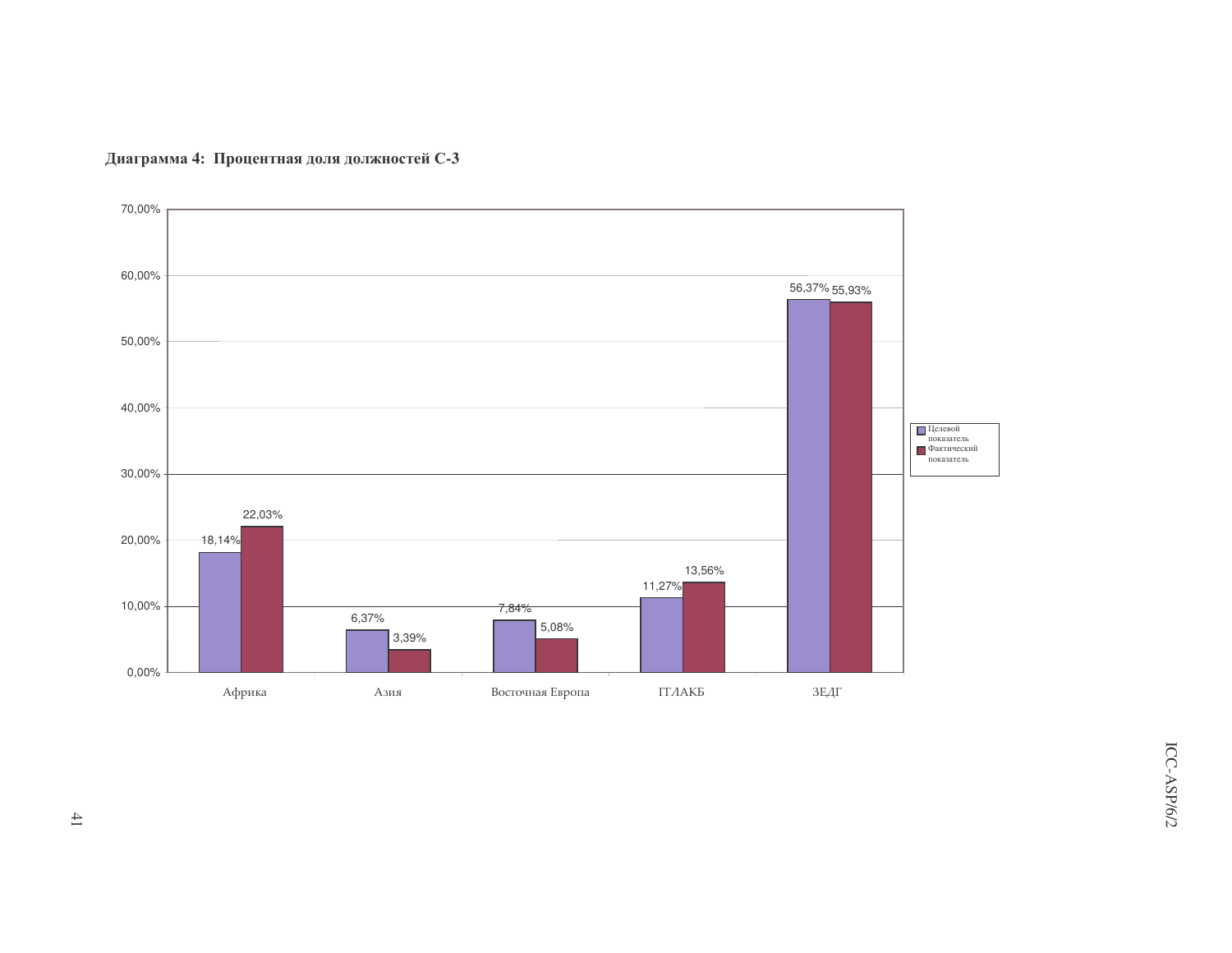

## Диаграмма 5: Процентная доля должностей С-2  $42\,$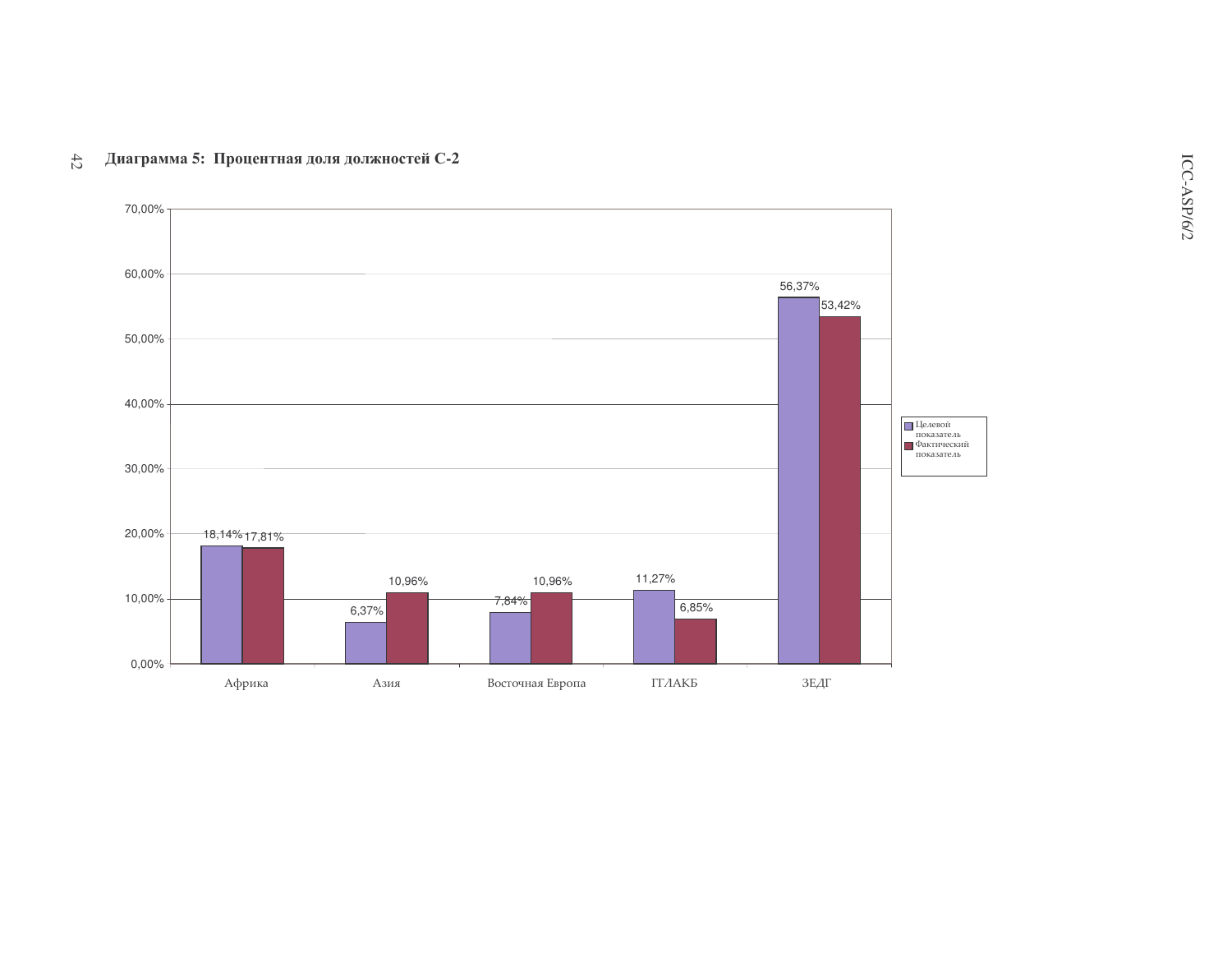

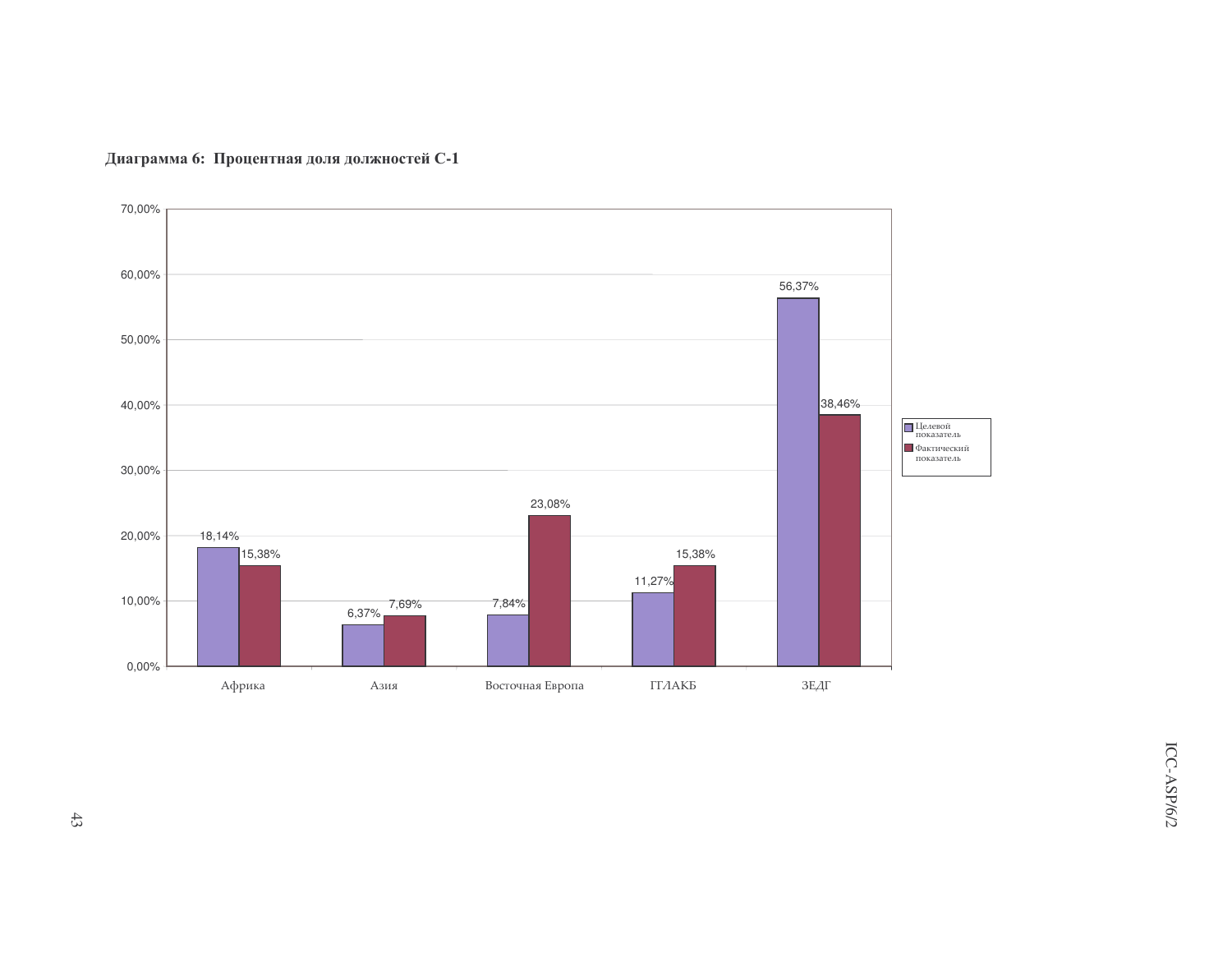## Приложение IV

## Реклассификация

## Резюме результатов оценки рабочих мест Категория специалистов

| * = предлагаемое изменение разряда                          |                |                     |                      |
|-------------------------------------------------------------|----------------|---------------------|----------------------|
| ПАЛАТЫ                                                      |                |                     |                      |
| Должность                                                   | Нынешний класс | Рекомендуемый класс | Кол-во               |
| Помощник по правовым вопросам                               | $C-2$          | $C-3*$              | должностей<br>$16*$  |
| ОТДЕЛ ОБСЛУЖИВАНИЯ СУДА                                     |                |                     |                      |
|                                                             |                |                     |                      |
| Секция устного и письменного перевода Суда<br>Должность     | Нынешний класс | Рекомендуемый класс | Кол-во               |
|                                                             |                |                     | должностей           |
| Французский переводчик                                      | $C-2$          | $C-3*$              | $3*$                 |
| Группа по делам потерпевших и свидетелей                    |                |                     |                      |
| Должность                                                   | Нынешний класс | Рекомендуемый класс | Кол-во               |
| Сотрудник по операциям                                      | $C-3$          | $C-4*$              | должностей<br>$1*$   |
| Секция организации судопроизводства                         |                |                     |                      |
| Должность                                                   | Нынешний класс | Рекомендуемый класс | Кол-во<br>должностей |
| Сотрудник по базе знаний                                    | $C-3$          | $C-3$               | 1                    |
| <b>ФИНАНСОВАЯ СЕКЦИЯ</b>                                    |                |                     |                      |
| Должность                                                   | Нынешний класс | Рекомендуемый класс | Кол-во<br>должностей |
| Сотрудник по начислению                                     | $C-2$          | $C-3*$              | $1*$                 |
| заработной платы<br>Сотрудник по выплатам                   | $C-2$          | $C-3*$              | $1*$                 |
| <b>СЕКЦИЯ ЗАКУПОК</b>                                       |                |                     |                      |
| Должность                                                   | Нынешний класс | Рекомендуемый класс | Кол-во               |
| Главный сотрудник по закупкам                               | $C-3$          | $C-4*$              | должностей<br>$1*$   |
| КАНЦЕЛЯРИЯ ПРОКУРОРА                                        |                |                     |                      |
| СЕКЦИЯ ОБСЛУЖИВАНИЯ                                         |                |                     |                      |
| Должность                                                   | Нынешний класс | Рекомендуемый класс | Кол-во               |
|                                                             |                |                     | должностей           |
| Сотрудник по административным<br>вопросам                   | $C-2$          | $C-3*$              | $1*$                 |
| <b>СЛЕДСТВЕННЫЙ ОТДЕЛ</b>                                   |                |                     |                      |
| Секция планирования и проведения операций                   |                |                     |                      |
| Должность                                                   | Нынешний класс | Рекомендуемый класс | Кол-во<br>должностей |
| Сотрудник<br>$\Pi$ O<br>планированию<br>проведению операций | И<br>$C-2$     | $C-3*$              | $1*$                 |
| Судебный координатор                                        | $C-4$          | $C-4$               | 1                    |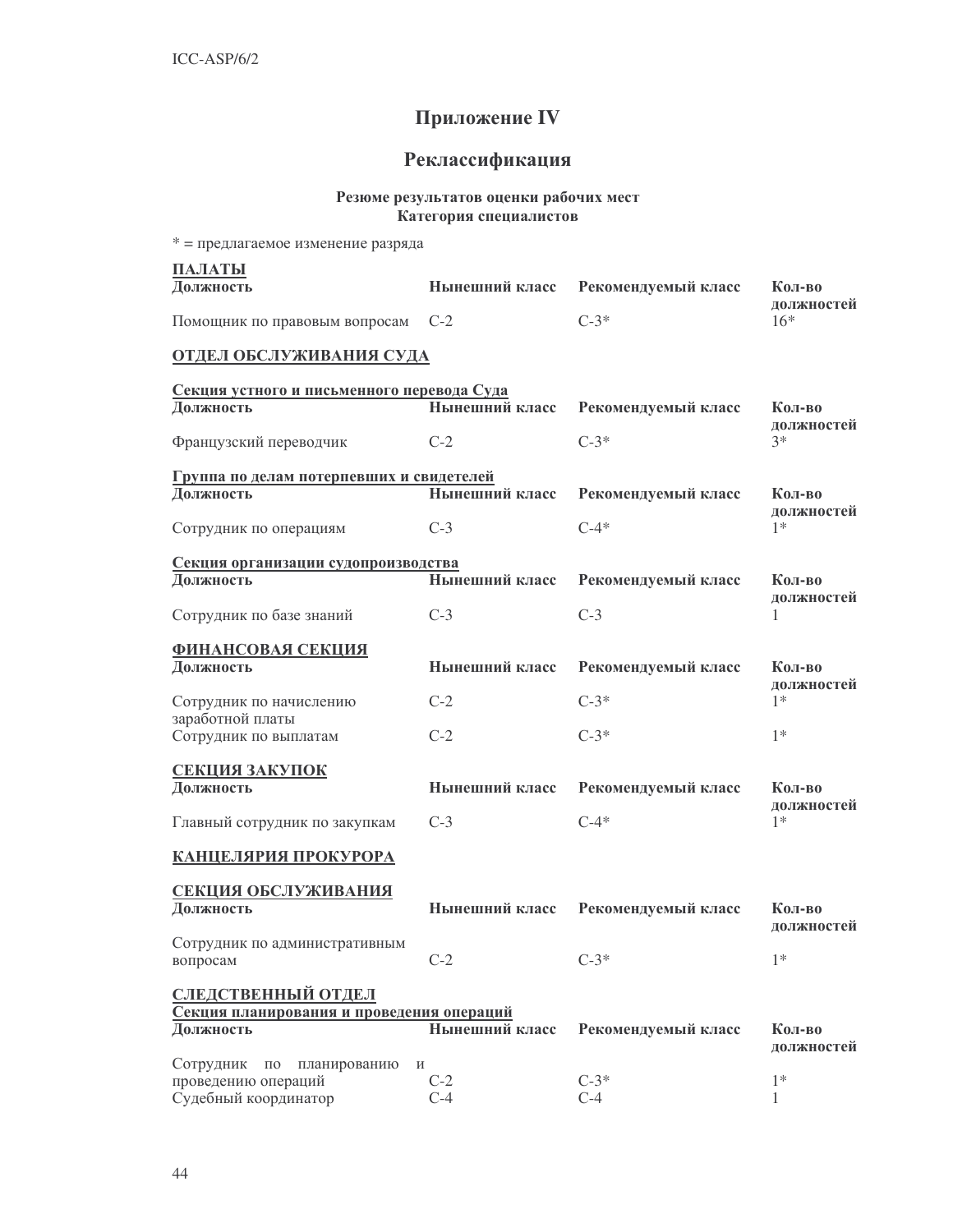## Резюме результатов оценки рабочих мест Категория общего обслуживания

\* = предлагаемое изменение разряда

| СЕКРЕТАРИАТ АССАМБЛЕИ ГОСУДАРСТВ-УЧАСТНИКОВ            |                |                     |                      |
|--------------------------------------------------------|----------------|---------------------|----------------------|
| Должность                                              | Нынешний класс | Рекомендуемый класс | Кол-во<br>должностей |
| Помощник по финансовым                                 |                |                     |                      |
| вопросам                                               | $OO-6$         | $OO-6$              | 1                    |
| СЕКЦИЯ ЛЮДСКИХ РЕСУРСОВ                                |                |                     |                      |
| Должность                                              | Нынешний класс | Рекомендуемый класс | Кол-во               |
|                                                        |                |                     | должностей           |
| Помощник по вопросам найма                             | $OO-3$         | $00-4*$             | $1*$                 |
| СЕКЦИЯ ОХРАНЫ И БЕЗОПАСНОСТИ                           |                |                     |                      |
| Должность                                              | Нынешний класс | Рекомендуемый класс | Кол-во               |
|                                                        |                |                     | должностей           |
| Сотрудник по вопросам                                  |                |                     |                      |
| противопожарной безопасности                           | $OO-6$         | $OO-7*$             | $1*$                 |
| <b>ОТДЕЛ ОБСЛУЖИВАНИЯ СУДА</b>                         |                |                     |                      |
| Секция устного и письменного перевода Суда             |                |                     |                      |
| Должность                                              | Нынешний класс | Рекомендуемый класс | Кол-во               |
|                                                        |                |                     | должностей           |
| Помощник по административным                           |                |                     |                      |
| вопросам                                               | $OO-5$         | $OO-5$              | 1                    |
| Группа по делам потерпевших и свидетелей               |                |                     |                      |
| Должность                                              | Нынешний класс | Рекомендуемый класс | Кол-во               |
|                                                        |                |                     | должностей           |
| Вспомогательный помощник                               | $00-5$         | $OO-7*$             | $1*$                 |
|                                                        |                |                     |                      |
| Секция организации судопроизводства                    |                |                     |                      |
| Должность                                              | Нынешний класс | Рекомендуемый класс | Кол-во               |
|                                                        |                |                     | должностей<br>$1*$   |
| Старший координатор протоколов<br>Помощник по судебным | $OO-5$         | $00-6*$             |                      |
| материалам                                             | $OO-5$         | $OO-5$              | $\overline{2}$       |
| Судебный секретарь                                     | $OO-3$         | $OO-3$              | $\overline{2}$       |
|                                                        |                |                     |                      |
| <b>ФИНАНСОВАЯ СЕКЦИЯ</b>                               |                |                     |                      |
| Должность                                              | Нынешний класс | Рекомендуемый класс | Кол-во               |
|                                                        |                |                     | должностей           |
| Кассир                                                 | $OO-4$         | $OO-4$              | 1                    |
|                                                        |                |                     |                      |
| СЕКЦИЯ ОБЩЕГО ОБСЛУЖИВАНИЯ                             |                |                     |                      |
| Должность                                              | Нынешний класс | Рекомендуемый класс | Кол-во               |
|                                                        |                |                     | должностей           |
| Помощник по административным                           |                |                     |                      |
| вопросам                                               | $OO-4$         | $OO-4$              | 1                    |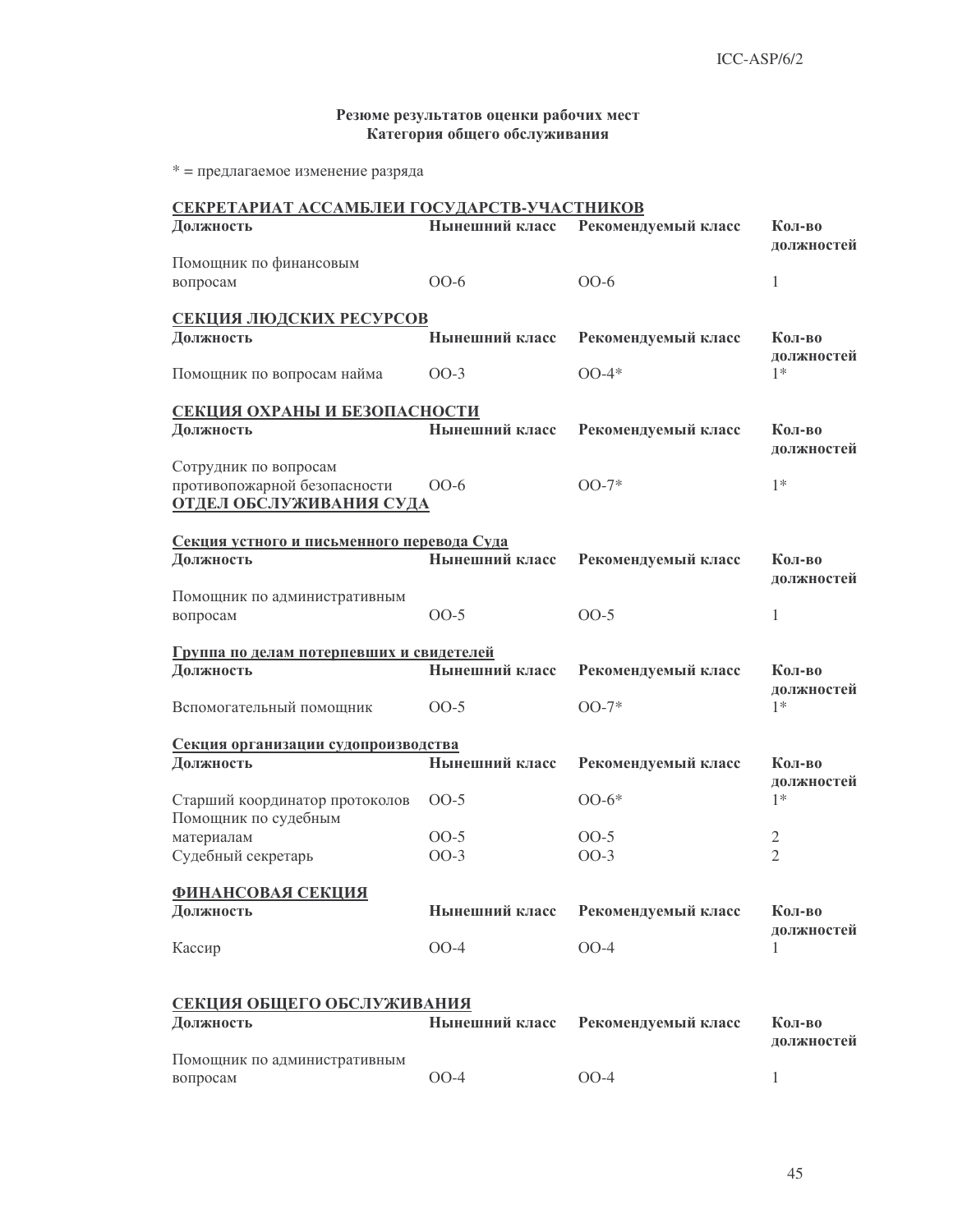## СОБСТВЕННО КАНЦЕЛЯРИЯ ПРОКУРОРА

| Должность                                                              | Нынешний класс | Рекомендуемый класс | Кол-во<br>должностей |
|------------------------------------------------------------------------|----------------|---------------------|----------------------|
| Помощник по административным<br>вопросам                               | $00-4$         | $OO-4$              |                      |
| СЕКЦИЯ ОБСЛУЖИВАНИЯ<br>Должность                                       | Нынешний класс | Рекомендуемый класс | Кол-во<br>должностей |
| Помощник по административным<br>вопросам                               | $00-3$         | $00-4*$             | $1*$                 |
| <b>СЛЕДСТВЕННЫЙ ОТДЕЛ</b><br>Группа оперативной поддержки<br>Должность | Нынешний класс | Рекомендуемый класс | Кол-во<br>должностей |
| Помощник по вопросам управления<br>информацией                         | $00-3$         | $OO-5*$             | $3*$                 |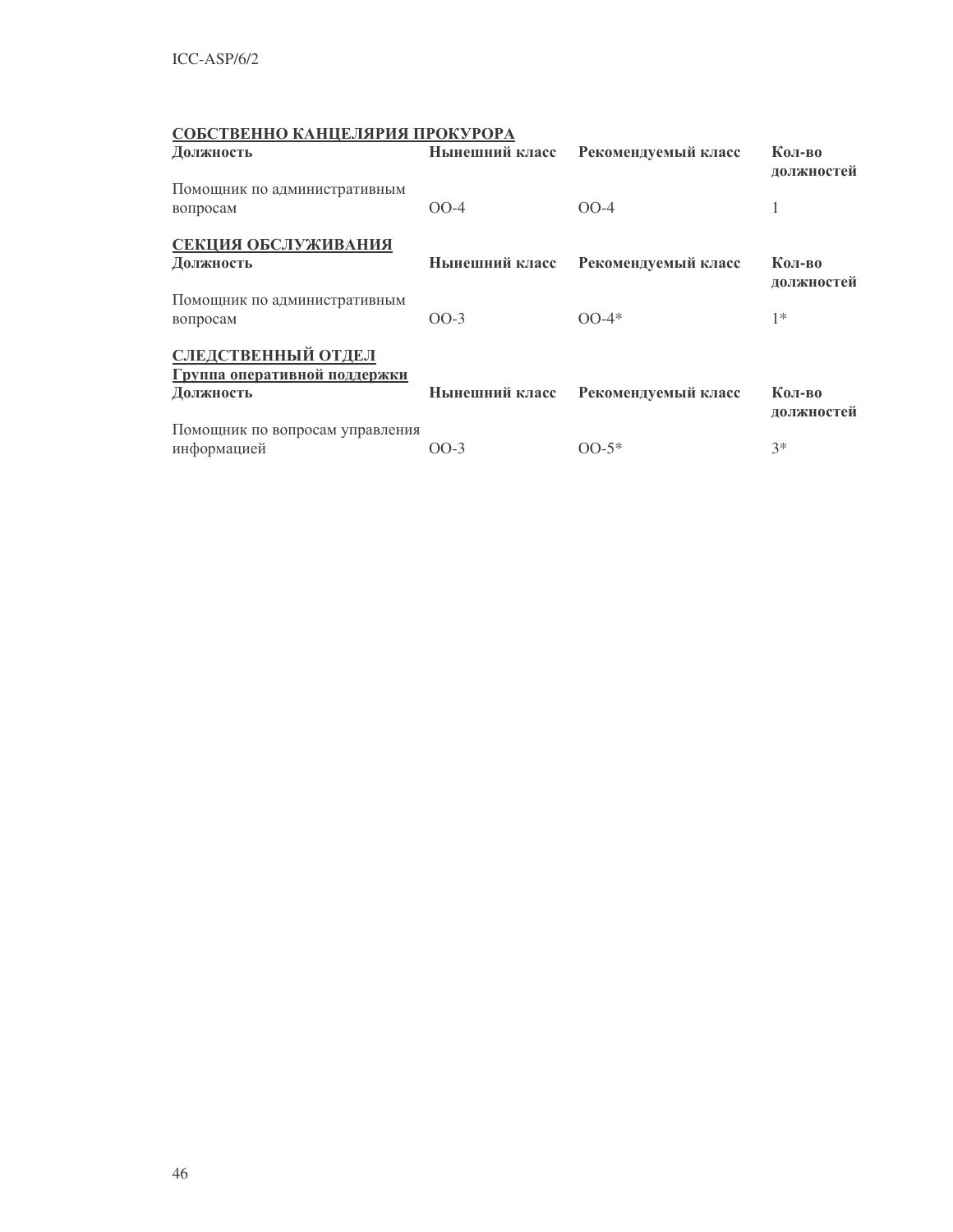## Приложение V

## Классификация

## Резюме результатов оценки рабочих мест Категория специалистов

\* = предлагаемое изменение разряда по сравнению с классом, предусмотренным в бюджете

| <b>ПРЕЗИДИУМ</b>                                                           |                |                     |                      |
|----------------------------------------------------------------------------|----------------|---------------------|----------------------|
| Должность                                                                  | Нынешний класс | Рекомендуемый класс | Кол-во<br>должностей |
| Юрисконсульт                                                               | $C-3$          | $C-3$               | 1                    |
| Консультант по внешним связям                                              | $C-3$          | $C-3$               | 1                    |
| Помощник юрисконсульта                                                     | $C-2$          | $C-2$               | 1                    |
| Специальный помощник                                                       |                |                     |                      |
| Председателя                                                               | $C-1$          | $C-1$               | 1                    |
| СОБСТВЕННО КАНЦЕЛЯРИЯ СЕКРЕТАРЯ                                            |                |                     |                      |
| Должность                                                                  | Нынешний класс | Рекомендуемый класс | Кол-во               |
|                                                                            |                |                     | должностей           |
| Специальный помощник Секретаря С-2                                         |                | $C-2$               | 1                    |
| Сотрудник по внешним связям                                                | $C-1$          | $C-3*$              | $1*$                 |
|                                                                            |                |                     |                      |
| УПРАВЛЕНИЕ ВНУТРЕННЕЙ РЕВИЗИИ                                              |                |                     |                      |
| Должность                                                                  | Нынешний класс | Рекомендуемый класс | Кол-во               |
|                                                                            | $C-4$          | $C-4$               | должностей           |
| Старший внутренний ревизор                                                 |                |                     | 1                    |
| СЕКЦИЯ ИНФОРМАЦИОННОЙ ТЕХНОЛОГИИ И КОММУНИКАЦИОННЫХ УСЛУГ                  |                |                     |                      |
| Должность                                                                  | Нынешний класс | Рекомендуемый класс | Кол-во               |
|                                                                            |                |                     | должностей           |
| Сотрудник по системе электронного                                          |                |                     |                      |
| суда                                                                       | $C-3$          | $C-3$               | $\mathbf{1}$         |
|                                                                            |                |                     |                      |
| СЕКЦИЯ ПО ВОПРОСАМ УЧАСТИЯ ПОТЕРПЕВШИХ И ВОЗМЕЩЕНИЯ ИМ УЩЕРБА<br>Должность | Нынешний класс | Рекомендуемый класс | Кол-во               |
|                                                                            |                |                     | должностей           |
| Младший сотрудник по правовым                                              |                |                     |                      |
| вопросам                                                                   | $C-2$          | $C-2$               | 1                    |
|                                                                            |                |                     |                      |
| СЕКЦИЯ ОБЩЕСТВЕННОЙ ИНФОРМАЦИИ И ДОКУМЕНТАЦИИ                              |                |                     |                      |
| Должность                                                                  | Нынешний класс | Рекомендуемый класс | Кол-во               |
|                                                                            |                |                     | должностей           |
| Начальник Секции общественной                                              | $C-4$          | $C-5*$              | $1*$                 |
| информации и документации                                                  |                |                     |                      |
| Группа информационно-просветительской деятельности                         |                |                     |                      |
| Должность                                                                  | Нынешний класс | Рекомендуемый класс | Кол-во               |
|                                                                            |                |                     | должностей           |
| Начальник Группы информационно-                                            |                |                     |                      |
| просветительской деятельности                                              | $C-3$          | $C-4*$              | $1*$                 |
| Сотрудник по информационно-                                                |                |                     |                      |
| просветительской деятельности                                              | $C-2$          | $C-2$               | 1                    |
| Сотрудник по правовой<br>информационно-просветительской                    |                |                     |                      |
| деятельности                                                               | $C-2$          | $C-2$               |                      |
|                                                                            |                |                     |                      |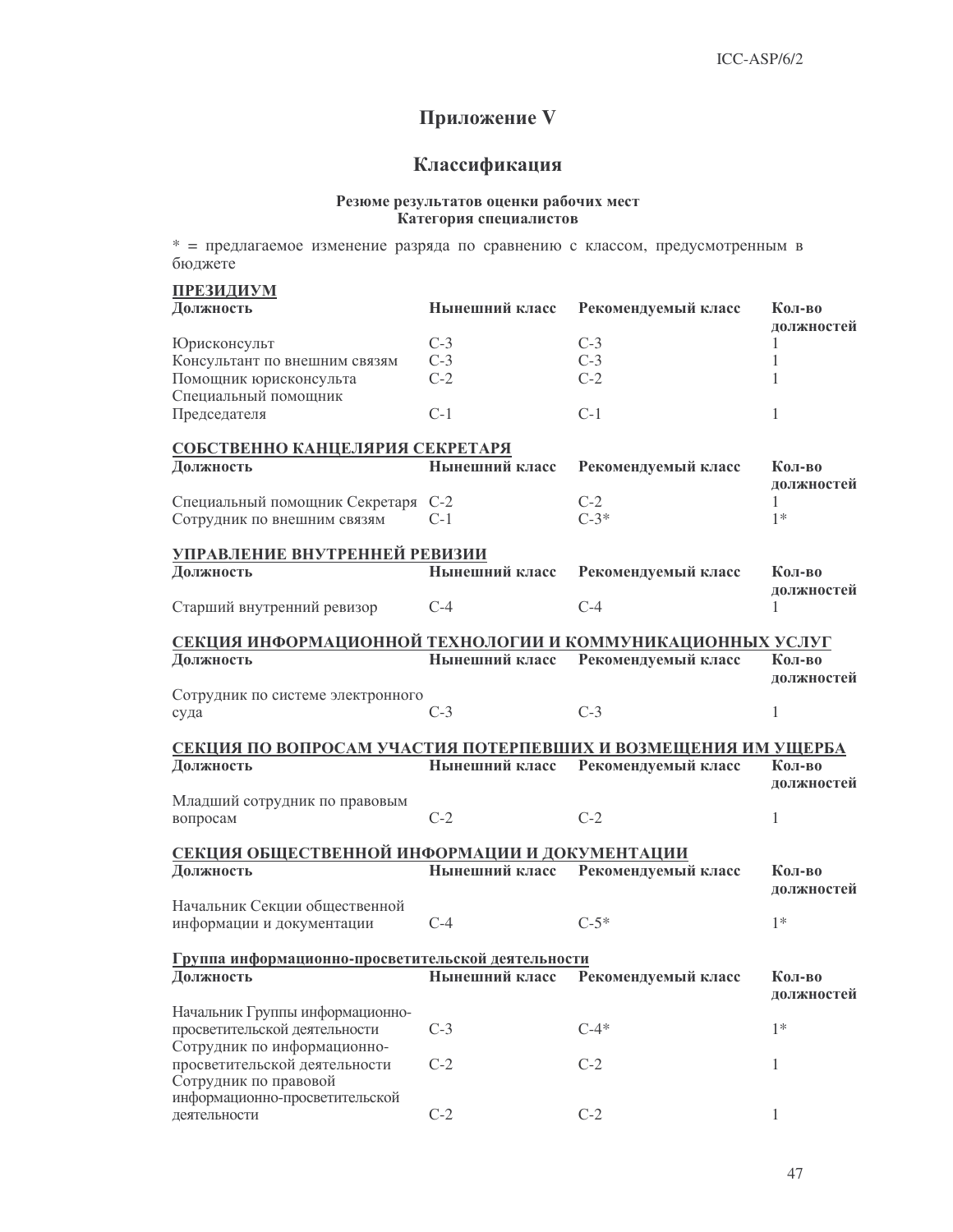| Группа протокола и мероприятий                      |                |                     |                      |
|-----------------------------------------------------|----------------|---------------------|----------------------|
| Должность                                           | Нынешний класс | Рекомендуемый класс | Кол-во<br>должностей |
| Начальник Группы протокола и<br>мероприятий         | $C-3$          | $C-3$               | 1                    |
| Группа по общественным вопросам                     |                |                     |                      |
| Должность                                           | Нынешний класс | Рекомендуемый класс | Кол-во<br>должностей |
| Пресс-секретарь и начальник                         |                |                     |                      |
| Группы                                              | $C-3$          | $C-4*$              | $1*$                 |
| Администратор вэб-контента                          | $C-2$          | $C-2$               | 1                    |
| <b>Библиотека</b><br>Должность                      | Нынешний класс | Рекомендуемый класс | Кол-во               |
|                                                     |                |                     | должностей           |
| Старший библиотекарь                                | $C-3$          | $C-4*$              | $1*$                 |
| Помощник библиотекаря                               | $C-2$          | $C-2$               | 1                    |
| Бюро на местах                                      |                |                     |                      |
| Должность                                           | Нынешний класс | Рекомендуемый класс | Кол-во<br>должностей |
| Координатор информационно-                          |                |                     |                      |
| просветительской деятельности на                    |                |                     |                      |
| местах                                              | $C-2$          | $C-2$               | $\overline{2}$       |
| СЕКРЕТАРИАТ ЦЕЛЕВОГО ФОНДА ДЛЯ ПОТЕРПЕВШИХ          |                |                     |                      |
| Должность                                           | Нынешний класс | Рекомендуемый класс | Кол-во               |
|                                                     |                |                     | должностей           |
| Помощник сотрудника по правовым                     |                |                     |                      |
|                                                     |                |                     |                      |
| вопросам                                            | $C-2$          | $C-2$               | 1                    |
| Сотрудник по вопросам партнерства С-4               |                | $C-4$               | 1                    |
|                                                     |                |                     |                      |
| <u>СЕКЦИЯ ОПЕРАЦИЙ НА МЕСТАХ</u><br>Должность       | Нынешний класс | Рекомендуемый класс | Кол-во<br>должностей |
| Начальник секции операций на                        |                |                     |                      |
| местах                                              | $C-4$          | $C-4$               | 1                    |
| Руководитель бюро на местах                         | $C-3$          | $C-3$               | 3                    |
| <u>КАНЦЕЛЯРИЯ ПРОКУРОРА</u>                         |                |                     |                      |
| СЛЕДСТВЕННЫЙ ОТДЕЛ                                  |                |                     |                      |
| Группа оперативной поддержки<br>Должность           | Нынешний класс | Рекомендуемый класс | Кол-во               |
| Начальник ГОП                                       | $C-4$          | $C-4$               | должностей<br>1      |
|                                                     | $C-3$          | $C-3$               | $\overline{2}$       |
| Аналитик операций<br>Младший сотрудник по операциям | $C-2$          | $C-2$               | 1                    |
| Помощник сотрудника по                              |                |                     |                      |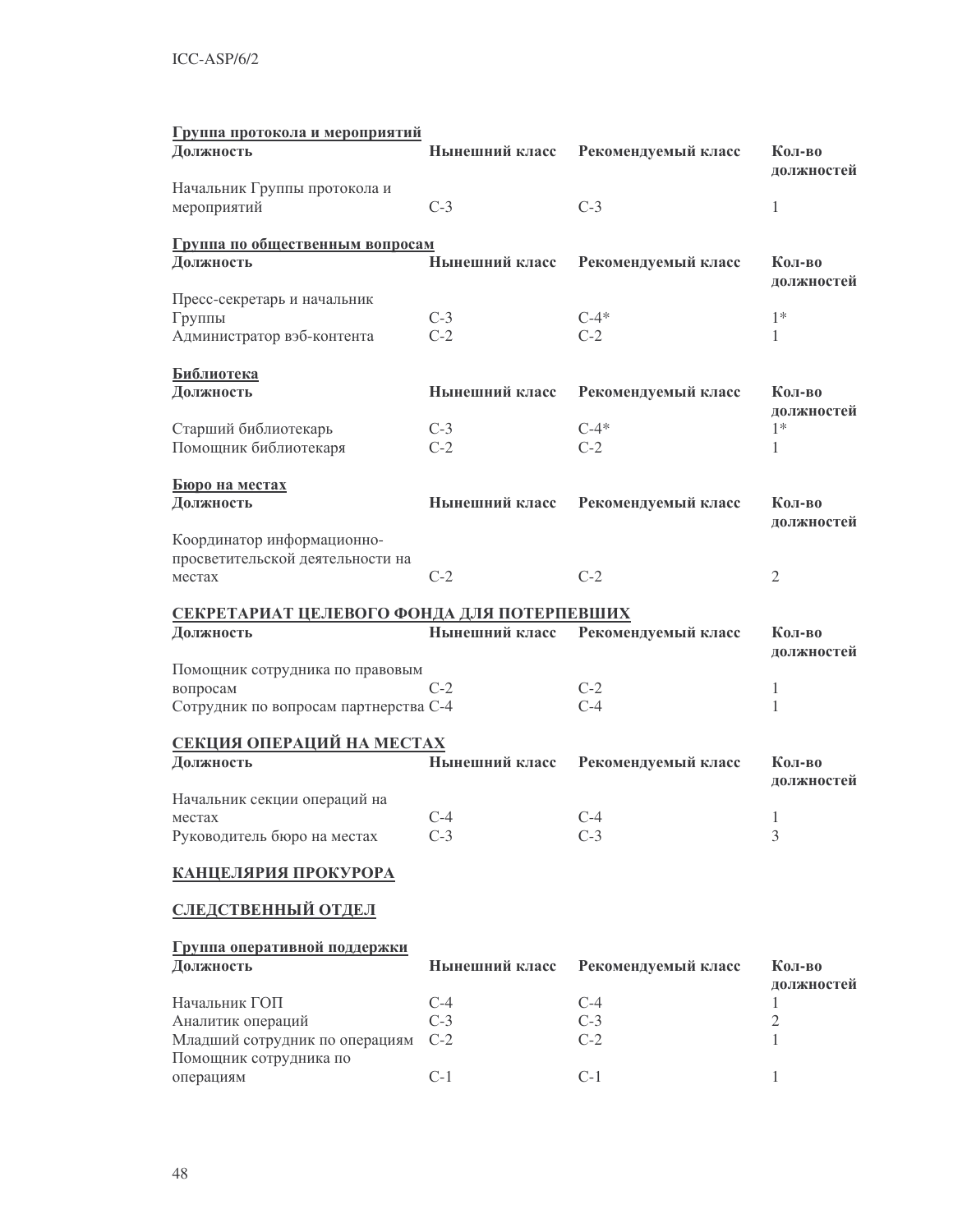## Резюме результатов оценки рабочих мест Категория общего обслуживания

\* = предлагаемое изменение разряда по сравнению с классом, предусмотренным в бюджете

| <b>ПРЕЗИДИУМ</b>                                          |                |                     |                      |  |  |
|-----------------------------------------------------------|----------------|---------------------|----------------------|--|--|
| Должность                                                 | Нынешний класс | Рекомендуемый класс | Кол-во<br>должностей |  |  |
| Помощник по административным<br>вопросам (Нью-Йорк)       | $00-5$         | $OO-5$              | 1                    |  |  |
| <b>ОТДЕЛ ОБСЛУЖИВАНИЯ СУДА</b><br>Должность               | Нынешний класс | Рекомендуемый класс | Кол-во               |  |  |
|                                                           |                |                     | должностей           |  |  |
| Помощник по административным<br>вопросам                  | $OO-5$         | $00-5$              | 1                    |  |  |
| СЕКЦИЯ ОБЩЕГО ОБСЛУЖИВАНИЯ                                |                |                     |                      |  |  |
| Должность                                                 | Нынешний класс | Рекомендуемый класс | Кол-во<br>должностей |  |  |
| Техник-электрик                                           | $00-5$         | $00-5$              | 1                    |  |  |
| СЕКЦИЯ ИНФОРМАЦИОННОЙ ТЕХНОЛОГИИ И КОММУНИКАЦИОННЫХ УСЛУГ |                |                     |                      |  |  |
| Должность                                                 | Нынешний класс | Рекомендуемый класс | Кол-во               |  |  |
| Начальник сервисного стола<br>Инженер по программному     | $00-6$         | $00-6$              | должностей<br>1      |  |  |
| обеспечению для электронного суда ОО-6                    |                | $00-6$              | $\mathbf{1}$         |  |  |
| <u>ГРУППА ПРОТОКОЛА И МЕРОПРИЯТИЙ</u>                     |                |                     |                      |  |  |
| Должность                                                 | Нынешний класс | Рекомендуемый класс | Кол-во<br>должностей |  |  |
| Помощник по вопросам протокола и<br>мероприятий           | $OO-3$         | $00-4*$             | $1*$                 |  |  |
| ГРУППА ПО ОБЩЕСТВЕННЫМ ВОПРОСАМ                           |                |                     |                      |  |  |
| Должность                                                 | Нынешний класс | Рекомендуемый класс | Кол-во<br>должностей |  |  |
| Помощник по вопросам<br>общественной информации           | $00-5$         | $00-6*$             | $1*$                 |  |  |
| Старший помощник по вопросам                              |                |                     |                      |  |  |
| общественной информации                                   | $OO-7$         | $C-2*$              | $1*$                 |  |  |
| <b>БИБЛИОТЕКА</b>                                         |                |                     |                      |  |  |
| Должность                                                 | Нынешний класс | Рекомендуемый класс | Кол-во<br>должностей |  |  |
| Помощник библиотекаря                                     |                |                     |                      |  |  |
| (адм. вопросы)<br>Помощник библиотекаря (системы) ОО-6    | $00-6$         | $OO-5*$<br>$OO-6$   | $1*$<br>1            |  |  |
|                                                           |                |                     |                      |  |  |